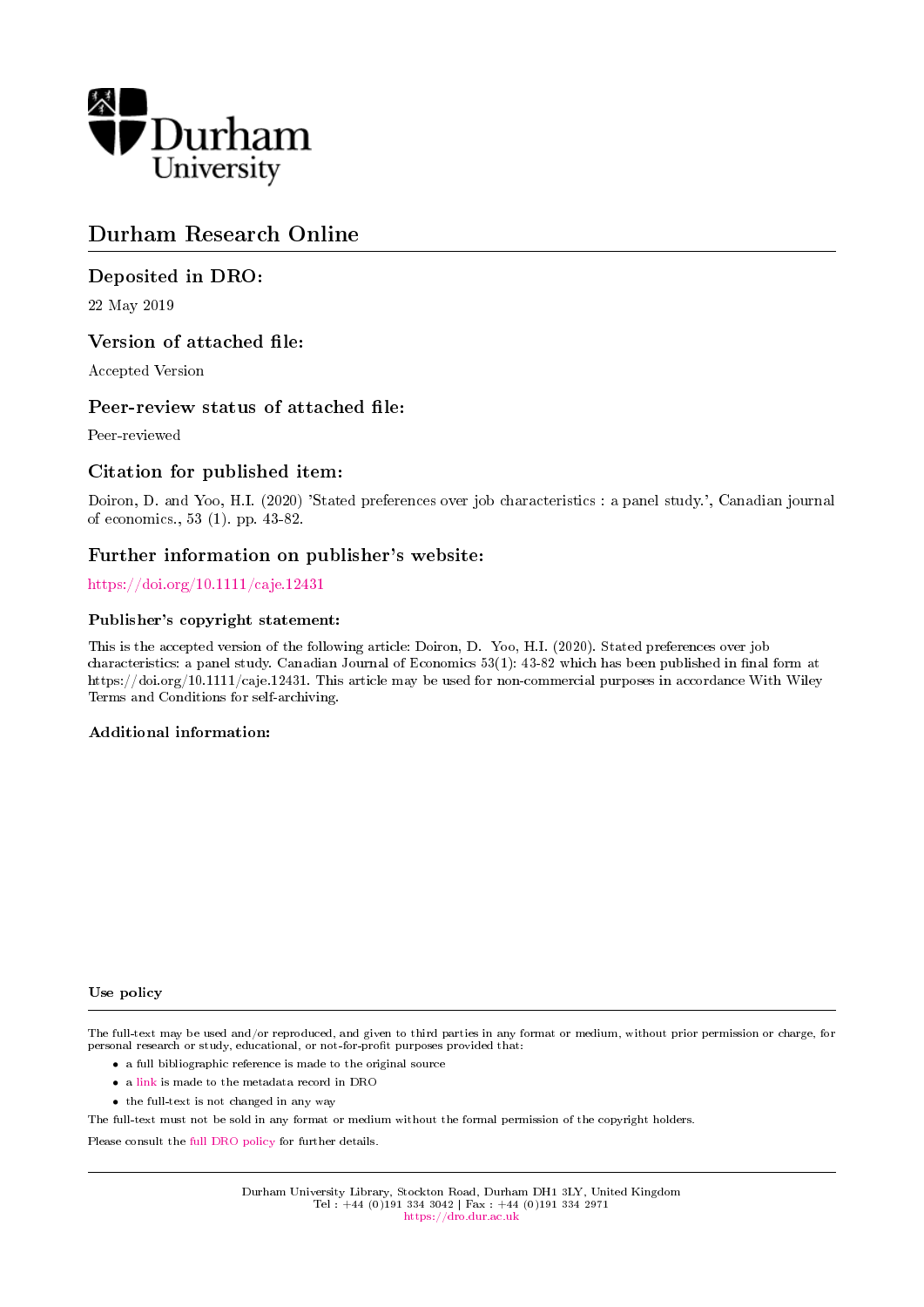### Stated preferences over job characteristics: A panel study

Denise Doiron<sup>a</sup>

Hong Il Yoo<sup>b</sup>

<sup>a</sup> School of Economics, University of New South Wales, Australia. d.doiron@unsw.edu.au

<sup>b</sup> Durham University Business School, Durham University, UK. h.i.yoo@durham.ac.uk

May 20, 2019

#### Acknowledgments:

This work was supported by Discovery Project Grant DP0881205 from the Australian Research Council. We thank the project research team: Jane Hall, Debbie Street and Patsy Kenny. We are also grateful to Jeffrey Smith, Dwayne Benjamin, David Card and other participants of the Festschrift held in honour of Professor Craig Riddell for their comments and suggestions. We also owe special thanks to an anonymous referee and the editor for their input.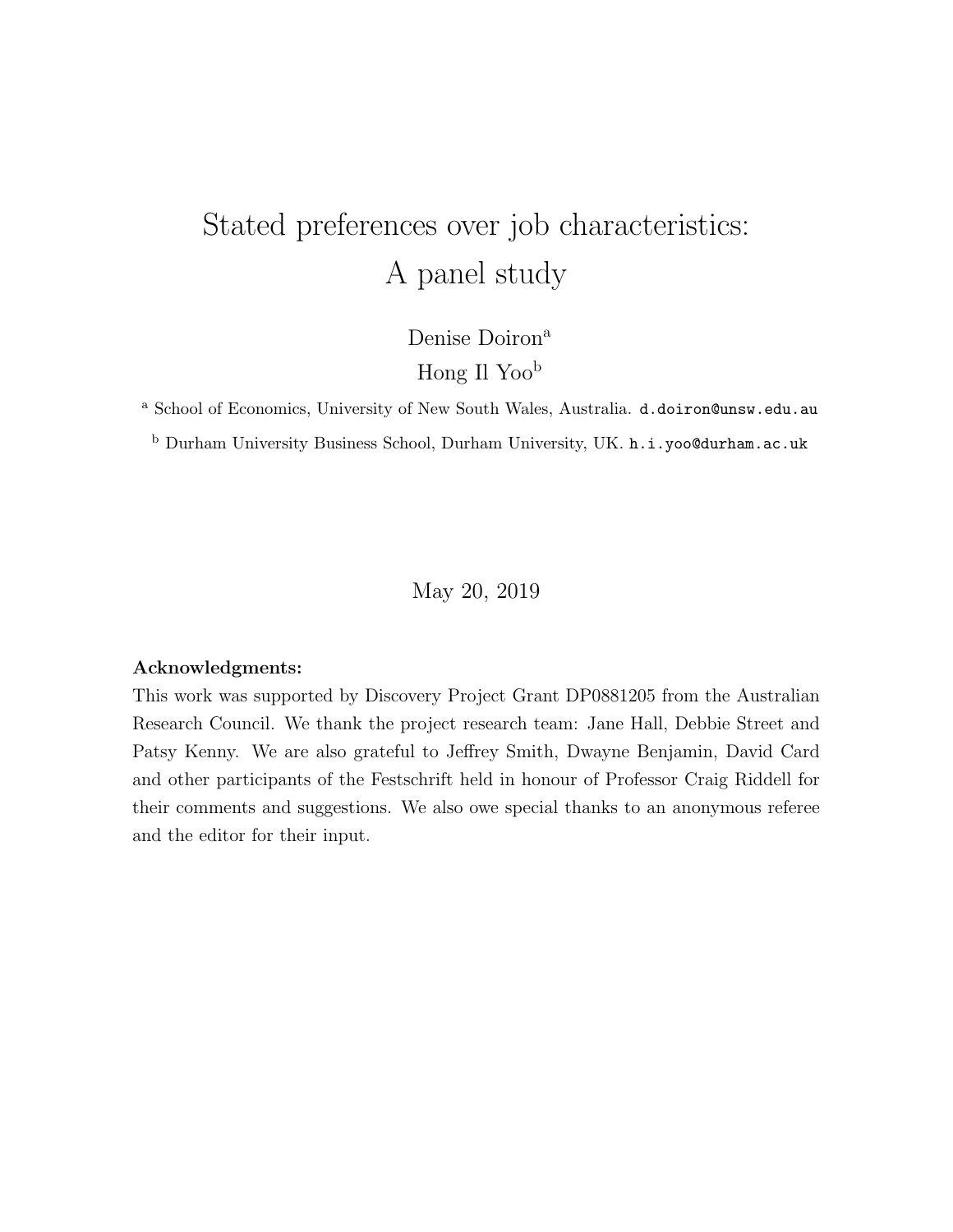#### Abstract

When making choices over jobs with different characteristics, what tradeoffs are decision makers willing to make? Such a question is difficult to address using typical household surveys that provide a limited amount of information on the attributes of the jobs. To address this question, a small but growing number of studies have turned to the use of stated preference experiments; but the extent to which stated choices by respondents reflect systematic trade-offs across job characteristics remains an open question. We use two popular types of experiments (profile case best-worst scaling and multi-profile case best-worst scaling) to elicit job preferences of nursing students and junior nurses in Australia. Each person participated in both types of experiments twice, within a span of about 15 months. Using a novel joint likelihood approach that links a decision maker's preferences across the two types of experiments and over time, we find that the decision makers make similar trade-offs across job characteristics in both types of experiments and in both time periods, except for the trade-off between salary and other attributes. The valuation of salary falls significantly over time relative to other job attributes for both types of experiments. Also, within each period, salary is less valued in the profile case compared to the more traditional multi-profile case.

#### JEL classification: C23, C25, C81, J44

Key words: preference elicitation, temporal stability, convergent validity, best-worst scaling, latent class, health workforce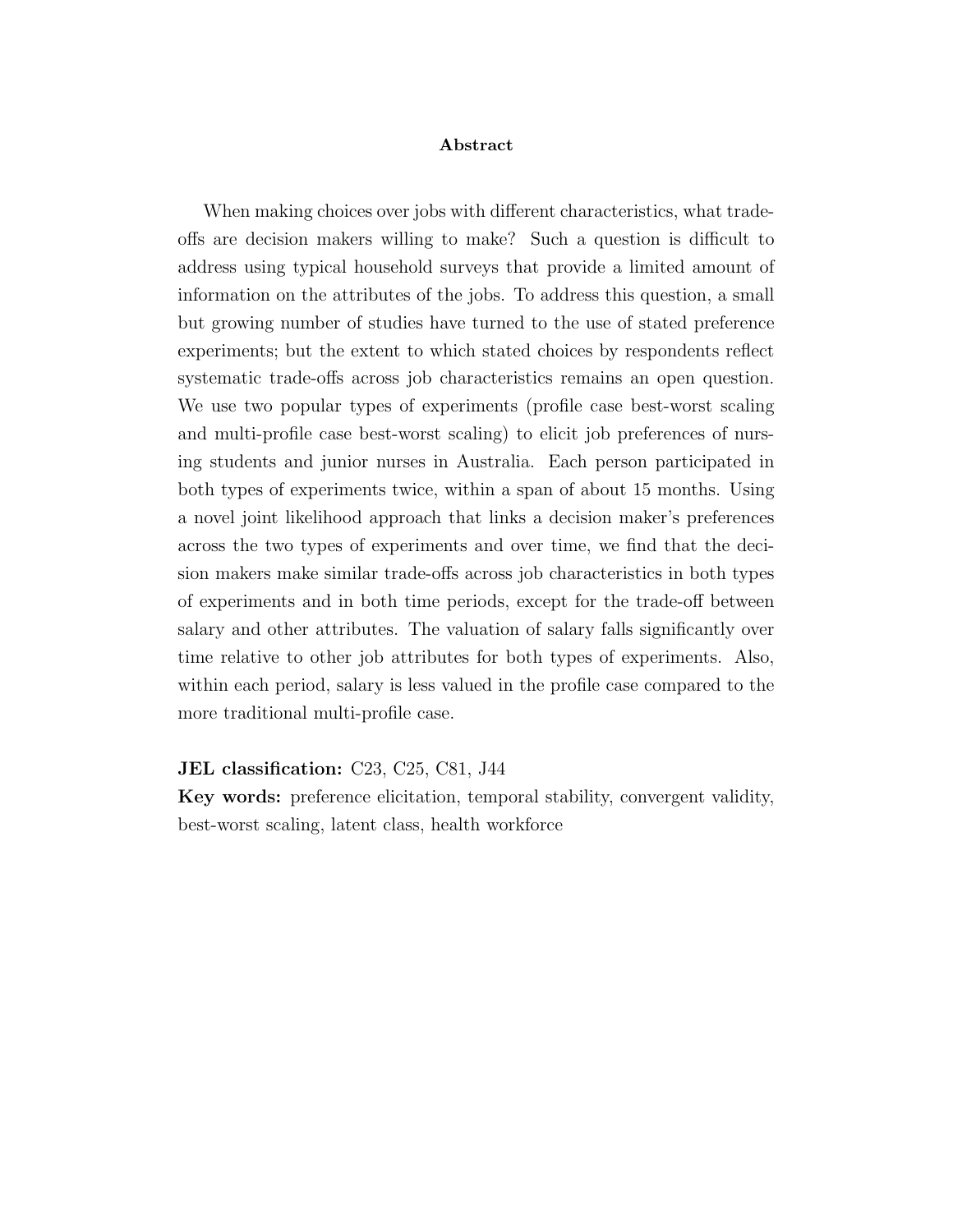#### 1 Introduction

Stated preferences have traditionally been used to provide valuations in contexts where markets do not exist such as the valuation of environmental impacts or potential new products. Recently, non-market valuations in the form of Discrete Choice Experiments (DCE) have been used to study preferences over job characteristics in health care professions (de Bekker-Grob et al., 2012). This development arose in part out of concerns over projected shortages in the health care workforce in many countries including Canada (GHWA and World Health Organization, 2014). The use of DCEs solved major data problems, namely that existing survey and registry datasets did not contain enough information on and variation in specific job attributes and choices. The information provided through DCEs allowed policy makers and employers to target certain aspects of health care employment with the goal of attracting more and better matched workers and improving retention among the current health care workforce. Examples of such studies include work on clinical workers (Kolstad, 2011), doctors (Sivey et al., 2012; Holte *et al.*, 2015), midwives (Huicho *et al.*, 2012) and nurses (Yoo and Doiron, 2013). The literature is expanding, with the World Health Organization (WHO) and the World Bank now promoting the DCE approach to health workforce research (Ryan *et al.*, 2012; Araújo and Maeda, 2013). Some specialized surveys (e.g. MABEL in Australia) already include DCE components in addition to usual survey questions to gain a more comprehensive view of preferences over employment alternatives (Sivey et al., 2012). We would argue that the usefulness of these methods is not restricted to health care occupations; many highly regulated jobs do not vary much in the market (e.g. education sector jobs) and more generally, standard data sources do not provide adequate information on specific job attributes other than salary.

One explanation for the limited use of DCEs and other non-market valuation methods in labor economics is the scarcity of results on the reliability of stated preferences. While there is evidence validating stated preferences using revealed preference estimates (Brownstone et al., 2000; Small et al., 2005), there are still many open questions regarding appropriate methods to use in various contexts and characteristics that may be specific to stated preferences. As an example, as far as we are aware, the only direct evidence on the stability of stated job preferences comes from our own studies, Yoo and Doiron (2013) and Doiron and Yoo (2017) that we will summarize shortly. In this paper, we contribute to this literature by analyzing the stability of stated preferences over job characteristics in nursing. Specifically, we study the reliability of stated prefer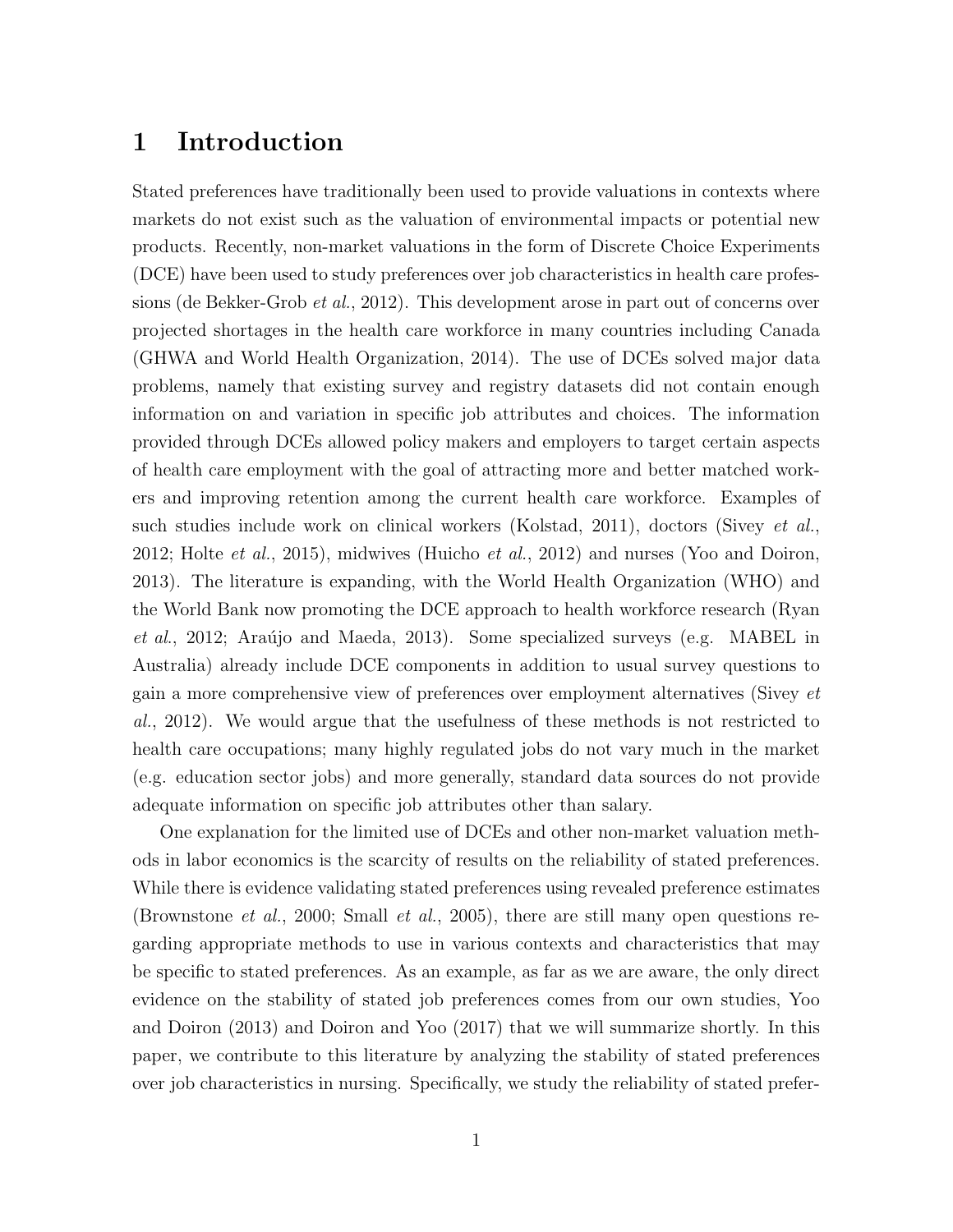ences over time and across two elicitation methods: a traditional DCE that asks for the best and worst out of several job profiles described using particular combinations of job characteristics, and a newly proposed type of DCE known as "profile case best-worst scaling" that asks for the best and worst out of several characteristics that describe a particular job profile. This paper is the first to study the temporal stability of preferences elicited using the profile case method, and also the first to study the convergent validity of the profile case method and the traditional DCE in a longitudinal setting.

We develop a novel joint likelihood approach linking an individual's preferences across the two types of DCEs and over time, allowing the straightforward evaluation of convergent validity and temporal stability. The insight in our approach is that while the two types of DCEs present seemingly incomparable decision tasks, both types of DCEs can be modeled using generalizations of the random utility model (McFadden, 1973) where estimated coefficients correspond to preference weights over job attributes. After reparametrizations, we can compare and test restrictions on (a subset of) the preference weights in the joint model, both across DCE types and survey waves. Are the coefficients stable across methods and over time? Are they stable except for re-scaling due to latent heteroskedasticity such that the relative magnitudes of the coefficients are preserved? These are questions that can be answered in a straightforward way in our approach. In the most general specification, we model unobserved heterogeneity in preference weights assuming that each decision maker belongs to one of several possible preference "classes", and characterize each class by its own preference weights that vary freely across DCE types and survey waves. We can therefore evaluate whether there is a pattern of stability/instability in the preference weights that is observed only for a certain segment or class of decision makers. This approach could be useful to labor economists working with multinomial response data in longitudinal contexts or with data from different sources as an alternative to standard panel methods.

We now describe in more detail the DCE and the relevant literature. The DCE has rapidly increased in use since the turn of the century, overtaking contingent valuation (CV) as the most popular non-market valuation method in 2010 (Adamowicz, 2013, p.5). A traditional decision task in the DCE elicits preferences for certain attributes in a multi-profile case setting, by prompting choices over several profiles which represent different configurations of those attributes. For example, in the DCE that we analyze in this paper, each profile is an entry-level nursing position and attributes are relevant job characteristics such as salary, the number of clinical rotations and support for professional development. The prototypical DCE task is a multi-profile case best task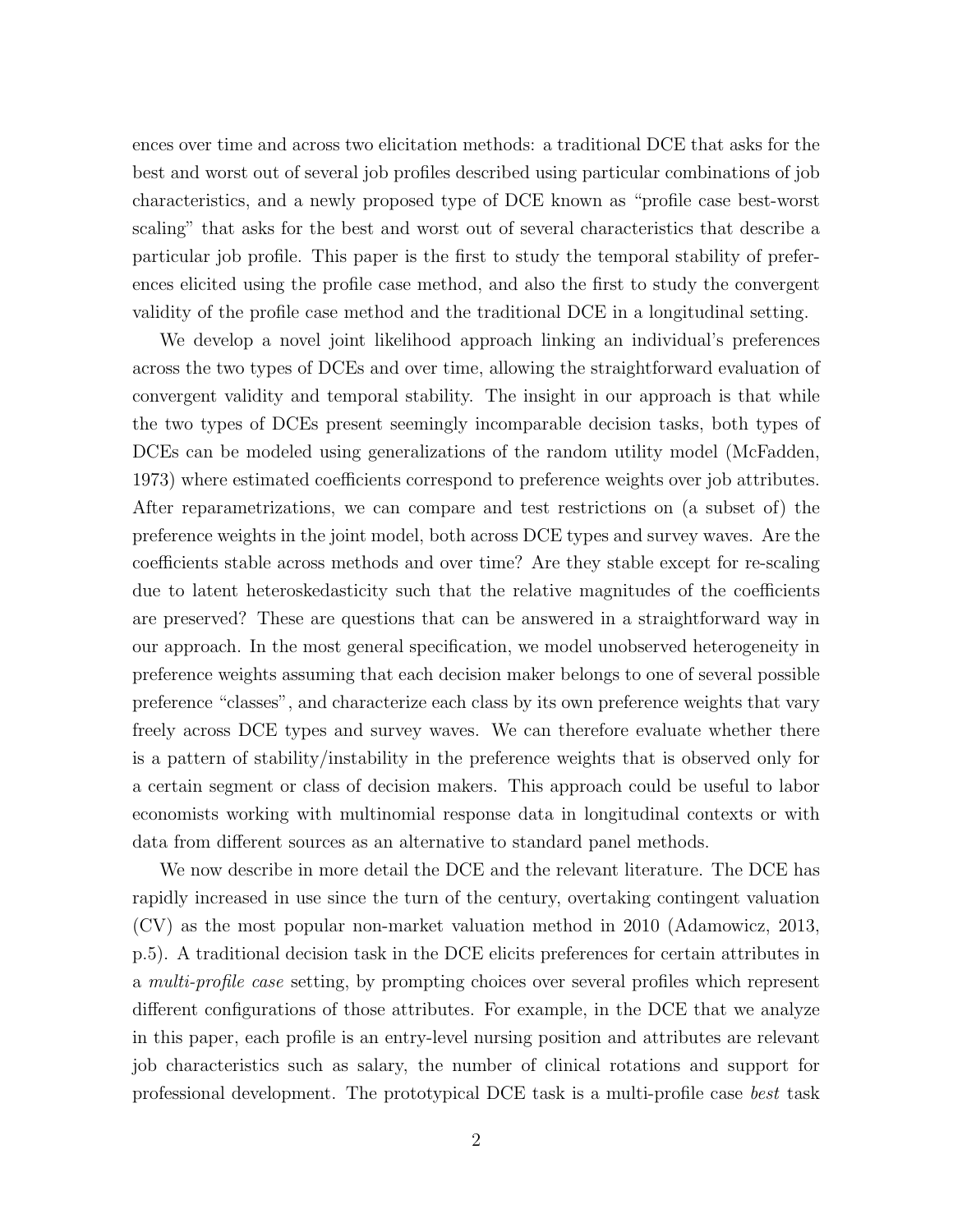in which the respondent is asked to pick the most preferred option from several profiles, this choice being modeled as the utility maximizing profile. We consider a variant of this decision task that asks the respondents for their best and worst choices rather than the most preferred option only. This is known as "multi-profile case best-worst scaling (BWS)" and it has the advantage of collecting more information from a given sample size whilst exacting a minimal increase in cognitive effort.<sup>1</sup>

Recently, researchers in marketing and psychology proposed an alternative type of decision task that elicits preferences in a single-profile case setting, by prompting choices over attributes of a given profile. This new type of task has become increasingly popular amidst claims that it is cognitively easier for respondents and allows the identification of more preference parameters (Flynn *et al.*, 2007; Flynn, 2010), but little is known about its convergent validity and temporal stability properties. This alternative method called "profile case BWS" is a fundamentally different alternative to the prototypical task; it presents an individual with only one profile and asks her to state the best attribute and the worst attribute of that profile. To emphasize the distinction between multi-profile and profile cases in terms of information presented, Yoo and Doiron (2013) call the latter case "single-profile" and this paper uses the same label. The multi-profile and single-profile cases have been used in a range of empirical applications across disciplines, as reviewed in a recent monograph by the developers of BWS (Louviere *et al.*, 2015).<sup>2</sup>

The choice experiments analyzed in this paper were administered as part of a larger longitudinal survey described in Kenny et al. (2012), which was designed to study the job preferences of junior nurses and nursing students in Australia.<sup>3</sup> In each wave of the survey, every respondent was asked to complete 8 choice scenarios in the singleprofile case BWS task and further 8 choice scenarios in the multi-profile case BWS task. In each single-profile case scenario, the respondent evaluated one entry-level

<sup>1</sup>Do people choose their most preferred options? This question is addressed in a namesake study by Caparros et al. (2008) and a follow-up study by Akaichi et al. (2013). Both studies elicit preferences by asking one group of respondents to make a choice from several profiles, and the other group of respondents to rank the same profiles from best to worst. They find that models estimated using the choice data give the same results as models estimated using the best profile data (they do not utilize information on other preference ranks), as long as the number of profiles under consideration is small say, four or less.

<sup>2</sup>The single-profile case BWS and the multi-profile case BWS are sometimes called case 2 BWS and case 3 BWS, respectively. As these alternative names suggest, there is also a third case of BWS known as the object case BWS or case 1 BWS. This case is very similar to the single-profile case BWS, except that attributes do not have levels that vary from profile to profile. For an empirical application of the object case in economics, see Lusk and Briggeman (2009).

 $3$ Yoo and Doiron (2013) and Doiron *et al.* (2014) also provide more information on the survey and the selection of attributes.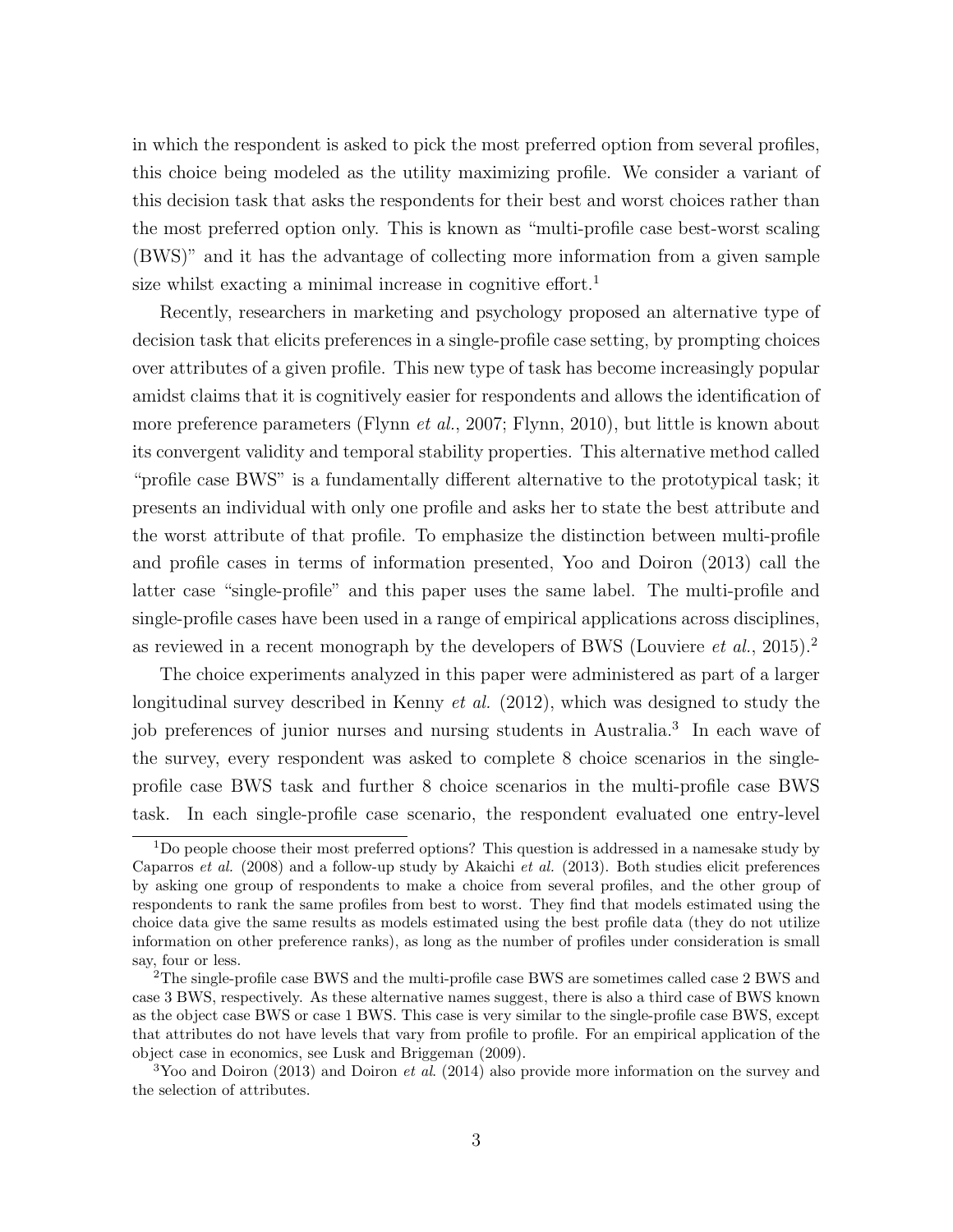nursing job described by 12 characteristics (attribute-levels) and chose the best and worst characteristics of that job. In each multi-profile case scenario, the respondent evaluated a set of three such jobs and chose the best and worst jobs from that set. The longitudinal dimension of the survey and the within-respondent allocation of the two distinct tasks give us a unique opportunity to study the temporal stability of stated preferences by method of elicitation. Are discrepancies in preferences across method due to framing effects that persist over time or momentary behavioral noises? Addressing such questions inevitably requires a study design that has the same group of individuals completing both decision tasks at more than one point in time, and we are not aware of any other DCE which has this design.

There is a small but growing number of studies on the stability of preferences between the single-profile task and the multi-profile task, though none of them addresses temporal stability. Two previous studies elicit preferences for health states and social wellbeing, and find evidence of convergent validity (Potoglou et al., 2011; Flynn et al., 2013). We call this "intercase stability" to emphasize that the comparison is between the single-profile case task and the multi-profile case task at a point in time. More recent studies find limited evidence of intercase stability both in preferences for health states (Krucien et al., 2016) and new medical technologies (Whitty et al., 2014) but the findings do not point to a particular pattern of discrepancies. In contrast to most non-market valuation studies that include some measure of price or net income, these four studies only involve non-pecuniary attributes. So far, our earlier contribution (Yoo and Doiron, 2013) is the only study on intercase stability that consider the usual profile configuration involving both pecuniary and non-pecuniary attributes. In that study, we focus on the first wave of the longitudinal DCE analyzed in this paper, and find that there is an important distinction between the two types of attributes: the use of the single-profile DCE led to apparent undervaluation of salary relative to other attributes, whereas there is much greater intercase stability in the relative valuation of non-pecuniary job characteristics.

A slightly larger number of DCE studies examine temporal stability of preferences, but all of them focus on the multi-profile case task. Earlier studies consider profiles describing medical services or social care options, and find evidence of stability over relatively short horizons of four months or less (Bryan *et al.*, 2000; San Miguel *et al.*, 2002; Salkeld et al., 2005; Ryan et al., 2006; Skjoldborg et al., 2009). Most of the recent studies originate from the environmental valuation literature, and also find evidence of stability over a short horizon (six months) (Czajkowski et al., 2014; Rigby et al., 2015)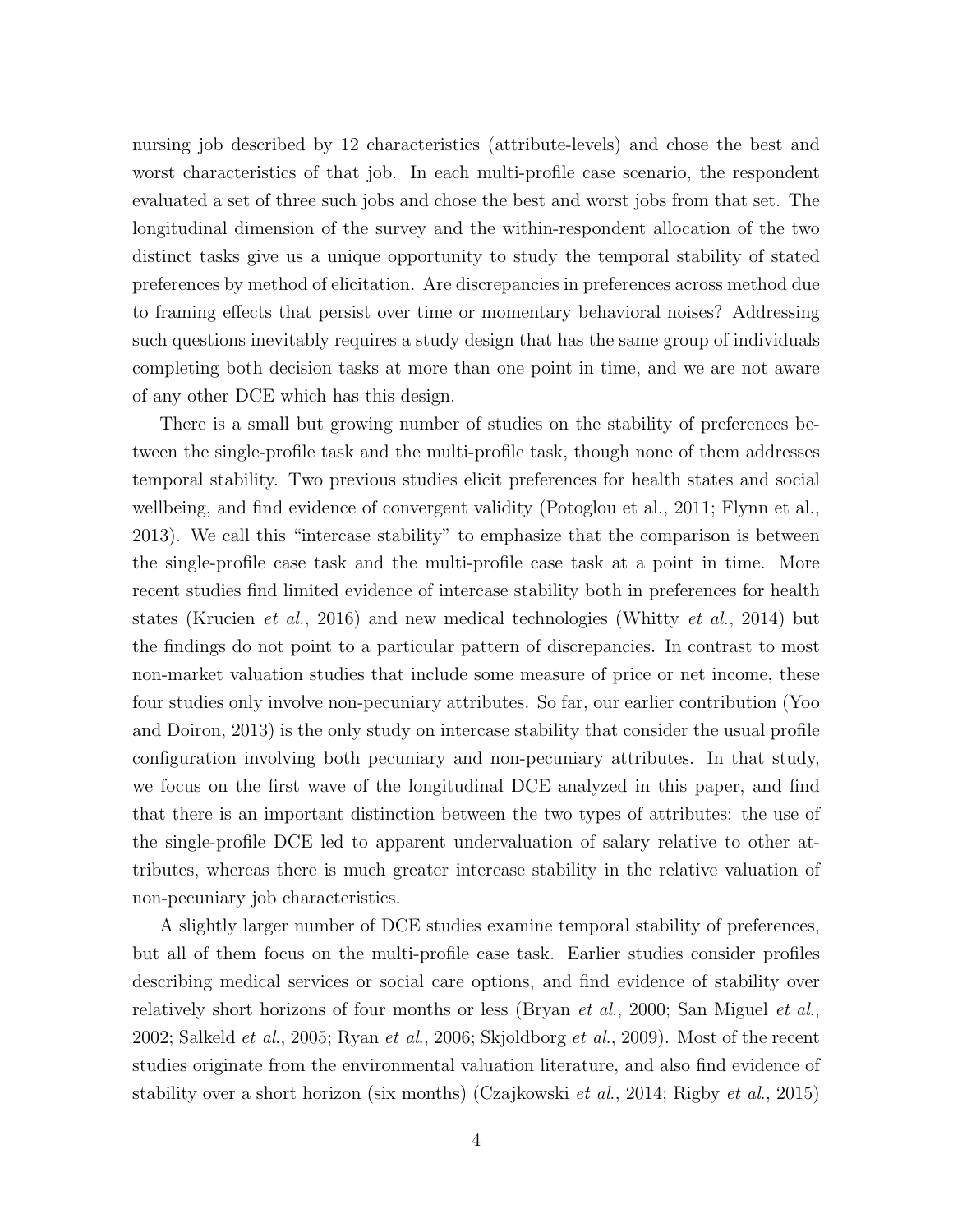but more mixed evidence when the horizon is extended to one year (Liebe *et al.*, 2012; Schaafsma et al., 2014). In our previous work (Doiron and Yoo, 2017), we focus on the multi-profile case component of the nursing longitudinal survey, and compare preference weights across two waves of data spaced 15 months apart on average.<sup>4</sup> As in the earlier study on intercase stability, we find that the distinction between pecuniary and nonpecuniary attributes affects conclusions: over time, there was a decline in preferences for salary relative to other attributes, whereas preferences for non-pecuniary attributes remained mostly stable.

Our previous findings raise several questions for the current analysis of temporal stability by method of elicitation. As summarized above, we found that preferences for salary were not only unstable between the two cases of the DCE within the same wave (Yoo and Doiron, 2013) and between the two waves of the same task (Doiron and Yoo, 2017), but the sign of the discrepancies is intriguing. In wave 1, salary was undervalued in the single-profile case task relative to the multi-profile case task. Within the traditional multi-profile case task, salary was undervalued in wave 2 relative to wave 1. A finding that the relative undervaluation of salary in the single-profile DCE persists into wave 2 would support the presence of systematic framing effects and also a genuine decline in preferences for salary relative to other job characteristics over time. Alternatively, a finding of temporal stability in the salary weight for the singleprofile DCE could result in consistent preferences across the two methods in wave 2 and suggest more instability in monetary valuations in the traditional form of DCEs. Note that in most non-market valuation studies, the primary parameter of interest is the willingness to pay (WTP) for certain attributes; WTP is the most common measure used to compare results across studies and to derive policy implications from stated preference estimates. It is computed by using the marginal utility of money to divide and monetize the utility weights on other attributes (Revelt and Train, 1998; Layton and Brown, 2000; Small et al., 2005); hence, instability in the estimated weight on a monetary attribute like salary deserves special attention.

<sup>&</sup>lt;sup>4</sup>As usual for an online longitudinal survey, the exact interval between the two waves varied from respondent to respondent. We note that the minimum interval was a full 12 months. We are aware of only one study (Islam and Louviere, 2015) that considered a longer horizon than ours. In that marketing application, the authors test the stability of preferences for household consumables (e.g. toothpastes) over a horizon of two years and find evidence of stability in raw best-worst responses. Unlike other studies cited above, however, they do not test the stability of the structural parameters of a random utility function.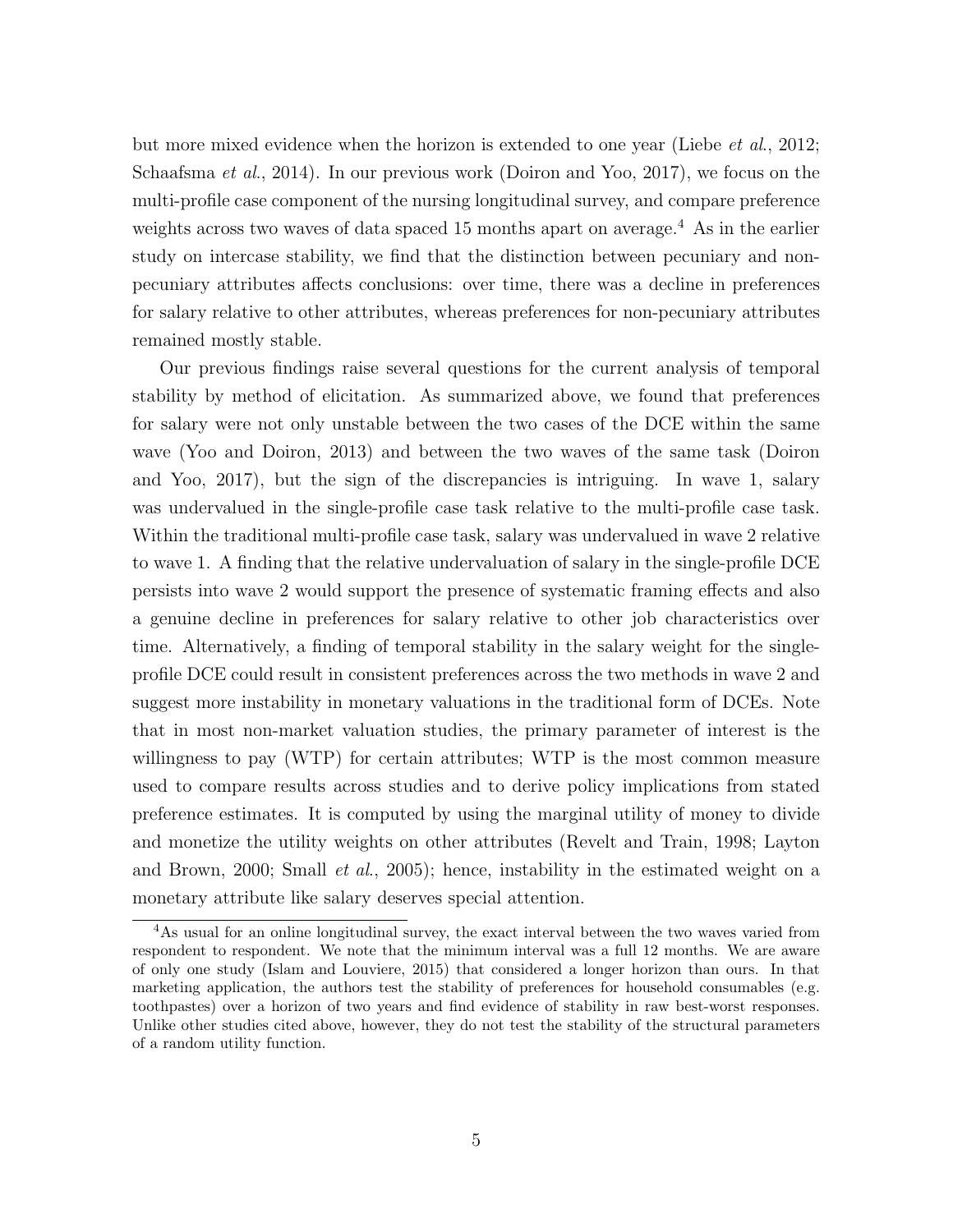As mentioned above, we apply an econometric framework that allows the joint analysis of DCE responses from different decision tasks and survey waves. Perhaps surprisingly, the linking of a person's preferences across decision tasks had yet to be formally recognized in the literature on intercase stability. All existing studies, including our previous work, estimated a separate model for each type of task, effectively analyzing the data as if the sample of respondents varied from task to task. The joint estimation framework developed in this paper explicitly accounts for the fact that each respondent completed both tasks in both survey waves, while also allowing for potential variations in her preferences between tasks and across waves. The workhorse models of choice behavior in the multi-profile and single-profile case tasks are the heteroskedastic rank-ordered logit model of Hausman and Ruud (1987) and the max-diff model of Marley and Louviere (2005), respectively. To operationalize our econometric framework in the context of unobserved heterogeneity, we combine these behavioral models with the non-parametric specification of unobserved heterogeneity due to Heckman and Singer (1984), and take a full set of task- and wave-specific preference parameters as a point in a discrete distribution.

Moving on to results, we find that for both single-profile and multi-profile cases, the preference weights are jointly statistically different across waves. This is true whether the test compares unrestricted models with models where all weights are forced to be equal across waves or with models where changes over time are allowed but in the scaling factor only.<sup>5</sup> The biggest change over time comes from the weight on salary which drops significantly across the two waves; for example, in the model without unobserved heterogeneity, the weight on salary falls by  $34\%$  in the single-profile case and  $22\%$  in the multi-profile case. There are few significant changes in the other coefficients over time and only two out of 32 parameters shift significantly at a 1% level across the waves. Excluding salary, we still reject the joint equality of preference weights across waves for both cases. Nevertheless, when we compare the relative magnitude of these parameters over time, we see a large degree of stability and in particular, we would make the same policy recommendations based on the wave 2 non-pecuniary preference weights as for

<sup>&</sup>lt;sup>5</sup>In the literature, preferences have been treated as stable if they differ only through shifts in the scaling factor (the error variance). This is perhaps more compelling when comparing estimates across methods, in this case we would not expect the stochastic terms to have equal variances given the different format of the experiments and the different models used to study the stated choices. Nevertheless we also treat preferences across time as stable if estimated parameters differ only through a shift in the scaling factor; note that shifts in the scaling factor only leave the marginal rates of substitution unchanged.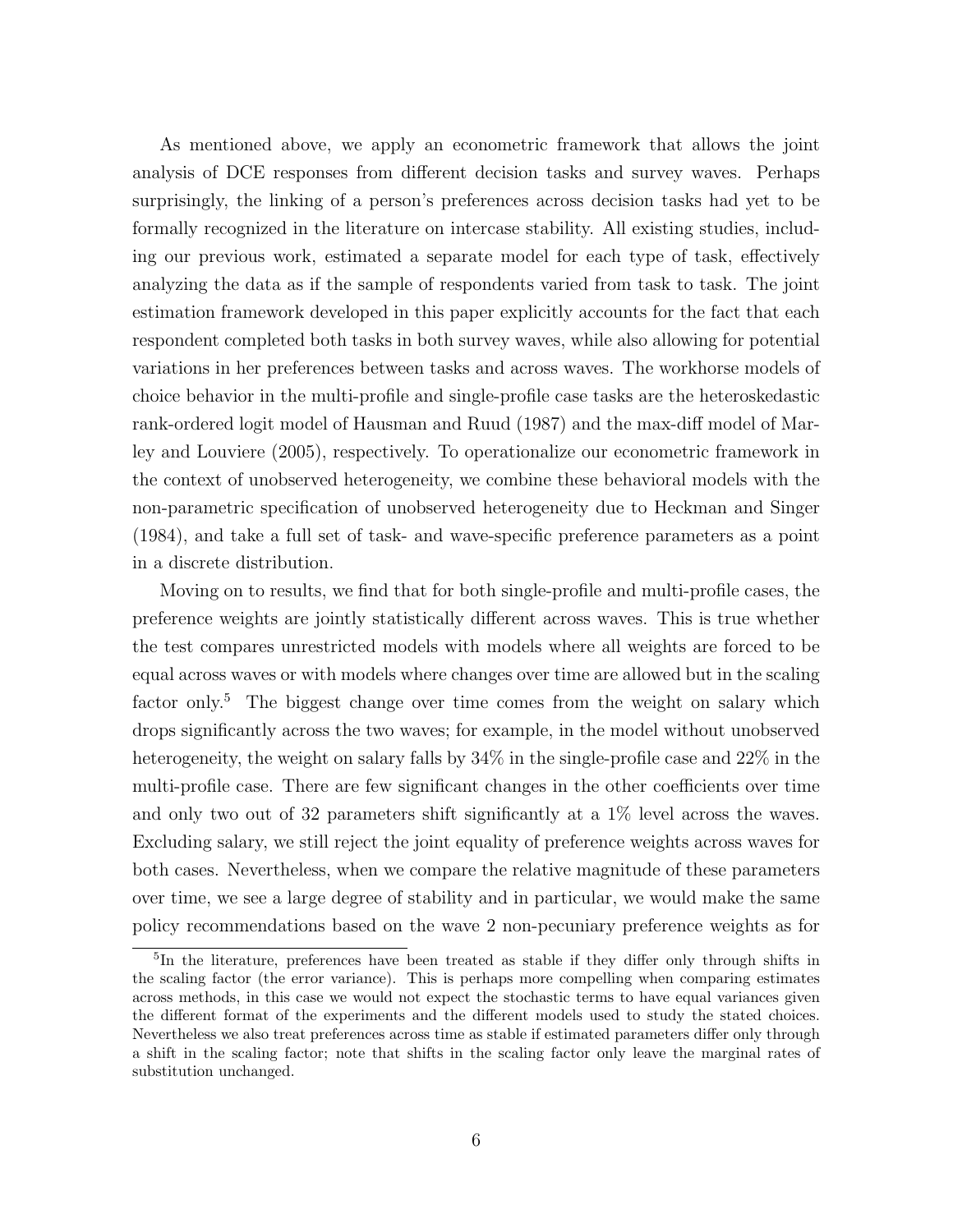the wave 1 weights. This was the conclusion for the multi-profile case in Doiron and Yoo (2017) and we find that this is also true for the single-profile case. The downward shift in preferences for salary relative to other job characteristics is substantial. For the single-profile case, salary drops from 5th to 9th place when the 12 attributes are ranked from biggest (1st) to smallest (12th) based on the sizes of the associated utility weights. For the multi-profile case, the drop in the utility weight on salary is also largest (in absolute value) among all attributes but in this case, salary remains in 2nd place in the utility weight ranking despite the drop.

When comparing results across single-profile and multi-profile cases, we find that there is a great degree of stability across the two types of DCE tasks in preferences, except for salary. Salary in the single-profile case is substantially reduced in weight relative to other attributes. This is what we had found in our earlier work (Yoo and Doiron, 2013) for the wave 1 data and the evidence here suggests that the same holds for wave 2. None of the changes across waves in the attribute weights are significantly different for the two cases at the 1% level of significance except for salary. The drop in the salary weight is more pronounced in the single-profile case; this intercase difference is the largest in magnitude across all attributes and it is significant at 1%.

In the version of the model with unobserved heterogeneity, we find that the optimal number of classes is 4 with almost equal shares across them. The latent classes can be described roughly by the relative importance each class places on the various job characteristics. One class cares more about the level of patient care, another one cares more about the other non-pecuniary job characteristics such as the management style, whether the environment is supportive and the level of responsibility is appropriate. The last two classes place more weight on salary. The main results discussed in the previous paragraphs hold for each class; our main findings are not due to one class' behavior but are found across the board.

In conclusion and as one of the authors of this paper (Doiron), I wish to acknowledge the considerable influence that Professor Craig Riddell had on my career. I was fortunate to take a course in industrial relations from Craig in my first year as a graduate student at UBC. Craig's mastery of the area and his enthusiasm for the subject converted several students to the field myself included; I ended up doing my PhD under Craig's supervision in industrial relations. The breadth of Craig's contributions both in academic and policy areas, and his thoughtful, considered views made him a terrific supervisor, mentor and later on co-author. I owe him a huge debt of gratitude. Stated preference work may seem far from typical research in the field of industrial relations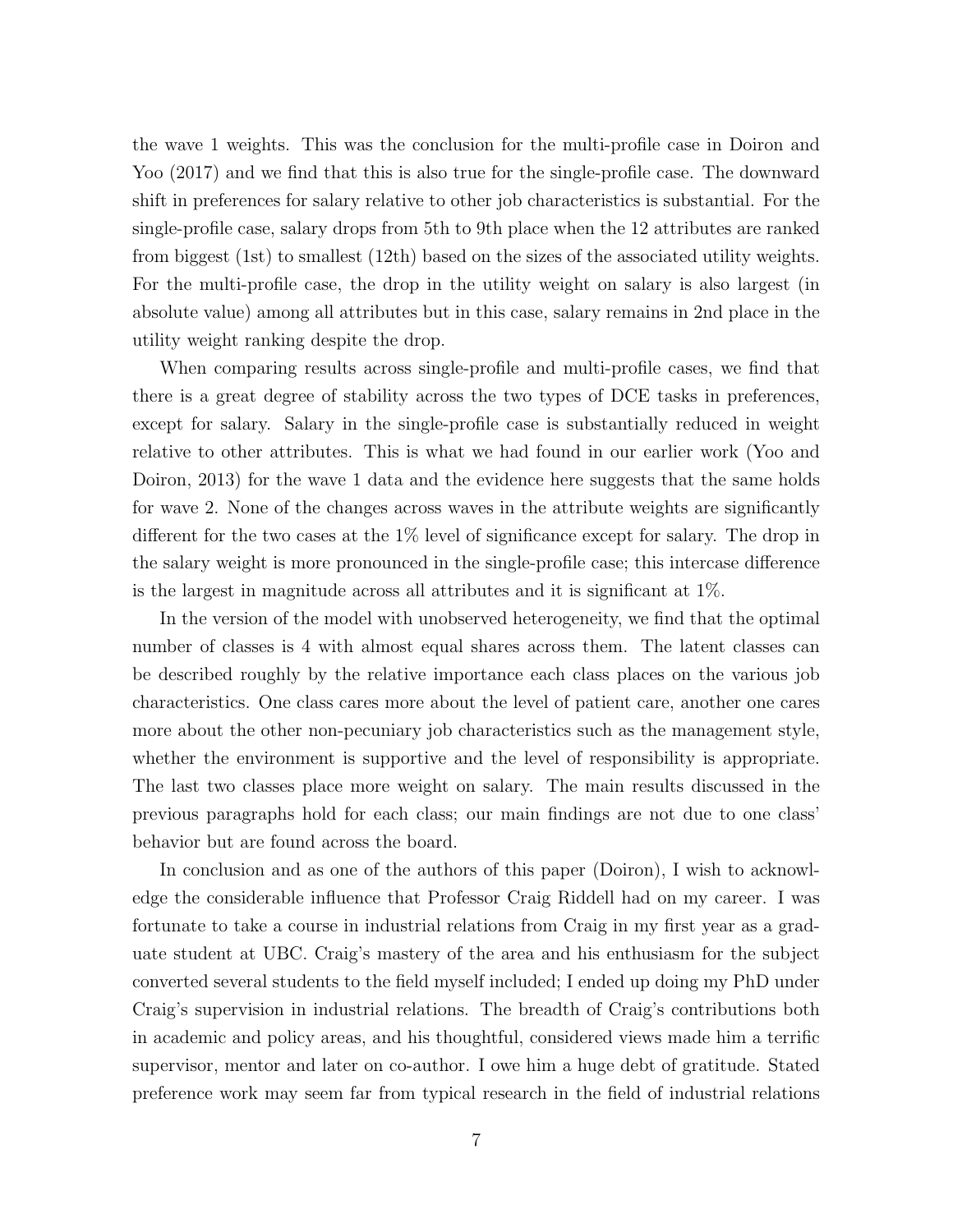but in fact the goals of this research are closely aligned with much of Craig's work: a better understanding of workers' job preferences and well-being and a more effective design of labor contracts regulating these jobs. The fact that the work involves the nursing profession is also a testament to the tremendous impact that Rosemarie Riddell had on the betterment of the lives of the largest of the healthcare provider group and the patients they serve.

The remainder of the paper is organized as follows. Section 2 provides further information on the DCE that we analyze. Section 3 presents our econometric methods. Section 4 reports the estimated preference parameters. Section 5 discusses and concludes. The appendix section is available online at the journal website.

#### 2 Discrete Choice Experiment

The discrete choice experiment (DCE) that we analyze was administered as part of a larger longitudinal study on the training and job decisions of junior nurses in Australia. As in many other countries, projected shortages of nursing professionals in Australia are alarming. This has led to the demand for more empirical work on the preferences over nursing job characteristics, the goal being a greater understanding of these preferences to inform more effective recruitment and retention of nurses. The underlying survey recruited 628 respondents during 2008-2010, from 3-year Bachelor of Nursing programmes at the University of Technology Sydney and the University of New England. Both institutions are large universities located in the state of New South Wales. In addition to the DCE that we will describe shortly and questions on labor market outcomes and job-related attitudes, the survey includes standard questions on demographics, socio-economic status, health and social wellbeing. A broader discussion of the policy background and the survey design are available in Kenny et al. (2012) and Doiron et al. (2014).

This paper focuses on 234 respondents who participated in the DCE involving entrylevel nursing jobs in two consecutive survey waves. They completed the first-wave DCE between September 2009 and July 2011, when 27%, 32% and 41% of them were thirdyear, second-year and first-year students; and the second-wave DCE between April 2011 and August 2012, when 35% of them were graduate nurses, while 34%, 29% and 2% were third-year, second-year and first-year students. Each respondent's completion dates were spaced at least a full year apart, and 15 months on average.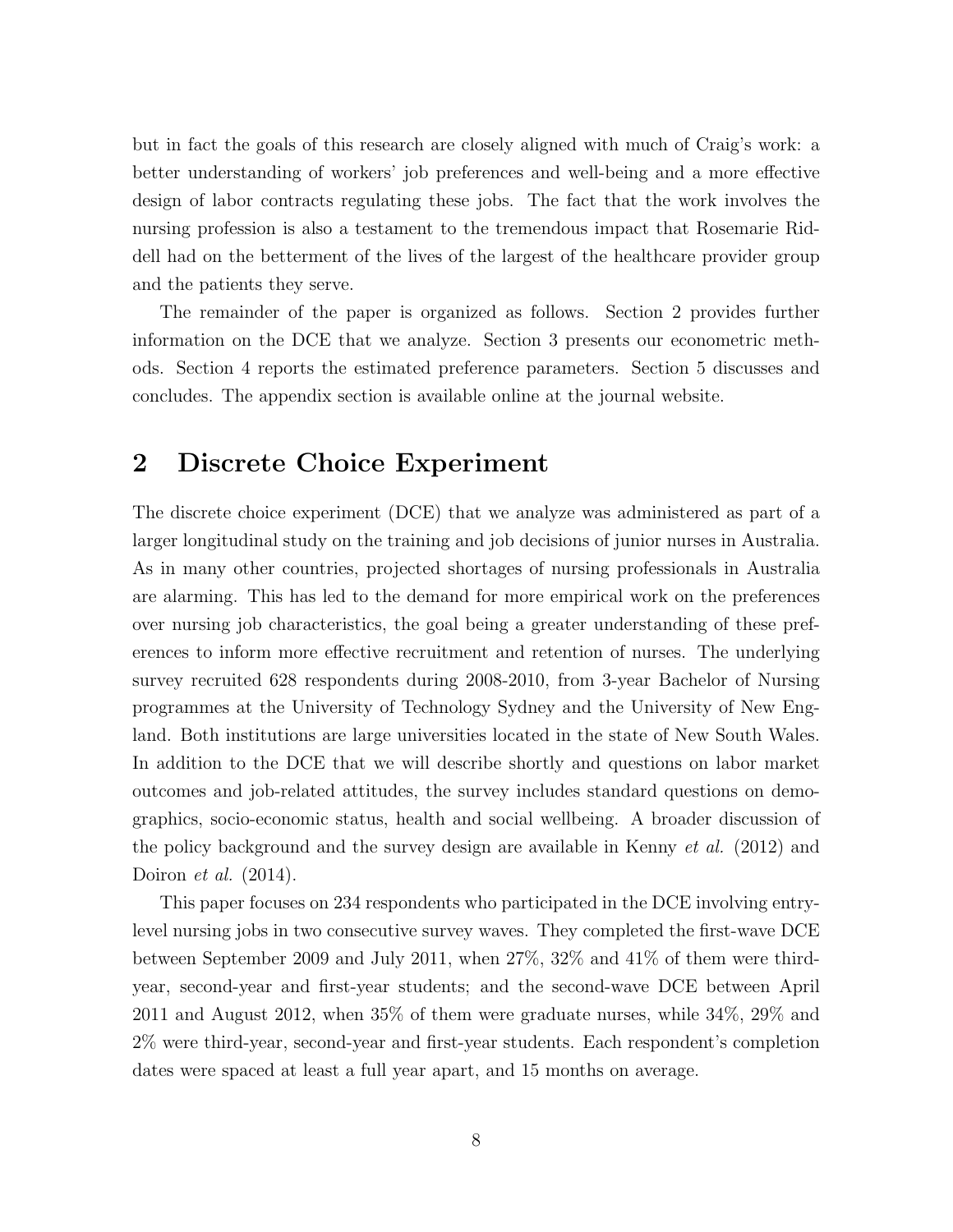As described above the DCE involves two distinct types of best-worst scaling decision tasks called single-profile case BWS and multi-profile case BWS. In the current context, a profile is an entry-level nursing job that is described using a certain configuration of salary and 11 other attributes. In the multi-profile case BWS task, each choice scenario asks the respondent to identify the best job and the worst job out of three distinct jobs. This task closely resembles the prototypical DCE task that would prompt the choice of the best from several profiles. The single-profile case BWS task presents much less information; each choice scenario asks the respondent to evaluate only one job, and identify the best attribute and the worst attribute of that job. Figure 1 and figure 2 show sample choice screens for the two types of BWS tasks.

#### [Figure 1 about here]

#### [Figure 2 about here]

In each wave of the underlying survey, the respondent faces 8 single-profile case choice scenarios and 8 multi-profile case choice scenarios. The DCE design and protocol remained the same between the two waves, apart from two differences. First, the set of possible salary levels for nursing jobs changed from {\$800, \$950, \$1100, \$1250} in wave 1 to {\$900, \$1100, \$1300, \$1500} in wave 2, so that the jobs looked realistic relative to the pay scales in use at the times of the launching of the two waves. Second, the respondent was required to complete all choice scenarios in wave 1, whereas the respondent was free to quit the DCE at any stage in wave 2. This quit option, however, was used by only two respondents who respectively completed 1 and 3 scenarios in the multi-profile case task before quitting; like other respondents, they chose to complete all 8 choice scenarios in the single-profile case task.

Table 1 summarizes all 12 attributes used in defining the nursing jobs, alongside the possible levels of each attribute. As summarized in Doiron *et al.*  $(2014)$ , the selection of the job attributes was informed by the existing empirical literature, particularly on "magnet hospitals" in the US, and also by pilot experiments and focus group discussions. The full set of choice scenarios for inclusion in the DCE, as well as particular blocks of those choice scenarios that respondents faced, were constructed using the techniques of Street et al. (2005) and Street and Burgess (2007). In terms of the D-optimality criterion, the resulting design of the multi-profile case BWS task is optimal and that of the single-profile case BWS task is as good as the complete factorial design (Street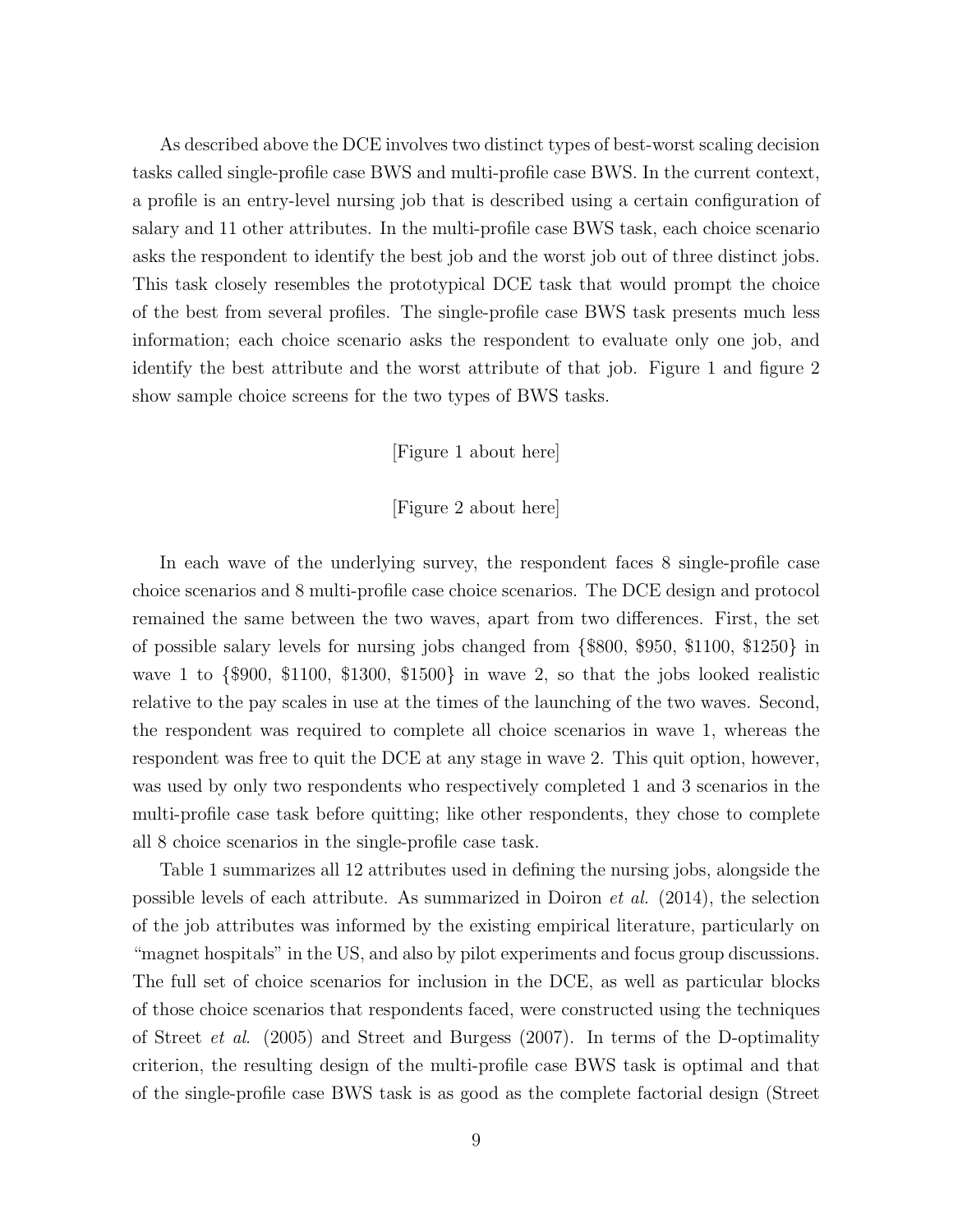and Knox, 2012). A further summary of the DCE design process is available in Yoo and Doiron (2013).<sup>6</sup>

By jointly modeling the two waves of data from single-profile and multi-profile case BWS, this paper substantively extends three previous studies that analyzed the DCE component of the same survey. The focus of Doiron  $et al.$  (2014) was on the multi-profile case task in wave 1 and the policy implications from the resulting stated preference estimates; the study did not consider the stability of preferences between the two cases of BWS or over time. Yoo and Doiron (2013) analyzed intercase stability in wave 1, but did not consider temporal stability of either task. Moreover, in that study, we followed the literature and modeled the data as if the sample of respondents varied from task to task, without formally linking the same respondent's preferences in one type of task to another. Finally, Doiron and Yoo (2017) tested temporal stability in the context of the multi-profile case BWS, but not in the context of the single-profile case BWS. In addition, by writing down the likelihood of observing the best job without incorporating information on the worst job, the study modeled the multi-profile case BWS responses as one would model stated choice responses. The current paper presents the analysis of temporal stability by method of elicitation using all information provided in the survey (best and worst choices), which is unique both in terms of scope and econometric methodology.

#### 3 Econometric Methods

The econometric analysis in this paper makes use of data from two distinct types of best-worst scaling (BWS) decision tasks, single-profile case BWS and multi-profile case BWS. The data span two survey waves. In each wave, each decision task provides up to 8 choice observations per respondent. It is useful to begin by focusing on the fundamentals of the models for each task.  $7$  Following this, we expand the model to accommodate a non-parametric specification of unobserved preference heterogeneity across individuals, as well as within-individual variations in preferences over time. We conclude the section with further comments on empirical implementation issues. Where relevant, we use the term "attribute-level" to describe a pair of an attribute and one of its possible levels. For example, consider the hospital's reputation for quality of care,

 $6$ We thank Debbie Street for the statistical design of all DCE tasks in the study.

<sup>7</sup>The task-specific models are developed in more detail in our earlier study (Yoo and Doiron, 2013) and we acknowledge some overlap in the technical discussion that follows.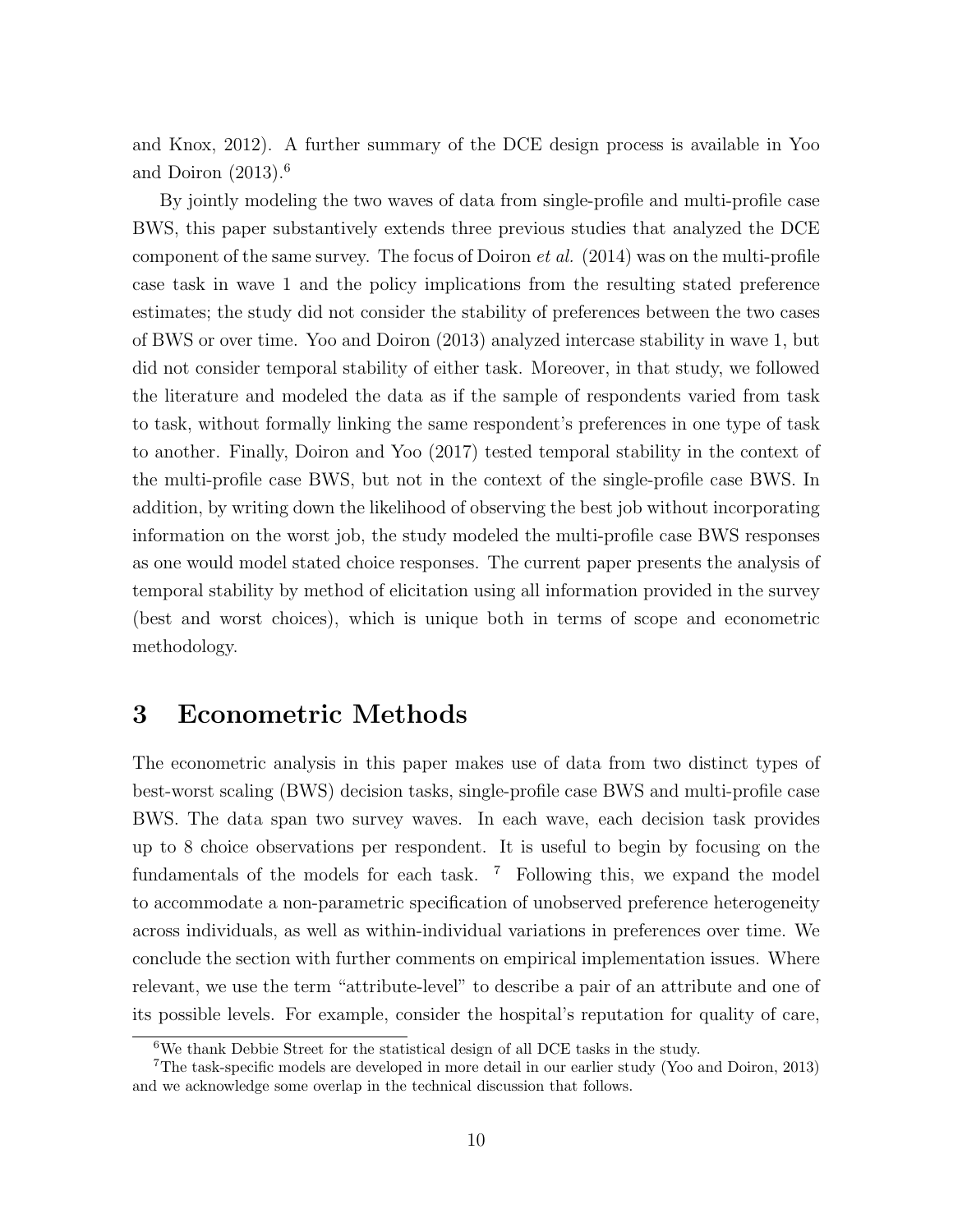which has "poor" and "excellent" levels. This attribute then generates two attributelevels, namely poor quality of care and excellent quality of care.

#### 3.1 Baseline Model Specifications

For the analysis of the multi-profile case BWS, the heteroskedastic rank-ordered logit (HROL) model of Hausman and Ruud (1987) is by far the most influential behavioral model. For the analysis of the single-profile case BWS, the max-diff model of Marley and Louviere (2005) has the same status. In our earlier study, we combined each of these workhorse models with the non-parametric specification of unobserved preference heterogeneity due to Heckman and Singer (1984). We also showed that the resulting latent class HROL (LC-HROL) and latent class max-diff (LMD) models nest or closely approximate many other popular models; for a broader discussion of related modeling issues, see Yoo and Doiron (2013). In that study, we estimated LC-HROL and LMD separately, effectively modeling the data as if the sample of respondents varied from task to task. In this paper, we will use LC-HROL and LMD as a basis for a joint model which recognizes that the same respondents performed both tasks.

First, we specify the HROL and max-diff models that will form the kernels of the joint likelihood function. To focus on essentials, suppose for the time being that there is only one wave of data to analyze. Let  $n = 1, \ldots, N$  denote a respondent,  $t = 1, \ldots, T$  a choice scenario,  $k = 1, ..., K$  an attribute, and  $l_k = 1_k, 2_k, ..., L_k$  a level of attribute  $k$ <sup>8</sup> Each profile or job j is described by K attributes set at specific levels. Let  $x_{njt}^{l_k}$  denote a zero-one variable which equals one if attribute k of profile j shown to respondent n in scenario t is set at level  $l_k$ .

The HROL model for the multi-profile case BWS task assumes that respondent n ranks three jobs in two statistically independent steps indexed by  $r \in \{f, s\}$ . In the first step or step f, she picks the best of the three jobs. In the second step or step s, she eliminates her first-best job from consideration, and picks the best of the other two jobs. Note that given a choice set of three jobs, observing the respondent's best and worst jobs is equivalent to observing her best and second-best jobs, in the sense that both sets of information imply the same preference ordering. The sequence of choices assumed here is not at odds with the best-worst response format.

<sup>&</sup>lt;sup>8</sup>For example, in the context of Table 1, attribute k may refer to hospital type,  $1_k$  and  $2_k$  being public hospital and private hospital respectively. When attribute  $k$  refers to salary in the first-wave DCE,  $1_k$ ,  $2_k$ ,  $3_k$  and  $4_k$  are \$800, \$950, \$1,100 and \$1,250 respectively.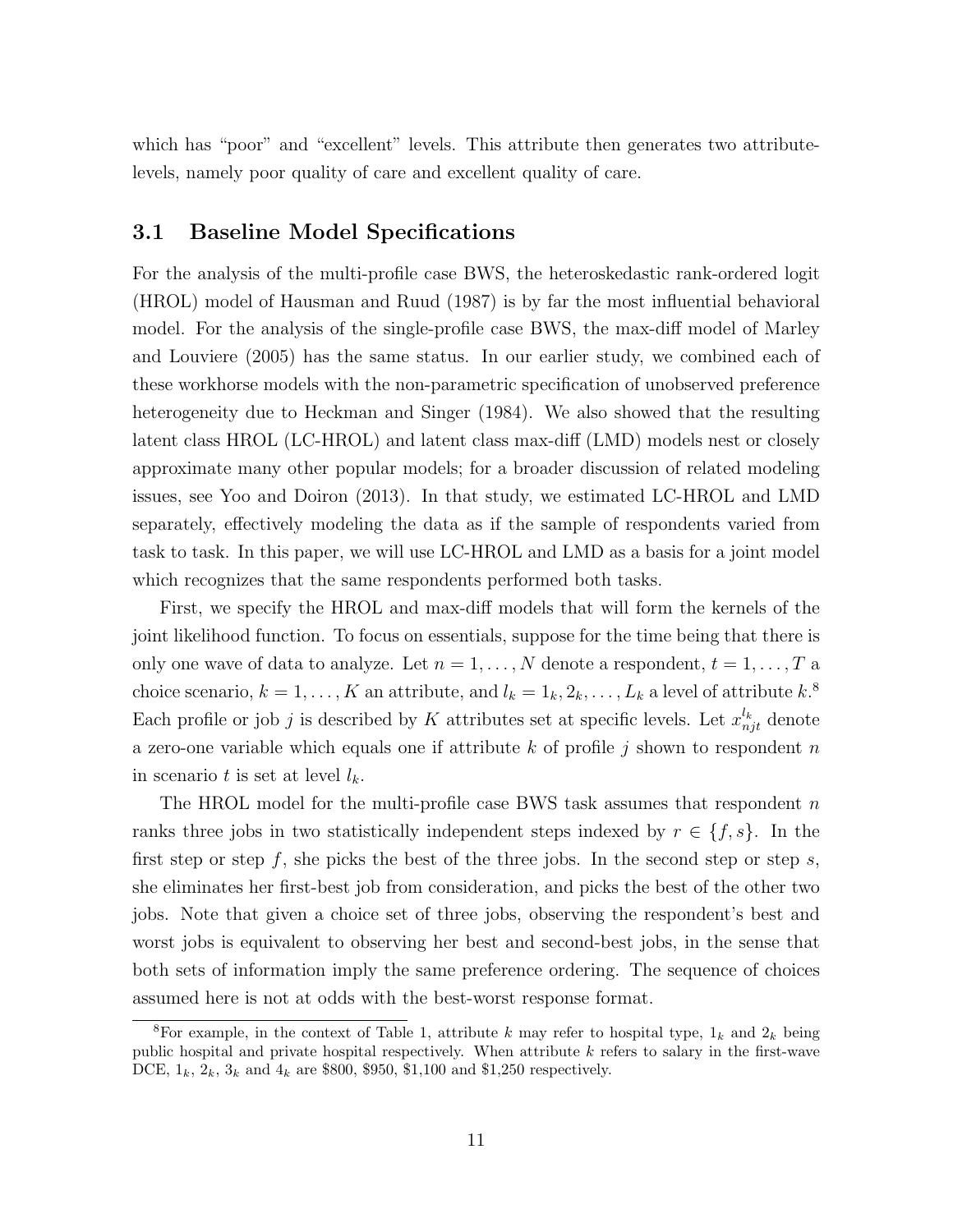The best job in each step is the one that provides the highest utility. The utility she derives from job  $j$  is decomposed into a systematic component associated with attribute-levels and a stochastic behavioral error term. Specifically, for  $r \in \{f, s\}$ 

$$
U_{njt}^r = \sum_{k=1}^K \sum_{l_k=1}^{L_k} B_n^{l_k} x_{njt}^{l_k} + u_{njt}^r = \sum_{k=1}^K \sum_{l_k=2_k}^{L_k} \beta_n^{l_k} x_{njt}^{l_k} + u_{njt}^r = \beta_n \cdot \mathbf{x}_{njt} + u_{njt}^r \tag{1}
$$

where  $u_{njt}^f$  and  $u_{njt}^s$  are independently extreme value distributed with variances equal to  $\pi^2/6$  and  $\pi^2/(\sigma_n^2 6)$  respectively.<sup>9</sup>  $B_n^{l_k}$  measures person n's utility of having attributelevel  $l_k$  and its scale has been implicitly normalized along with the variance of  $u_{nji}^f$ . Because utility differences between jobs depend only on differences in the levels of job attributes, the utility from each attribute's first level is further normalized to 0, giving identified parameters  $\beta_n^{l_k} = B_n^{l_k} - B_n^{1_k}$  for  $l_k = 2_k, \ldots, L_k$ . In consequence,  $\beta_n^{l_k} > \beta_n^{l_l}$  for two different attributes k and l does not imply  $B_n^{l_k} > B_n^{l_l}$ .  $\mathcal{B}_n$  and  $\mathbf{x}_{njt}$  are vectors of identified parameters and attribute-level dummies, respectively.

Let  $P_{nt}(\beta_n, \sigma_n)$  denote the likelihood of person n's stated response in scenario t of the multi-profile case BWS. Given the stochastic assumptions, once the utility parameters  $\beta_n$  and the scale parameter  $\sigma_n$  are known, this likelihood takes the HROL form. For instance, if person *n* has stated that the best job is job 1 and the worst job is job 3, the likelihood becomes

$$
P_{nt}(\boldsymbol{\beta}_n, \sigma_n) = \frac{\exp(\boldsymbol{\beta}_n \cdot \mathbf{x}_{n1t})}{\left[\sum_{j=1}^3 \exp(\boldsymbol{\beta}_n \cdot \mathbf{x}_{njt})\right]} \times \frac{\exp(\sigma_n \boldsymbol{\beta}_n \cdot \mathbf{x}_{n2t})}{\left[\sum_{j=2}^3 \exp(\sigma_n \boldsymbol{\beta}_n \cdot \mathbf{x}_{njt})\right]}
$$
(2)

<sup>&</sup>lt;sup>9</sup>Since  $u_{njt}^f \neq u_{njt}^s$ , in the HROL framework, the respondent uses one set of utility functions to identify the best job and another set of utility functions to identify the second best job from the same choice set  $t$ . From a microeconomic perspective, it may be more natural to write out a model that has the respondent use one set of utility functions, say  $U_{njt} = \beta_n \cdot \mathbf{x}_{njt} + \varepsilon_{njt}$  where the error term  $\varepsilon_{njt}$  is  $i.i.d.$  extreme value, to rank all alternatives in choice set  $t$  from best to worst. This is the random utility model that Beggs *et al.* (1981) have specified in their seminal study to develop the rank-ordered logit (ROL) model. Interestingly, even though ROL does not assume two-step decision making as HROL does, the conditional independence properties of the extreme value distribution implies that the ROL probability is a special case of the HROL probability in equation (2) that occurs when  $\sigma_n = 1$ . The popularity of HROL over ROL stems from that empirical studies typically reject the hypothesis of  $\sigma_n = 1$ . As a matter of fact, Hauman and Ruud (1987) have proposed HROL specifically to address empirical regularities that in ROL applications, the estimates of  $\beta_n$  tend to become more attenuated when one uses data on deeper preference ranks; that is, the estimates become smaller in magnitude when one uses data on first and second preferences instead of first preferences only, when one uses data on first, second and third preferences instead of first and second preferences only, and so on.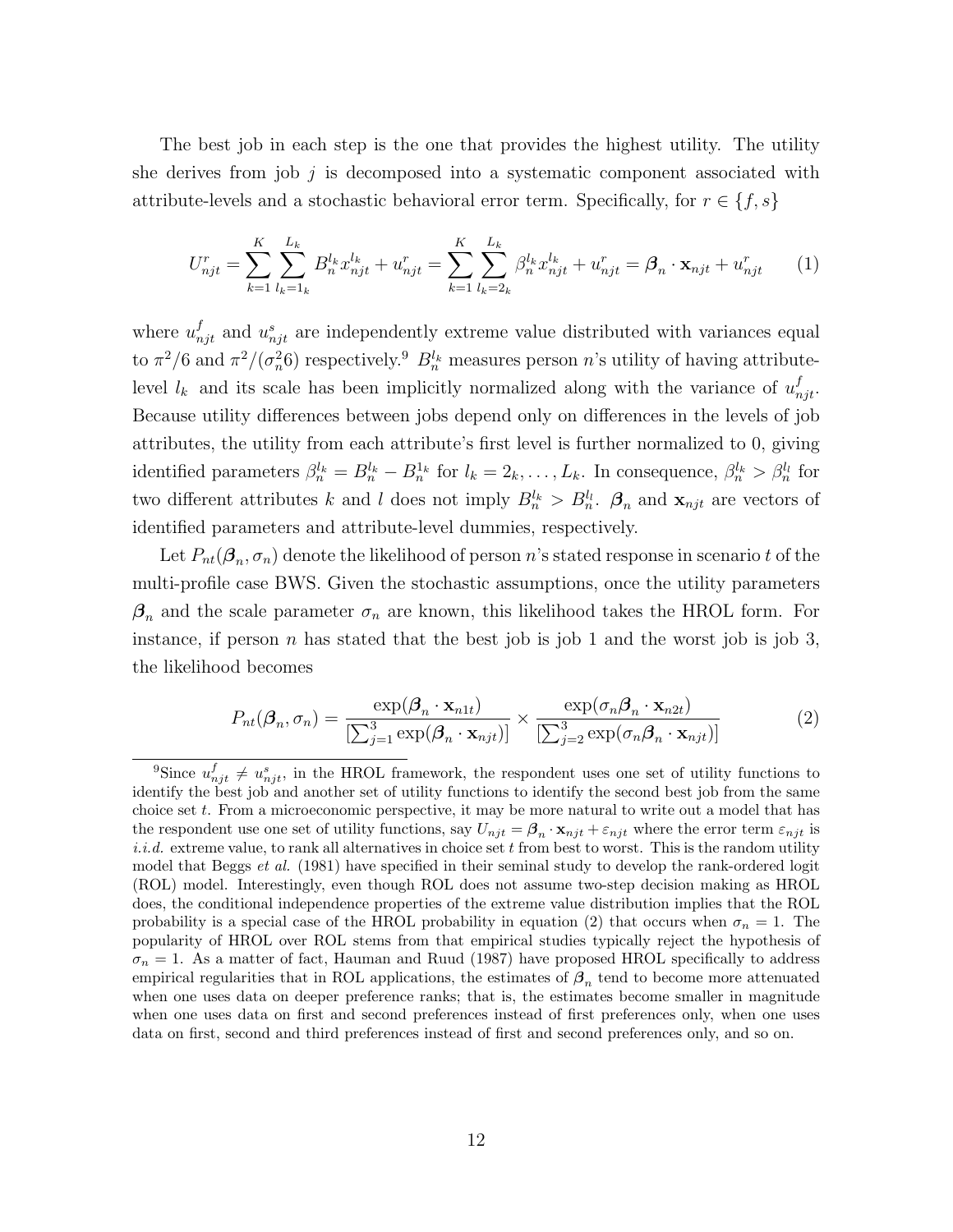where  $\sigma_n$  measures heteroskedasticity across steps in the ranking. The likelihood of other responses takes the same functional form, with obvious permutations of job indices. The heteroskedasticity parameter captures the notion that people may feel more certain about their more preferred profiles, so that their first step response depends more on systematic parts of the utility and less on behavioral errors (Hausman and Ruud, 1987). If there is more preference uncertainty in the second step response,  $\sigma_n$ will lie in the  $(0, 1)$  interval. Special cases include preferences such that person n ranks all jobs equally systematically ( $\sigma_n = 1$ ) or picks the second-best job arbitrarily ( $\sigma_n = 0$ ).

The max-diff model for the single-profile case BWS task assumes that respondent n explodes K attribute-levels that make up a profile into  $K(K-1)$  pairs of best and worst attribute-levels. The functional form of the max-diff model is equivalent to a multinomial logit model that regards the respondent's stated best-worst pair as the most preferred out of such  $K(K-1)$  pairs.

More specifically, assume that respondent  $n$  evaluates each candidate pair by considering the utility difference between the component best and worst attribute-levels, and chooses a pair that maximizes such difference (hence "max-diff").<sup>10</sup> To formalize the idea, let  $A_n^{l_k}$  denote respondent n's systematic utility from attribute-level  $l_k$ .<sup>11</sup> Each utility difference can be decomposed into systematic and stochastic behavioral error components. In case the candidate pair of interest is one that states that attribute  $q$  is

<sup>&</sup>lt;sup>10</sup>One may argue that the max-diff model is descriptively implausible when the number of attributes is large: for example, with 12 attributes as in the current context, a max-diff respondent would consider  $132 (= 12 \times 11)$  best-worst pairs in each scenario. Alongside the max-diff model, Marley and Louviere (2005) introduce a sequential best-worst model that may be considered more descriptively plausible: it assumes that the respondent initially chooses the best out of 12 attributes and then proceeds to choose the worst out the remaining 11 attributes. From the empirical practitioner's perspective, however, there are very limited reasons to prefer one model to the other, and we opt for the max-diff model that is the workhorse model in the literature; as we point out in Yoo and Doiron (2012, p.18), the two behavioral models lead to algebraically similar likelihood functions and consequentially similar empirical results.

<sup>&</sup>lt;sup>11</sup>We change the notation for utility weights from  $B_n^{l_k}$  to  $A_n^{l_k}$  to emphasize that their scale is normalized with respect to potentially different error variances. If the same set of primitive utility weights are applied to comparing profiles in the multi-profile case and the best-worst pairs in the single profile case, each  $B_n^{l_k}$  would differ from  $A_n^{l_k}$  by the same factor of proportionality.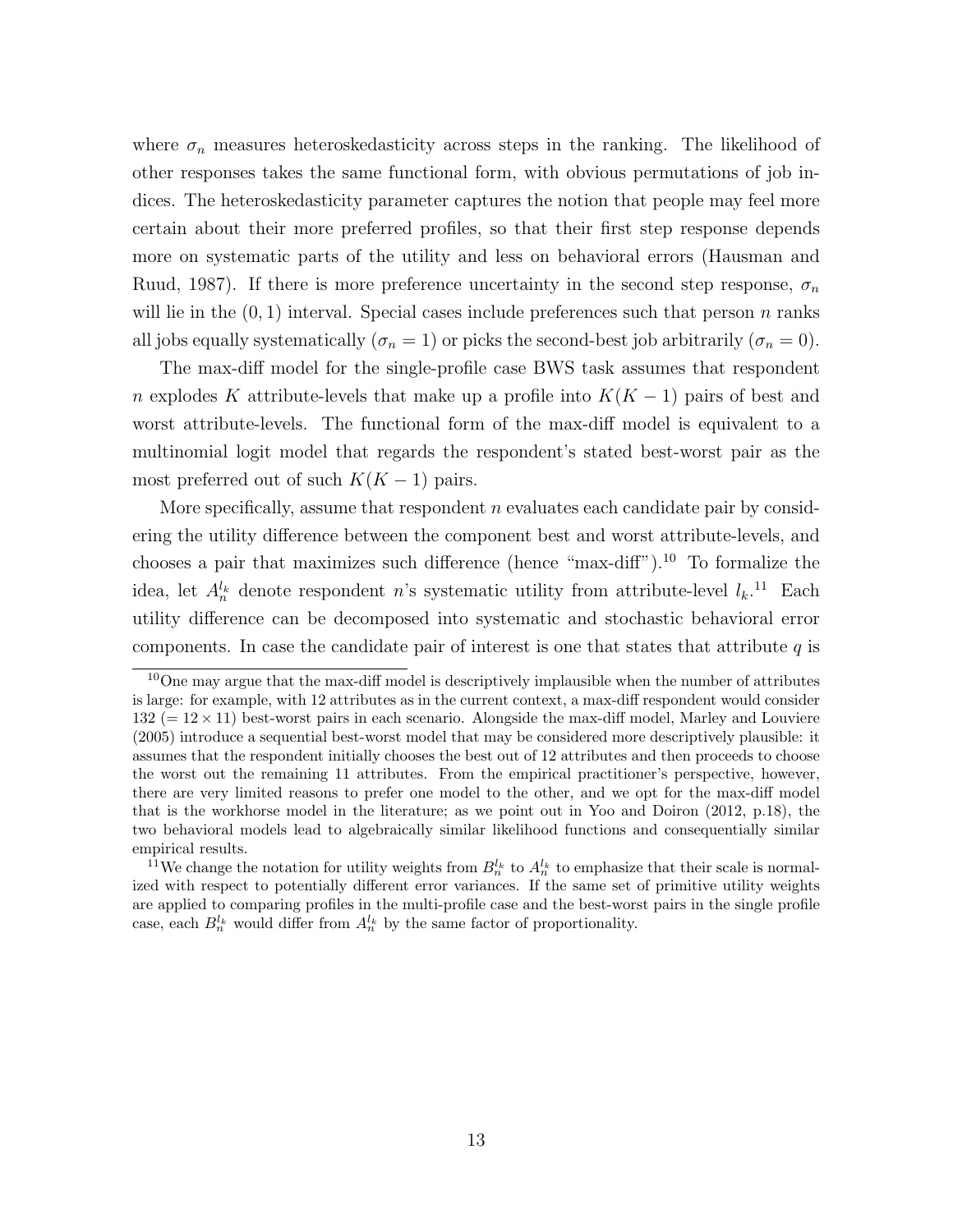the best and attribute h is the worst, the resulting utility difference  $D_{nt}^{\{q,h\}}$  is

$$
D_{nt}^{\{q,h\}} = \sum_{l_q=1_q}^{L_q} \sum_{l_h=1_h}^{L_h} (A_n^{l_q} - A_n^{l_h}) x_{nt}^{l_q} x_{nt}^{l_h} + e_{nt}^{\{q,h\}}
$$
  

$$
= \sum_{l_q=1_q}^{L_q} \sum_{l_h=1_h}^{L_h} (\alpha_n^{l_q} - \alpha_n^{l_h}) x_{nt}^{l_q} x_{nt}^{l_h} + e_{nt}^{\{q,h\}}
$$

$$
(3)
$$

where the error term  $e_{nt}^{\{q,h\}}$  is independently type I extreme value distributed. We omit profile subscript j from attribute-level dummies  $x_{njt}^{l_k}$  since each scenario involves only one profile. To achieve identification, one utility parameter needs to be normalized to 0, say for the first level of the first attribute  $A_n^{1_1}$ . Then, each identified parameter can be defined as  $\alpha_n^{l_k} = A_n^{l_k} - A_n^{l_1}$ , and now  $\alpha_n^{l_k} > \alpha_n^{l_l}$  for two different attributes k and l implies  $A_n^{l_k} > A_n^{l_l}$ . In this sense, the single-profile case BWS allows one to learn more about the underlying preferences than the multi-profile case BWS.

Let  $F_{nt}(\boldsymbol{\alpha}_n)$  denote the likelihood of respondent n's stated best-worst pair in scenario t of the single-profile case BWS task where  $\alpha_n$  is the vector of identified parameters. Given the stochastic assumptions, once the identified parameters  $\alpha_n$  are known, this likelihood takes the multinomial logit form where the index of each alternative equals the systematic utility difference within a candidate best-worst pair. For instance, in case respondent n has stated that the best attribute is q and the worst attribute is  $h$ , this likelihood becomes

$$
F_{nt}(\alpha_n) = \frac{\exp(\sum_{l_q=1}^{L_q} \sum_{l_h=1}^{L_h} (\alpha_n^{l_q} - \alpha_n^{l_h}) x_{nt}^{l_q} x_{nt}^{l_h})}{[\sum_{k=1}^{K} \sum_{l \neq k} \exp(\sum_{l_k=1}^{L_k} \sum_{l_l=1}^{L_l} (\alpha_n^{l_k} - \alpha_n^{l_l}) x_{nt}^{l_k} x_{nt}^{l_l})]} \tag{4}
$$

where  $l \neq k$  means that the summation is over  $l \in \{1, 2, \dots, K\} \setminus \{k\}.$ 

#### 3.2 Temporal Variation and Preference Heterogeneity

To accommodate between-wave variations in preferences and data, more notation is needed. We use  $w = 1, 2$  to index a survey wave, and assume that within each type of BWS task, the respondent faced scenarios  $t = 1, \ldots, 8$  in wave 1 and scenarios  $t =$  $9, \ldots, 16$  in wave  $2^{12}$  In the remainder of this section, the discussion will proceed as if

 $12$ Strictly speaking, the range of the choice scenario index should have been modified to address that 2 out of 234 respondents did not complete all 8 multi-profile case scenarios in wave 2. We overlook this minor technical inaccuracy to avoid introducing extra notation.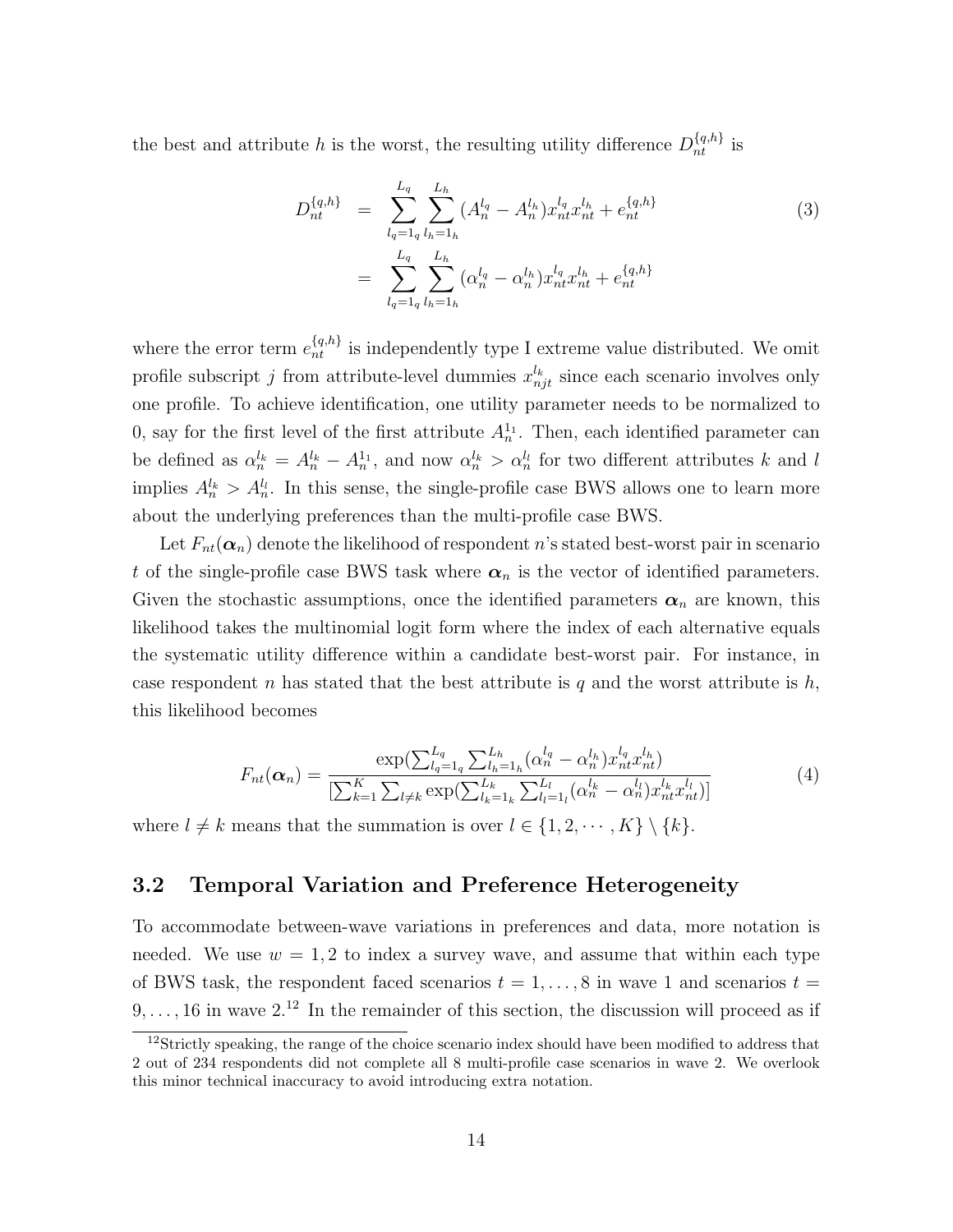all terms in equation (1) through equation (4) had been indexed by wave subscript  $w$ ; for example, in the multi-profile case BWS, the vector of identified preference parameters in wave w is  $\beta_{nw}$ , with a typical element  $\beta_{nw}^{l_k}$ . We will abuse notation somewhat by using  $P_{nt}(\beta_{nw}, \sigma_{nw})$  to denote the HROL likelihood of any actually stated response, although equation (2) refers to a particular ranking of three jobs. Likewise, we use  $F_{nt}(\boldsymbol{\alpha}_{nw})$  to denote the max-diff likelihood of any actually stated response, although equation (4) refers to a particular best-worst pair.

Conditional on individual-specific preference parameters, the joint likelihood of observing an entire sequence of 16 single-profile case responses and 16 multi-profile case responses by respondent n over two waves can be written as

$$
Q_n(\boldsymbol{\theta}_n) = \left[ \prod_{t=1}^8 P_{nt}(\boldsymbol{\beta}_{n1}, \sigma_{n1}) \times \prod_{t=1}^8 F_{nt}(\boldsymbol{\alpha}_{n1}) \right] \times \left[ \prod_{t=9}^{16} P_{nt}(\boldsymbol{\beta}_{n2}, \sigma_{n2}) \times \prod_{t=9}^{16} F_{nt}(\boldsymbol{\alpha}_{n2}) \right] (5)
$$

where  $\bm{\theta}_n = (\bm{\beta}_{n1}, \sigma_{n1}, \bm{\beta}_{n2}, \sigma_{n2}, \bm{\alpha}_{n1}, \bm{\alpha}_{n2})$  is the vector of all identified parameters across decision tasks and waves.

In the first section of the results below, we present estimates of a baseline model where preferences are assumed to be homogeneous across respondents.<sup>13</sup> This is followed with results from a framework where preference heterogeneity across respondents is taken into account. With unobserved heterogeneity, the maximum likelihood estimator (MLE) of  $\theta_n$  is consistent when the number of choice scenarios per each type of BWS task goes to infinity in every wave, a condition that is at odds with the current data environment. To estimate models of unobserved interpersonal heterogeneity consistently using short panel data such as ours, the researcher may specify the individual-specific preference parameters as draws from a population distribution and estimate that distribution. We adopt this random parameter modeling approach.

We apply the technique of Heckman and Singer (1984) by using a discrete distribution with C support points to approximate population heterogeneity in preferences non-parametrically. Put another way, we assume that the population consists of C types or "classes" of individuals, where each type c has its own preference vector  $\theta_c$  $=$  $(\beta_{c1}, \sigma_{c1}, \beta_{c2}, \sigma_{c2}, \alpha_{c1}, \alpha_{c2})$ . Let  $\eta_c$  = Pr $(\theta_n = \theta_c)$  denote the population share of class c, which corresponds to the relative frequency of class  $c$  in the respondent population. The unconditional joint likelihood of respondent  $n$ 's responses can be then

<sup>&</sup>lt;sup>13</sup>Models with homogeneous preferences are estimated with Stata commands clogit and clogithet. The latter is a user-written Stata command by Arne Risa Hole (Hole, 2006).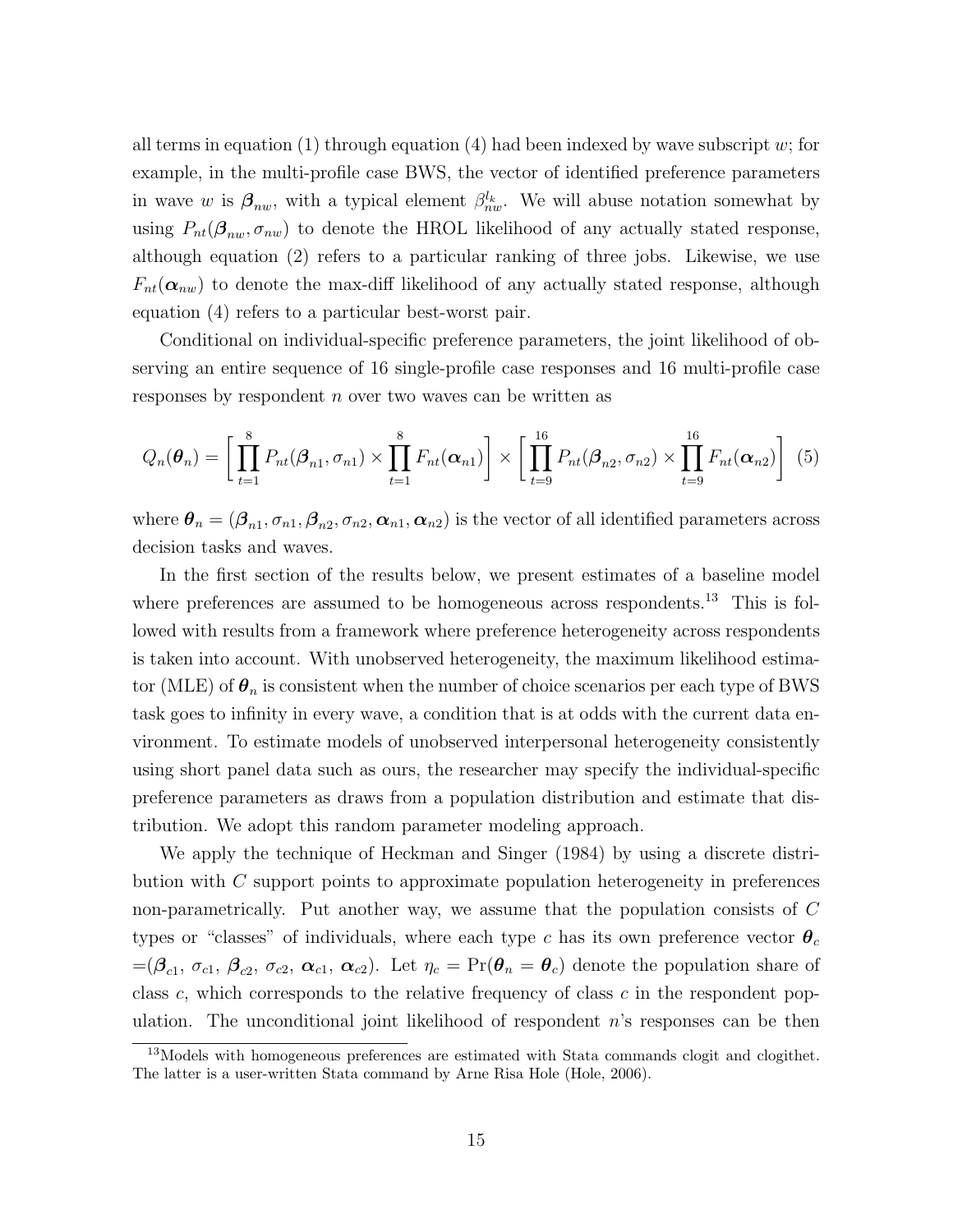specified by taking the expected value of (5) as follows

$$
L_n(\boldsymbol{\theta}_1,\ldots,\boldsymbol{\theta}_C;\eta_1,\ldots,\eta_{C-1})=\sum_{c=1}^C\left[\eta_c\times Q_n(\boldsymbol{\theta}_c)\right]
$$
(6)

where  $\eta_C$  is omitted from the argument list since it is implied by the other class shares,  $\eta_C = 1 - \sum_{c=1}^{C-1} \eta_c$ . The MLE of parameters  $\{\boldsymbol{\theta}_1, \ldots, \boldsymbol{\theta}_C; \eta_1, \ldots, \eta_{C-1}\}$  that maximizes the sample log-likelihood function  $\sum_{n=1}^{N} \ln L_n(.)$  is consistent in short panels, and can be conveniently computed using the EM algorithms of Bhat  $(1997)$ .<sup>14</sup> The joint likelihood in equation (6) simplifies to the LC-HROL likelihood when all single-profile case responses are omitted from the data set and all identified parameters are constrained to be identical between waves. The LMD likelihood can be similarly obtained by omitting all multi-profile case responses and imposing temporal stability of all identified parameters.

This joint model allows the researcher to test a wide range of hypotheses concerning the stability of preferences over time and between the two cases of BWS. For example, consider first the temporal stability of preferences elicited using the multiprofile case BWS. In the presence of preference heterogeneity, one may approach this question by taking the expected value of  $\beta_{cw}$  over the whole discrete distribution,  $E(\boldsymbol{\beta}_{cw}) = \sum_{c=1}^{C} [\eta_c \times \boldsymbol{\beta}_{cw}]$ , and then testing the equality of the resulting population mean parameters between waves. Alternatively, one may address the question of whether preferences tend to be stable only for certain segments of the population, by testing the equality of  $\beta_{c1}$  and  $\beta_{c2}$  on a class-by-class basis. Regardless of which approach one takes, the test can be carried out individually on the utility weight on a particular attribute-level, as well as jointly on several utility weights. An analogous procedure can be applied in the context of the single-profile case BWS, based on preference parameters  $\alpha_{cw}$ . It is also straightforward to test the temporal stability of preferences elicited using both cases of BWS jointly, for instance by formulating  $H_0: \text{E}(\boldsymbol{\beta}_{c1}) = \text{E}(\boldsymbol{\beta}_{c1}), \text{E}(\boldsymbol{\alpha}_{c1}) = \text{E}(\boldsymbol{\alpha}_{c2}).$ 

Next, consider the stability of preferences between the two cases of BWS. To make preference parameters comparable across methods, define a parametric transformation for the single-profile case BWS,  $\Delta \alpha_{cw}^{l_k} = \alpha_{cw}^{l_k} - \alpha_{cw}^{1_k}$ , which captures the systematic utility difference between the  $l^{\text{th}}$  level and the first level of attribute k, just like parameter  $\beta_{cw}^{l_k}$ 

<sup>&</sup>lt;sup>14</sup>All estimation results for models with preference heterogeneity have been obtained in Stata 14.2/SE using self-written Mata programs. The relevant codes are available upon request.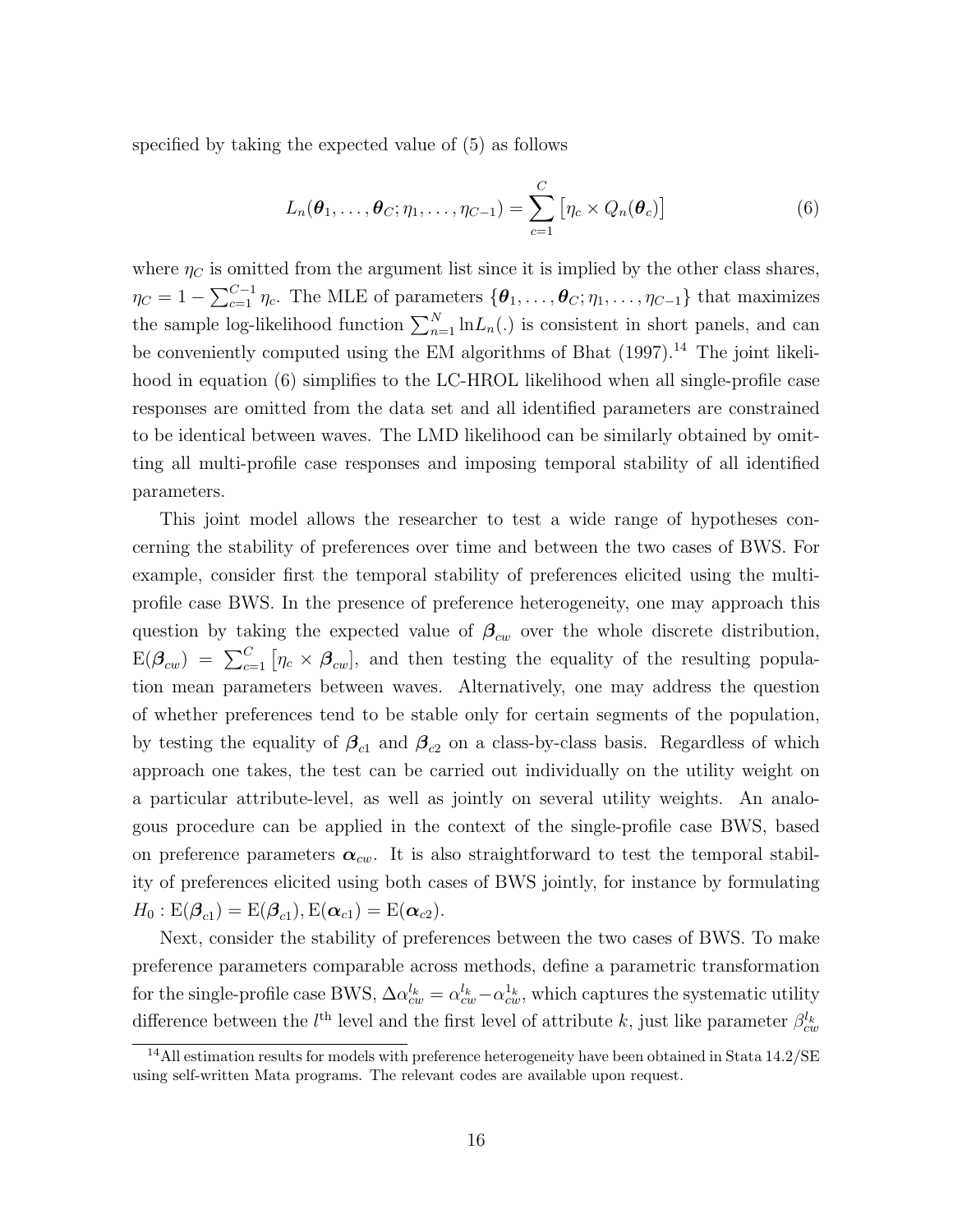of the multi-profile case BWS. Tests can be conducted on these normalized preference weights. When preferences remain stable between the two cases so that the only latent source of differences in choice behavior is the scale of the behavioral error term, the identified parameter ratio  $\Delta \alpha_{cw}^{l_k}/\beta_c^{l_k}$  simply equals the ratio of the two error scales. This property implies a set of parametric restrictions (namely, the same value of  $\Delta \alpha_{cw}^{l_k}/\beta_c^{l_k}$ for any attribute-level  $l_k$ ) that can be tested within each class to study whether people apply the same criteria to evaluate job attributes in both cases of BWS. Such simplicity of statistical testing is a major benefit of joint estimation: if one estimates a separate latent class model for each type of experiment, one cannot formally link a class in one model to a class in another model and it is therefore not possible to test intercase stability within latent classes.

#### 3.3 Empirical Implementation

As noted above the multi-profile case (or HROL) component of our joint model is identified by normalizing the utility weight on one level of each attribute to zero. Except for hospital type and clinical rotations, all attributes in our analysis are vertical attributes for which certain levels are intrinsically better than others, and we choose the worst level of each attribute for normalization. As usual, such normalization can be operationalized by omitting the relevant attribute-levels from the list of regressors. Each identified utility weight in this component then measures extra utility that a level of some attribute offers over the worst level of the same attribute. For hospital type and clinical rotations, we choose "private hospital" and "no rotation" as the omitted levels; our previous studies (Yoo and Doiron, 2013; Doiron et al., 2014; Doiron and Yoo, 2017) found that these levels gave less utility than "public hospital" and "three rotations".

The single-profile case (or max-diff) component of our model is identified by normalizing the utility weight on one level of just *one* attribute to zero. We choose "short staff", meaning that the hospital is frequently short of staff, as the omitted attributelevel so that each identified utility weight in this component measures the extra utility a certain attribute-level offers over "short staff".<sup>15</sup>

All discussion so far assumes that the random utility functions are specified solely in terms of attribute-level dummies. In most non-market valuation studies, however, a pecuniary attribute like salary is modeled as a continuous variable when specifying

<sup>&</sup>lt;sup>15</sup>Both in this case and the multi-profile case, our estimation does not constrain any extra utility to take a particular sign.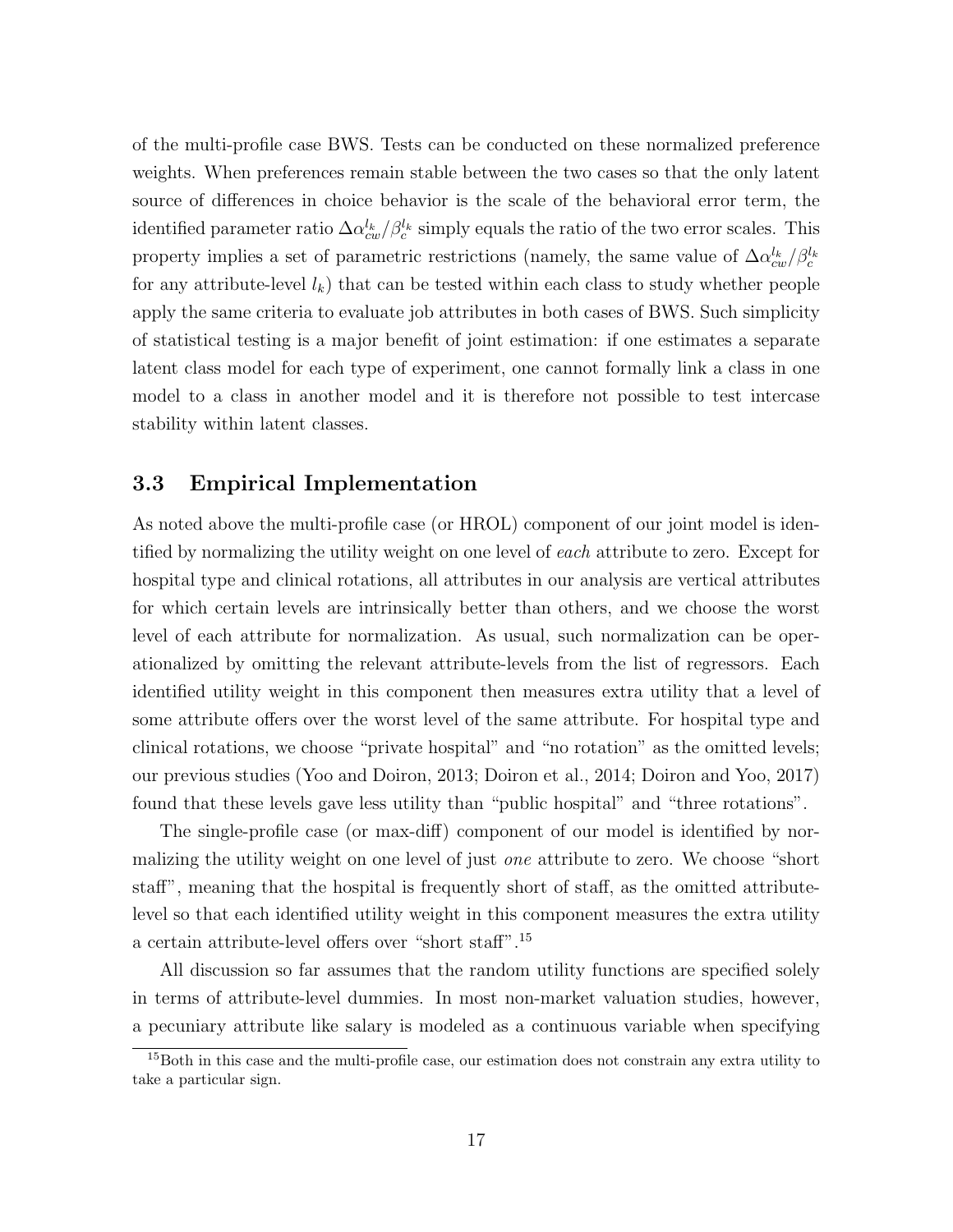a random utility function, rather than exploded into attribute-level dummies. The continuous variable approach allows the researcher to derive the marginal utility of money and use it to divide other utility weights, thereby monetizing them into the willingness to pay for any attribute (Revelt and Train, 1998; Layton and Brown, 2000; Small *et al.*, 2005). For this reason, our previous studies based on the first-wave of the multi-profile case BWS (Doiron et al., 2014; Doiron and Yoo, 2017) specified the random utility function in terms of  $\ln(salary)$  to estimate the marginal utility of money, instead of including dummies for three salary levels (\$950, \$1000 and \$1250) to estimate the discrete utility difference between each level and the base level of \$800.<sup>16</sup>

Following common practice, the main analysis in this paper specifies salary as a continuous variable. In the HROL component of our model, the extra utilities that the three highest salary levels offer over the base level are identified in each wave, and we replace the three salary-level dummies with  $\ln(salary)$  in each wave. The utility weight on  $ln(salary)$  is allowed to change between waves, like the utility weights on other non-pecuniary attribute-levels. In the max-diff component of our model, the extra utilities that all four salary levels, including the base level, offer over "short staffing" are identified in each wave. To avoid imposing more constraints than what the  $\ln(salary)$ specification implies in the context of the HROL component, in each wave we continue to include the base salary-level dummy alongside  $\ln(salary)$  that replaces the three other salary-level dummies. The utility weights on both the base level dummy and ln(salary) are allowed to vary between waves.

The main analysis below focuses on the fully flexible specification that allows all utility weights to vary over time and between the two cases of BWS. This makes it easy to see which parameters are shifting significantly over time and across decision tasks, but proliferate the number of free parameters to estimate. Hensher et al. (1999) propose a more parsimonious approach to modeling parametric shifts. In this restricted model, it is assumed that preferences for attribute-levels remain stable over time (across decision tasks) but the variance of behavioral errors shifts between the data sources. Specifically, since identified parameters in discrete choice models are inversely propor-

<sup>&</sup>lt;sup>16</sup>Technically speaking, equation (1) and our earlier discussion do not actually rule out the  $\ln(salary)$ specification; it can be viewed a special case of the dummies specification that places two constraints to impose a constant utility change per each logarithmic unit increase in salary from the base level. Specifically, let  $\beta_n^{\$950}$ ,  $\beta_n^{\$1100}$ , and  $\beta_n^{\$1250}$  denote identified utility weights on the superscripted salary levels. The ln(salary) specification implies two restrictions:  $\beta_n^{\$1100} = \beta_n^{\$950} \times [\ln(1100) - \ln(800)]/[\ln(950) \ln(800)$ ] and  $\beta_n^{\$1250} = \beta_n^{\$950} \times [\ln(1250) - \ln(800)]/[\ln(950) - \ln(800)]$ . Also, we note that the log-linear specification performed better than the use of a linear function for salary.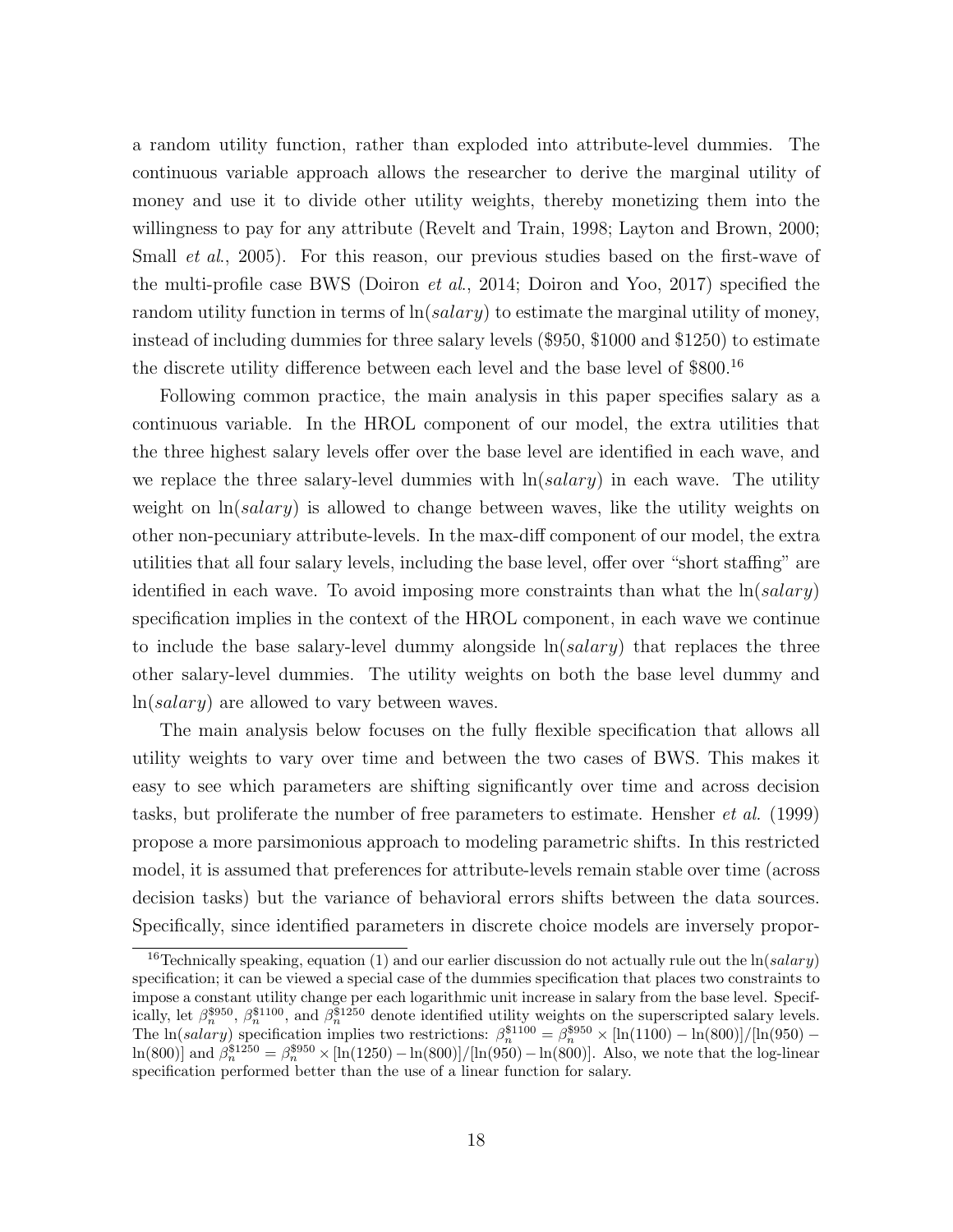tional to the latent error variance, this shift in the latent error variance will induce proportionate shifts in all identified parameters. The researcher can impose this type of parametric stability by allowing and estimating a common factor that scales the same set of identified parameters up or down across different data sources. In fact, this approach is already being used in the HROL component of our model, where we specify the scalar factor  $\sigma_{cw}$  to account for behavioral differences between the best choice and the second-best choice in the multi-profile case BWS, without estimating a different set of utility weights for the second-best choice. The same modeling device may be applied more broadly to account for behavioral differences between the two cases of BWS, as well as between the two survey waves, while maintaining the stability of preference weights over attribute levels.

We also present the results of estimations involving two restricted specifications, to explore how well this parsimonious approach with stable preferences would have explained the observed choices relative to our general approach. The first specification is a stable preference model building on Hensher *et al.* (1999), that takes the utility weights for the single-profile case in wave 1 as primitives and constrains the utility weights in other data sources to be the scalar multiples of these primitives. Based on the earlier notation, this model entails the estimation of scalar factors  $\gamma_{c1}$ ,  $\lambda_c^{SP}$  and  $\lambda_c^{MP}$  to impose the following restrictions

$$
\beta_{c1}^{l_k} = \gamma_{c1} \times (\alpha_{c1}^{l_k} - \alpha_{c1}^{l_k})
$$
  
\n
$$
\alpha_{c2}^{l_k} = \lambda_c^{SP} \times \alpha_{c1}^{l_k}
$$
  
\n
$$
\beta_{c2}^{l_k} = \lambda_c^{MP} \times \beta_{c1}^{l_k}
$$
\n(7)

for each class c and attribute-level  $l_k$ , instead of estimating the left-hand side coefficients directly. Much like the parameter  $\sigma_{cw}$  in the HROL model,  $\gamma_{c1} < 1$  indicates that the latent error variance is larger in the multi-profile case than in the single-profile case for wave 1. Other scalar factors can be interpreted correspondingly. The second restricted model is a hybrid model, which continues to impose such constraints on the coefficients on all non-pecuniary attributes but allows the coefficients on salary to vary freely as in our flexible specification. This hybrid model captures the key qualitative conclusion from our main analysis that salary is the primary domain of preference instability,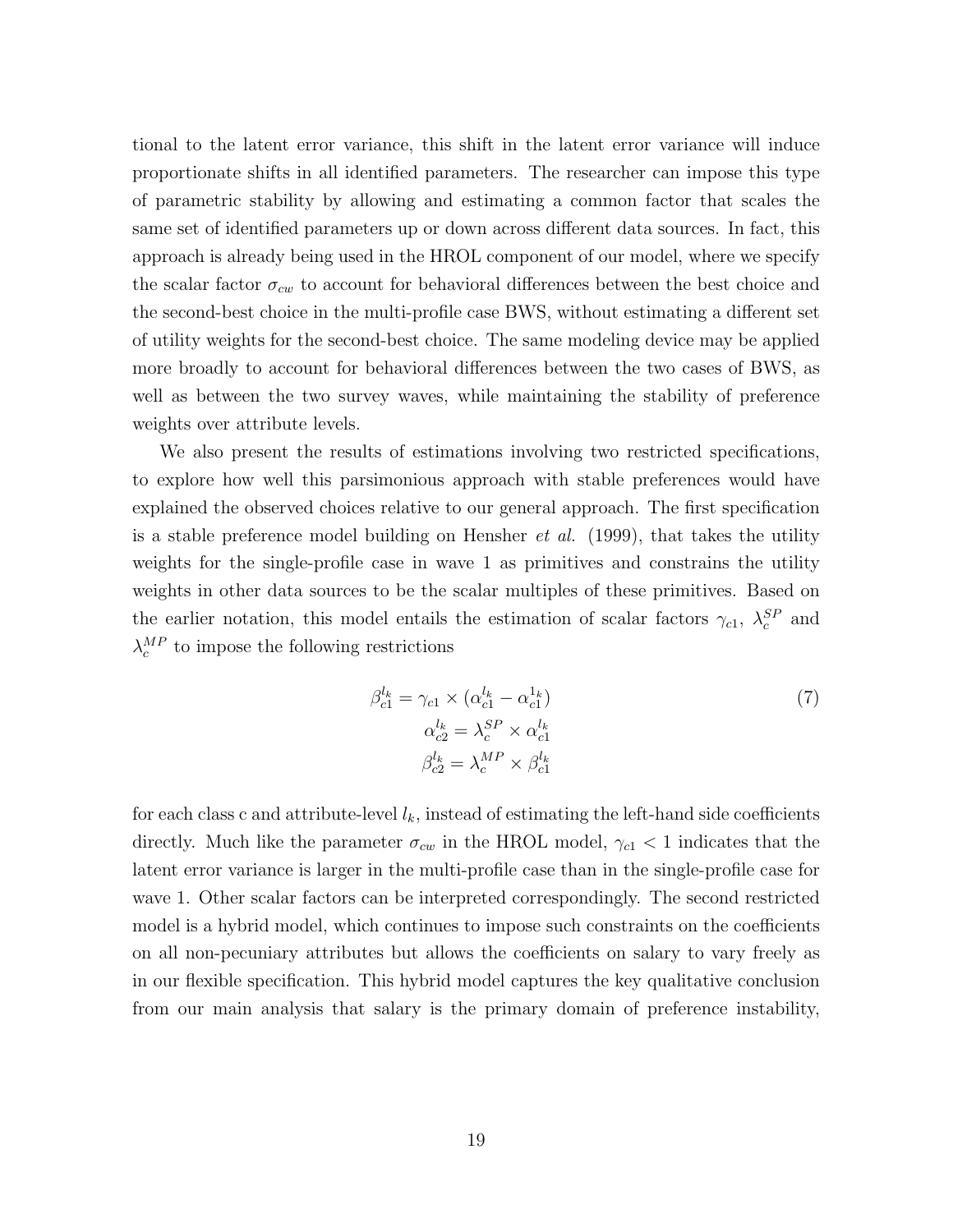something which our earlier studies also find albeit in more limited contexts (Yoo and Doiron, 2013; Doiron and Yoo, 2017).<sup>17</sup>

#### 4 Results

Our analysis is based on the joint estimation of preferences elicited using two distinct methods (single-profile case BWS and multi-profile case BWS) in two survey waves. We study three major aspects of the reliability of stated job preferences. The first aspect is the temporal stability of preferences elicited using each method, that is whether preferences remain stable between survey waves within each type of experiment. The second aspect is the intercase stability of preferences, that is whether preferences elicited using the two different methods are comparable within the same survey wave. The third aspect is the relative stability of preferences elicited using different methods, that is whether one method yields more temporally stable preferences than the other and also whether there is a distinctive pattern of intercase discrepancies that persists between waves.

When combined with the Heckman-Singer technique for approximating unobserved preference heterogeneity non-parametrically (Heckman and Singer, 1984), our econometric strategy estimates 291 parameters from a sample of 7,476 choice observations on 234 respondents.<sup>18</sup> Prior to presenting the results from this more general model, we discuss a more parsimonious specification that assumes homogeneous preferences across individuals. While the assumption of preference homogeneity may be overly restrictive, the simpler specification conveys a useful overview of our findings in that the representative agent identified in the simpler model shows similar patterns of preference stability as each of the preference segments identified in the preferred specification.

<sup>&</sup>lt;sup>17</sup>This latter specification is closely related to joint models for stated preference and revealed preference data (Brownstone *et al.*, 2000; Small *et al.*, 2005). This type of model often assumes that utility weights on certain attributes (e.g. major product attributes) are stable between the two sources of data subject to an error scale differential, but also include other utility weights that are either identified only in one source of data (e.g. attributes omitted from the DCE for the parsimony of the experimental design) or allowed to vary between the data sources. For a primer on this empirical strategy, see Train (2009, pp. 152-156).

<sup>&</sup>lt;sup>18</sup>In each survey wave, each respondent completed up to 8 single-profile case choice scenarios and 8 multi-profile case choice scenarios. In total, our sample comprises 3,744 single-profile case choice observations and 3,732 multi-profile case choice observations. The two cases have different sizes because two respondents withdrew after completing 1 and 3 multi-profile case choice scenarios in the second wave.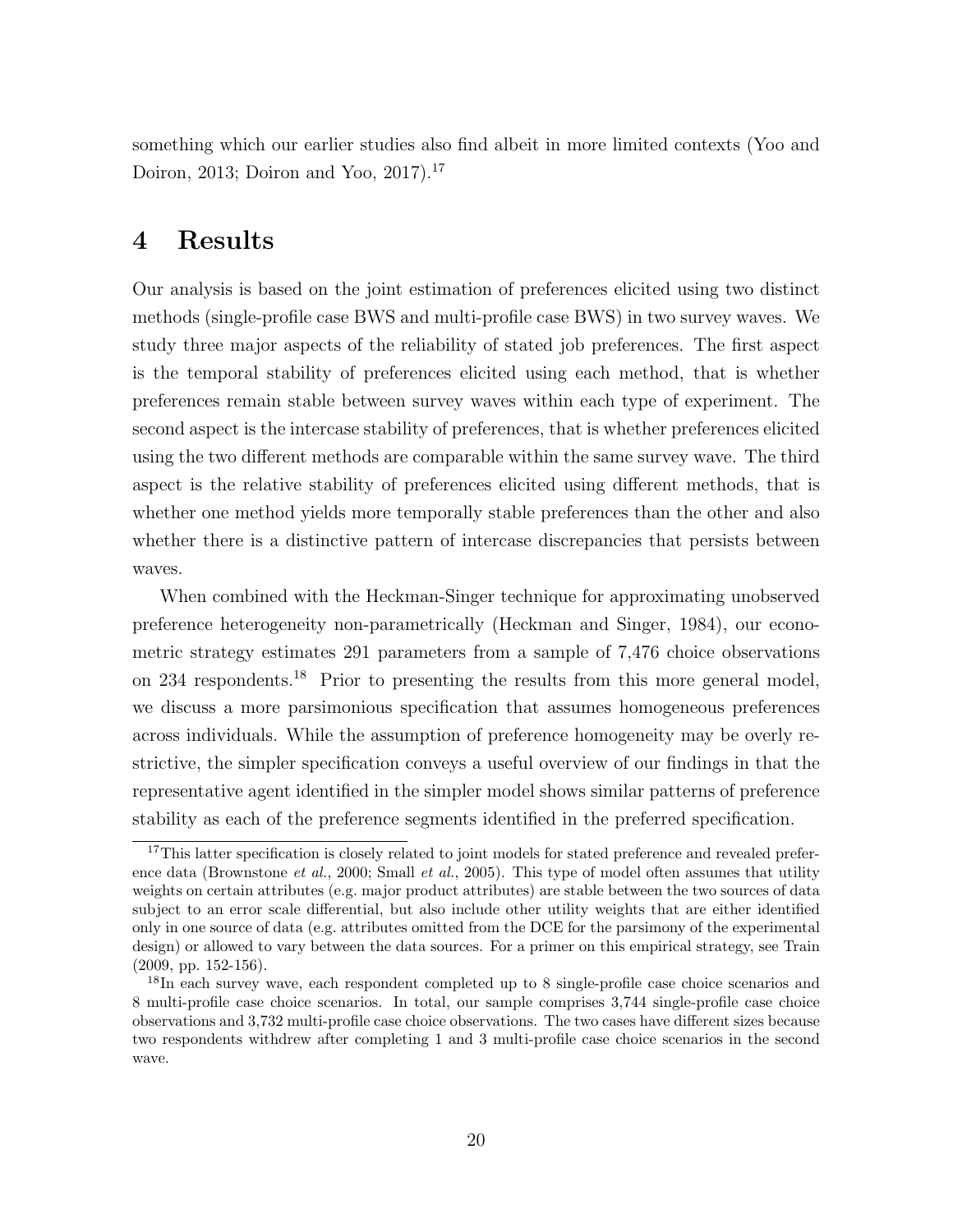#### 4.1 Homogeneous preference model

We estimate a homogeneous preference model which constrains the latent class model in equation (6) to allow for only one preference segment, by setting  $C = 1$ . Since the single-profile case BWS prompts choices over job attributes whereas the multiprofile case BWS prompts choices over jobs, one cannot compare observed choices directly across the two cases of BWS. The random utility framework opens the door to intercase comparisons by explaining the two sets of observed choices in terms of a common construct, namely the decision maker's latent preferences for job attributes that enter the model as utility coefficients.

We focus on coefficients measuring the extra utility that a level of one attribute offers relative to the worst level of the same attribute, as these coefficients are identified in both cases of BWS. In terms of the notation introduced in Section 3.2, they correspond to  $\Delta \alpha_{cw}^{l_k} = \alpha_{cw}^{l_k} - \alpha_{cw}^{1_k}$  for the single-profile case and  $\beta_{cw}^{l_k}$  for the multi-profile case, though the assumption of preference homogeneity makes the c subscript redundant. To make the coefficient on  $\ln(salary)$  comparable to other coefficients that measure discrete utility differences, we derive and report the implied extra utility from a 60% increase in salary; as discussed in Section 2, the highest salary level in each survey wave was about this much larger than the lowest salary level.

Despite the growing literature on the single-profile case BWS, the temporal stability of utility coefficients estimated using this method has not been evaluated to date. The top panel of Figure 3 reports our findings on this issue, by plotting the coefficients for wave 2 ( $\Delta a_{c2}^{l_k}$ ) against the coefficients for wave 1 ( $\Delta a_{c1}^{l_k}$ ). The corresponding results for the multi-profile case are reported in the bottom panel that plots  $\beta_{c2}^{l_k}$  against  $\beta_{c1}^{l_k}$ . The top panel is more populated than the bottom panel, as it also reports the coefficients that are only identified in the single-profile case; each of such coefficients  $(\alpha_{cw}^{1_k})$  measures the extra utility that the worst level of a particular attribute offers relative to "short staff", i.e. the worst level of attribute *staffing levels*.

Figure 3 shows a remarkable degree of temporal stability in preferences elicited using the single-profile case BWS, with the exception of preferences for salary. In the absence of any between-wave change, the utility coefficients will line up along the dotted 45 degree line. In the top panel, we observe that the 21 non-salary coefficient estimates are tightly scattered around the 45-degree line, including the four estimates that show statistically significant changes (well staff, three rot, poor equip, and poor qual). Indeed, the line of best fit through these 21 estimates is practically indistinguishable from the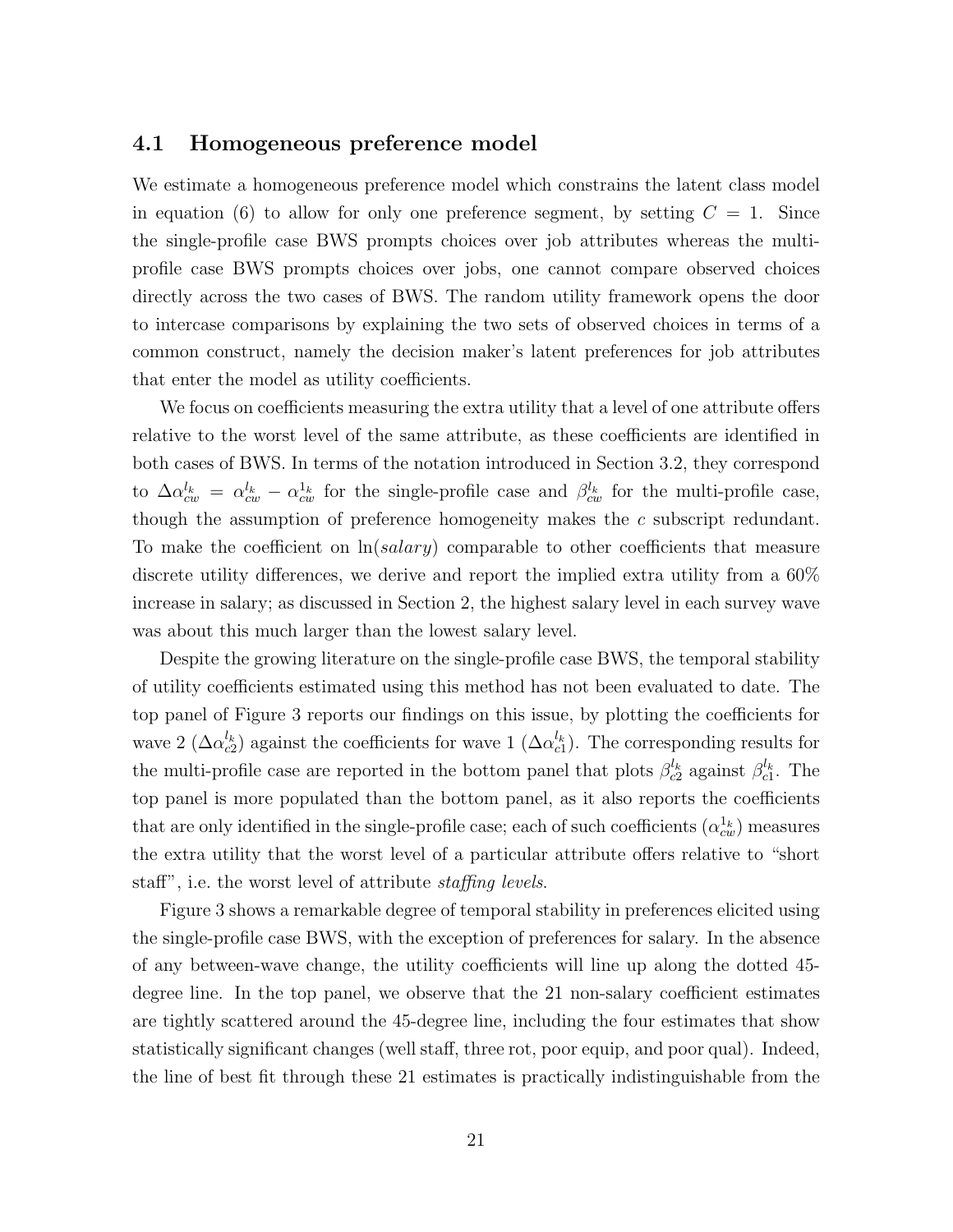45-degree line, and has an  $R^2$  value of 0.98, an intercept of 0.162 and a slope of 1.03. The estimated coefficient on salary shows a significant difference and is located relatively far below the 45-degree line, suggesting the relative undervaluation of salary in wave 2. The temporal stability of preferences in the multi-profile case is only slightly less remarkable. With the slope of 0.754 and the intercept of 0.098, the trendline fitted through the non-salary coefficients in the bottom panel of Figure 3 deviates more from the 45-degree line but still has an impressive  $R^2$  of 0.92.

#### [Figure 3 about here]

Table 2 reports the underlying estimation results for Figure 3; these generally reinforce the qualitative insights provided by the graphical comparisons. For now, we focus on the first four columns of this table that report the estimates for each type of DCE task in wave 1 alongside the between-wave changes in those estimates. When it comes to the single-profile case coefficients  $\Delta \alpha_{c1}^{l_k}$  and  $\Delta \alpha_{c2}^{l_k} - \Delta \alpha_{c1}^{l_k}$  in Panel A of the table, we find that only a few of the non-salary coefficients shift significantly across the two waves and none of the shifts are significant at the 1% level. Although a Wald test shows that jointly, these shifts are significant (the  $\chi^2$  value is 28.49 with 11 degrees of freedom and a corresponding p-value of 0.003), they are relatively small and any policy recommendations based on the strength of preferences over job characteristics would remain in the two waves. The same cannot be said of the weight on salary. We find a significant shift down in the relative weight on salary both in terms of its magnitude and its statistical significance. The preference weight on a 60% rise in salary drops by 34% across waves and its rank in the attributes falls from 5th to 9th place.

#### [Table 2 about here]

The temporal stability of preference estimates in the traditional multi-profile case has been discussed more extensively in our previous work (Doiron and Yoo, 2017). The results presented in Table 2 are consistent with our previous conclusions that although preferences exhibit a high degree of stability across waves, salary stands out with the largest drop in its weight over time.<sup>19</sup> Finally we mention that there is evidence of heteroskedasticity across the choice of best and second best job profiles; the systematic

 $19$ Note that the multi-profile case columns of Table 2 deviate slightly from the corresponding table in our previous work for two reasons. First, our previous analysis did not incorporate information on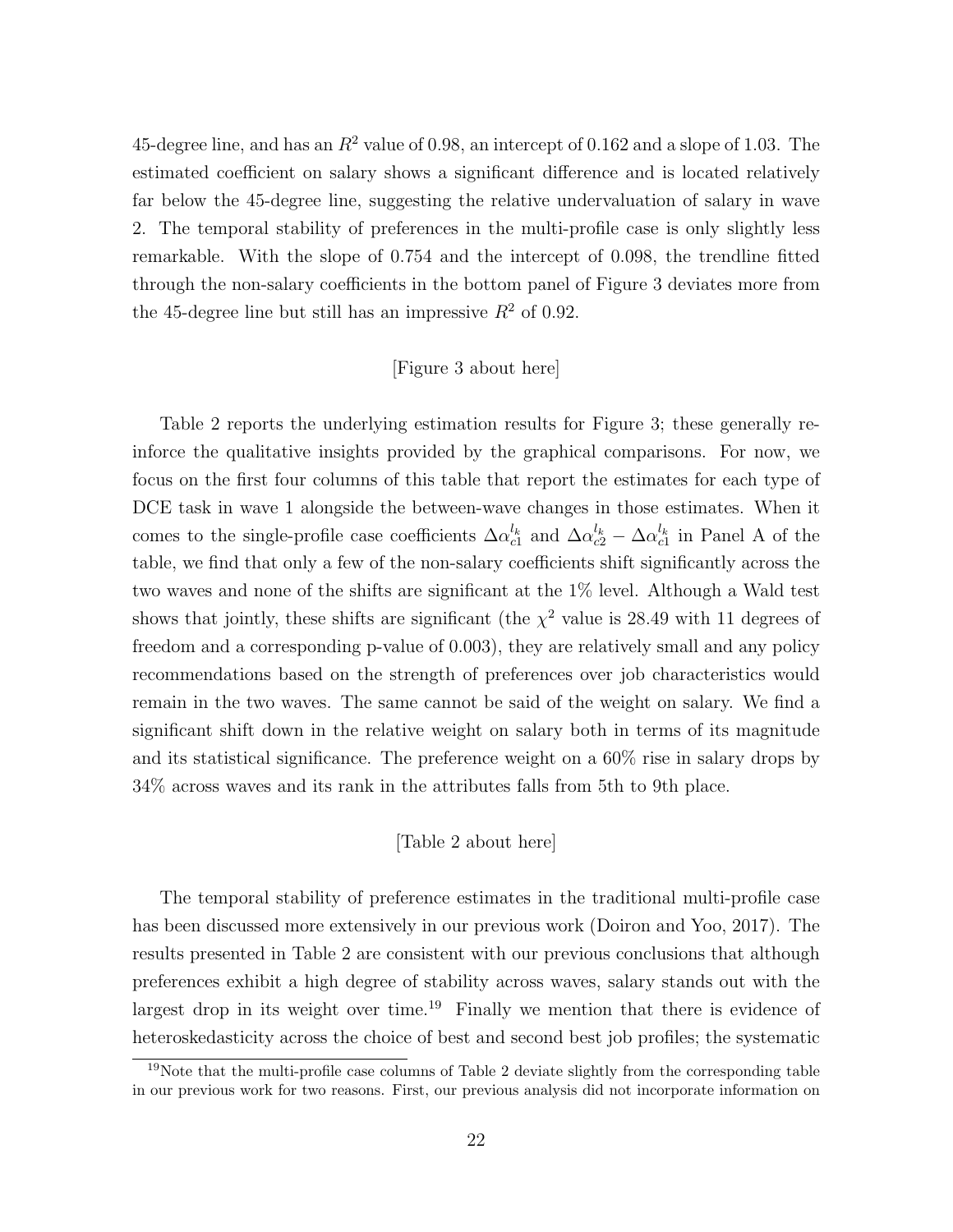component of utility needs to be scaled down significantly ( $\sigma = 0.597$  is significantly different from one at the  $1\%$  level) to explain the second best choices, suggesting that the decision makers are more certain about their first-best choices. Interestingly, there is no evidence of a shift in this scaling factor over time in any of our specifications.

Between the two waves, 35% of our respondents completed their Bachelor of Nursing degrees and started working as graduate nurses. This invites the questions of whether the drop in preference for salary in wave 2 is associated with their school-to-work transition, and more generally whether there are systematic preference changes during such transition that can be factored into effective workforce retention policies. In our earlier work (Doiron and Yoo, 2017), we explored these issues using model specifications that incorporated observed preference heterogeneity into utility weights.<sup>20</sup> We found no evidence that the utility weights on salary and other attributes varied systematically between graduate nurses and students, and across students in different years of study, with one exception; first-year students were more sensitive to the quality of care provided in the hospital. This lack of variance may reflect a good understanding of actual nursing jobs by students acquired through the practicum component of the Bachelor of Nursing program, which lessens the possible influence of career progression as an external shock to preferences. The hours spent in practicum placements during the 3-year programme are substantial: 120 in year 1, 320 in year 2 and 400 in year 3. Our findings lend support to the use of prospective workforce cohorts in DCE research to aid forward-looking policy formulation. For instance, Blauuw et al. (2010), Kolstad (2011), and Holte et al. (2015) administer DCEs involving entry-level positions to students of professional degree programmes, and Sivey et al. (2012) and Pedersen and Gyrd-Hansen (2014) administer DCEs involving specialist positions to non-specialist doctors.

We now turn to the question of intercase stability. The right-most columns of panel A in Table 2 report intercase coefficient differences in wave 1, as well as shifts in the intercase differences between waves. None of the between-wave shifts in coefficients are significant at the 1% level. Only two shifts are significantly different from 0 at the  $5\%$ level and these relate to coefficients that are in the bottom half of the list of the weights ranked by their relative magnitude. Salary is the exception, the decrease in its utility

the worst jobs. Second, Table 2 reports the results from a homogeneous preference model, whereas our previous work reported the population average results from a heterogeneous preference model.

<sup>&</sup>lt;sup>20</sup>For instance, consider the utility weight on  $ln(salary)$ . Allowing this weight to vary with a personal characteristic can be achieved in the same manner as allowing the marginal effect of one regressor to vary with another regressor in a linear regression model. That is, our current model specification can be extended by including an interaction term between  $ln(salary)$  and that personal characteristic.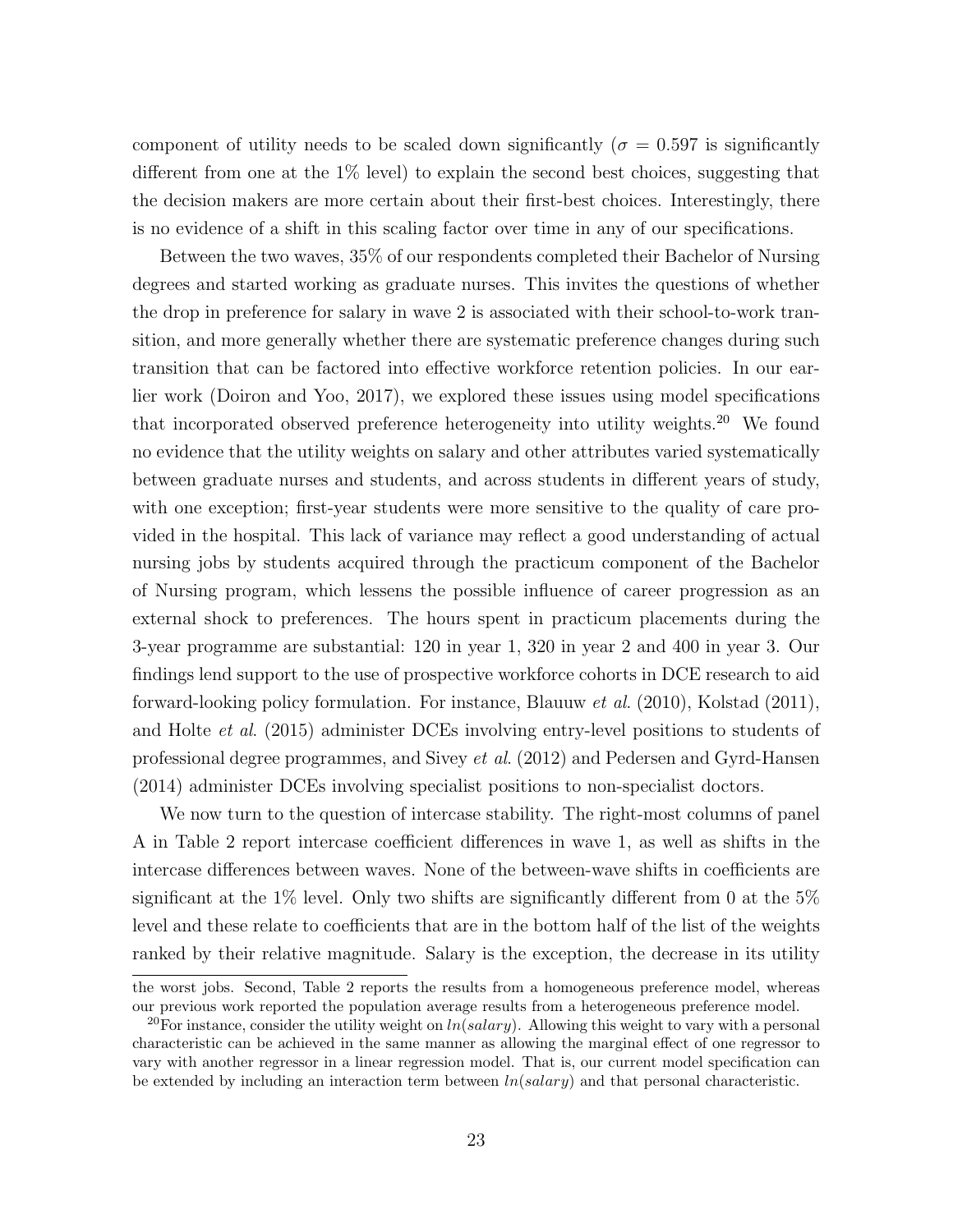weight across waves is much more important in the single-profile method and this shift in the intercase gap is significant at the 1% level.

Given the different behavioral models for the two decision tasks and the likely variations in the sources and nature of latent errors, some intercase variations in the overall scale of the estimates may be expected.<sup>21</sup> Since identified coefficients in discrete choice models are inversely proportional to the latent error variances, an intercase difference in the latent error variance could induce the overall scale to differ even when scale-free measures of preferences for attribute-levels remain stable. Based on this argument, the focus of intercase comparisons should be on whether the relative magnitudes of different coefficients remain stable across methods, instead of whether each individual coefficient remains stable across methods.

With this caveat in mind, we consider the top panel of Figure 4 that plots the singleprofile case coefficients against the corresponding multi-profile case coefficients for wave 1. All single-profile case coefficients are larger in magnitude than the corresponding multi-profile case coefficients, suggesting that the latent error variance is smaller in the single-profile case. But when it comes to the relative magnitudes of non-salary coefficients, there is a good deal of agreement between the two methods and indeed the trendline across this panel has an  $R^2$  of 0.85. In particular, when one coefficient is located to the right of another coefficient on the multi-profile case axis, the former also tends to be located above the latter on the single-profile case axis meaning that the ranking of relative magnitudes is preserved. The two exceptions are "public hospital" and to a much lesser extent "well staff", which are relatively more valued in the multiprofile case than in the single-profile case; however, "public hospital" is one of the less important job aspects. Overall, the more important coefficients are consistently ranked across methods meaning that the major policy recommendations would be similar across methods. Salary is again the exception: it is the second most important aspect in the multi-profile case, and yet its ranking drops to the fifth place in the single-profile case.

#### [Figure 4 about here]

Just as this is the first study of temporal stability in preferences elicited using the single-profile case, it provides the first evidence on the relative temporal stability

 $^{21}$ Recall that our joint specification brings together two distinct behavioral models, the max-diff model for the single-profile case and the heteroskedastic rank-ordered logit model for the multi-profile case.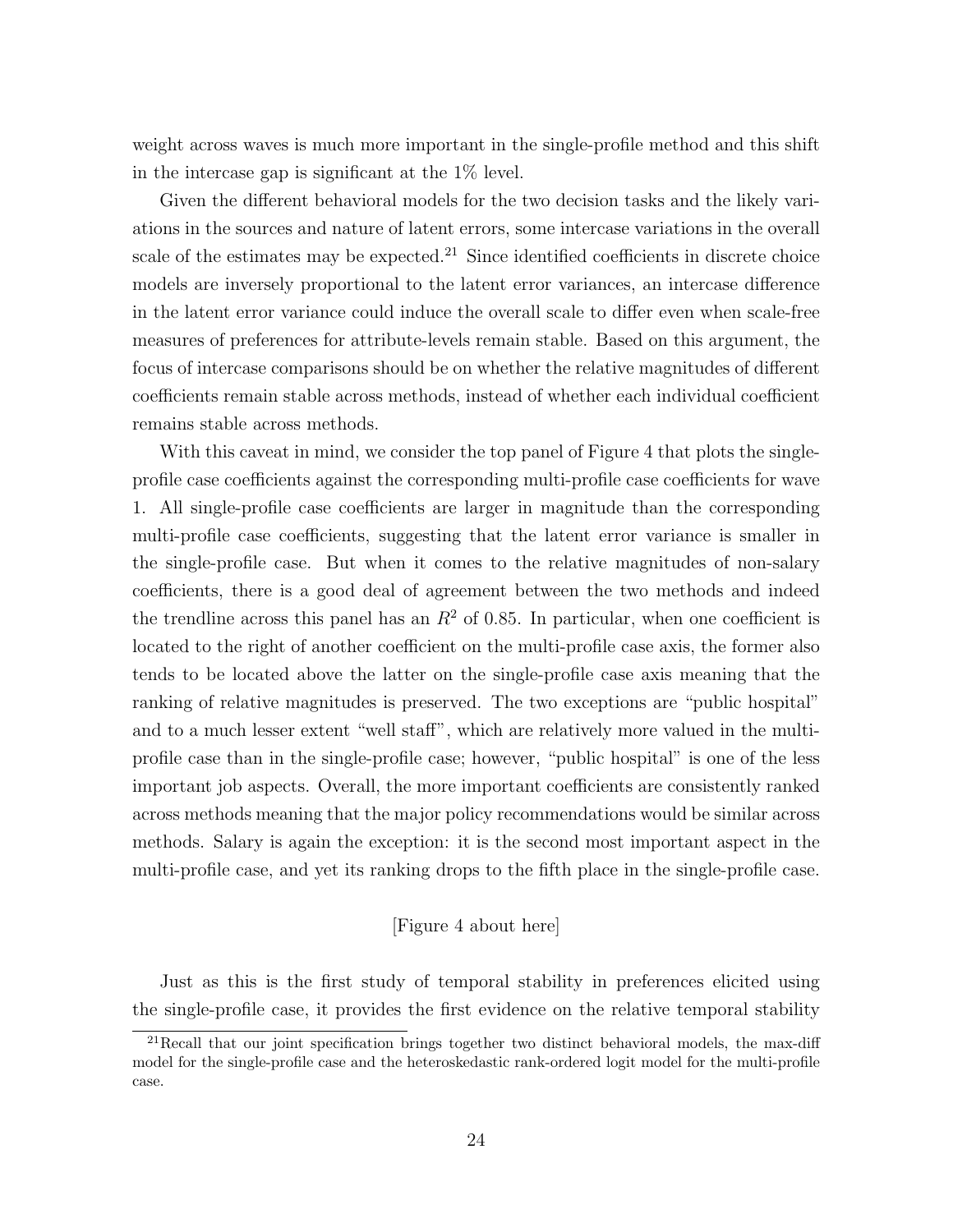across the two experiment types. The bottom panel of Figure 4 plots between-wave shifts in the single-profile case coefficients (column 2 in Table 2) against between-wave shifts in multi-profile case coefficients (columns 4 in Table 2). The results suggest that intercase discrepancies are mostly preserved across waves. When it comes to non-salary coefficients, the between-wave shifts are fairly small and also there is no systematic pattern which suggests that identified intercase discrepancies in wave 1 are reinforced or mitigated over time; in other words, there is no discernible relationship between the upper and lower panels of Figure 4. Salary, again, stands out as an outlier. The bottom panel of Figure 4 shows that the downward shift in this coefficient on the single-profile case axis is much greater than the leftward shift on the multi-profile case axis. This means that the relative undervaluation of salary in the single-profile case in wave 1, as shown in the upper panel of Figure 4, has become even more apparent in wave 2. As mentioned above and shown in the right-most column of Table 2, the temporal shift in salary is the only one to differ significantly across the two methods at the 1% level.

Before moving to the heterogeneous preference model, we present some sensitivity checks to the choice of specification for salary. As discussed above, salary is an outlyer when evaluating the temporal and intercase stability of preference weights; given this, it is important to ensure that the use of a log-linear specification for salary has not affected our main conclusions. A likelihood ratio test leads to a rejection of the model with loglinear salary in favor of a dummy variable specification (the  $\chi^2$  value is 49.5 with 8 degrees of freedom). However, none of our conclusions are affected by the treatment of salary as a continuous variable. Appendix Figure A1 shows why. In that figure, we plot the preference weights over the relevant salary range for both the dummy variable and the log-linear salary specifications for both types of experiments. The figure shows that there is not quite enough curvature in the log function to capture the non-parametric estimates of the salary weights.<sup>22</sup> Nevertheless, the end points are very well captured by the log function and hence so are the shifts in preference weights over the range of salary values. For example, for wave 1, the increase in salary over the full range of values is 56% (1250/800). Based on the dummy variable specification, preference weights increase over this salary range by 4.260 in the single-profile case and 1.097 in the multi-profile case. Based on the log-linear salary specification, the corresponding figures are 4.011 and 1.096. As Appendix Figure A2 shows, the other preference weights

 $22$ The figure also shows why the log-linear specification performs better than the linear salary specification.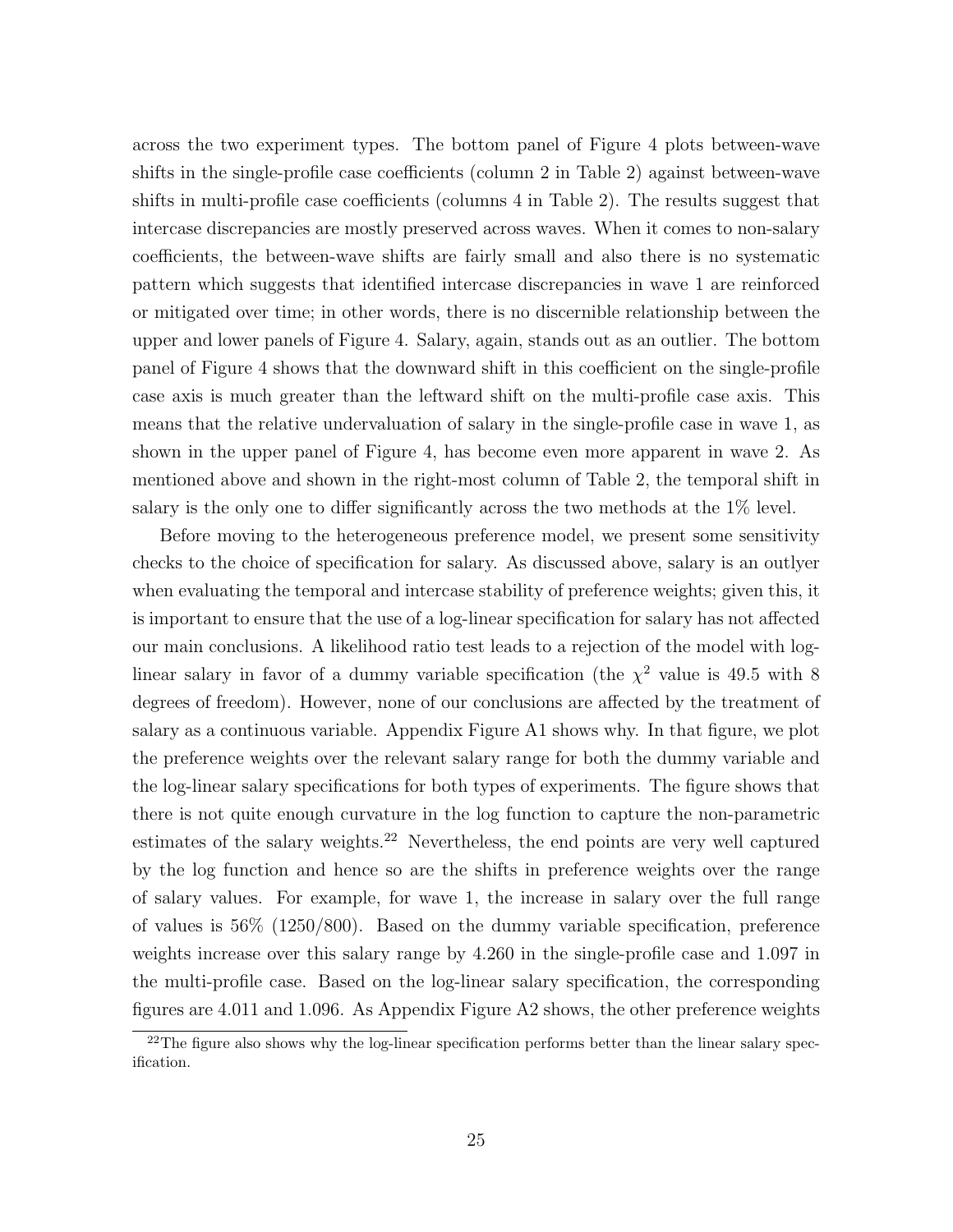are also virtually unaffected by the choice between the log-linear salary specification and the salary dummies specification.<sup>23</sup>

#### 4.2 Heterogeneous preference model

We now turn to our preferred model with unobserved preference heterogeneity. This framework approximates preference heterogeneity by allowing for four distinct preference segments or classes. The model is estimated by setting  $C = 4$  in equation (6). As usual in the application of this type of "latent class" model, we have used the Bayesian Information Criterion (BIC) to choose the number of classes.<sup>24</sup> Tables 3 and 4 present results for this heterogeneous preference model, in a similar format to the homogeneous preference model reported in Table 2. The class shares reported at the bottom of each table range from 21 to 29%, and suggest that each class makes up roughly the same proportion of the population; in fact, we cannot reject the hypothesis that each share is 25%, both individually and jointly. We note that while the results have been split into two tables (Table 3 for the single-profile case and Table 4 for the multi-profile case) for the ease of presentation, all the results come from estimating one joint model as described in Section 3.

Beginning with the single-profile case results for wave 1 in Table 3, it is evident that the relative valuation of different job aspects vary from class to class, though supportive management and excellent quality of care always make the list of the three most important non-pecuniary attributes. Class 1 and Class 4 are more sensitive to salary than most of the other job attributes, whereas the reverse is true for Class 2 and Class 3. Class 2 and Class 3 have more comparable rankings of attributes, but Class 2 cares relatively more about supportive management whereas Class 3 cares more about the hospital's reputation for excellent quality of care. When comparing Class 1 to Class 4, we observe that Class 4 cares about three clinical rotations almost as much as supportive management, though for Class 1 the number of clinical rotations is the second least important attribute. The attribute "clinical rotations" is one of the few without a clear "better" level. In general, we would expect some students to prefer greater specialization while others would choose a broader training. The heterogeneity in preference weights for this attribute confirms this. The policy implication is that

<sup>&</sup>lt;sup>23</sup>Detailed estimation results for the model with salary dummies are available upon request.

<sup>&</sup>lt;sup>24</sup>Specifically, we have repeatedly estimated equation  $(6)$  by varying the number of preference segments from  $C = 2$  to  $C = 7$ . The resulting BIC profile was U-shaped with BIC values of 33628 at  $C = 2$  and 33819 at  $C = 7$ , reaching the minimum of 33381 at  $C = 4$ .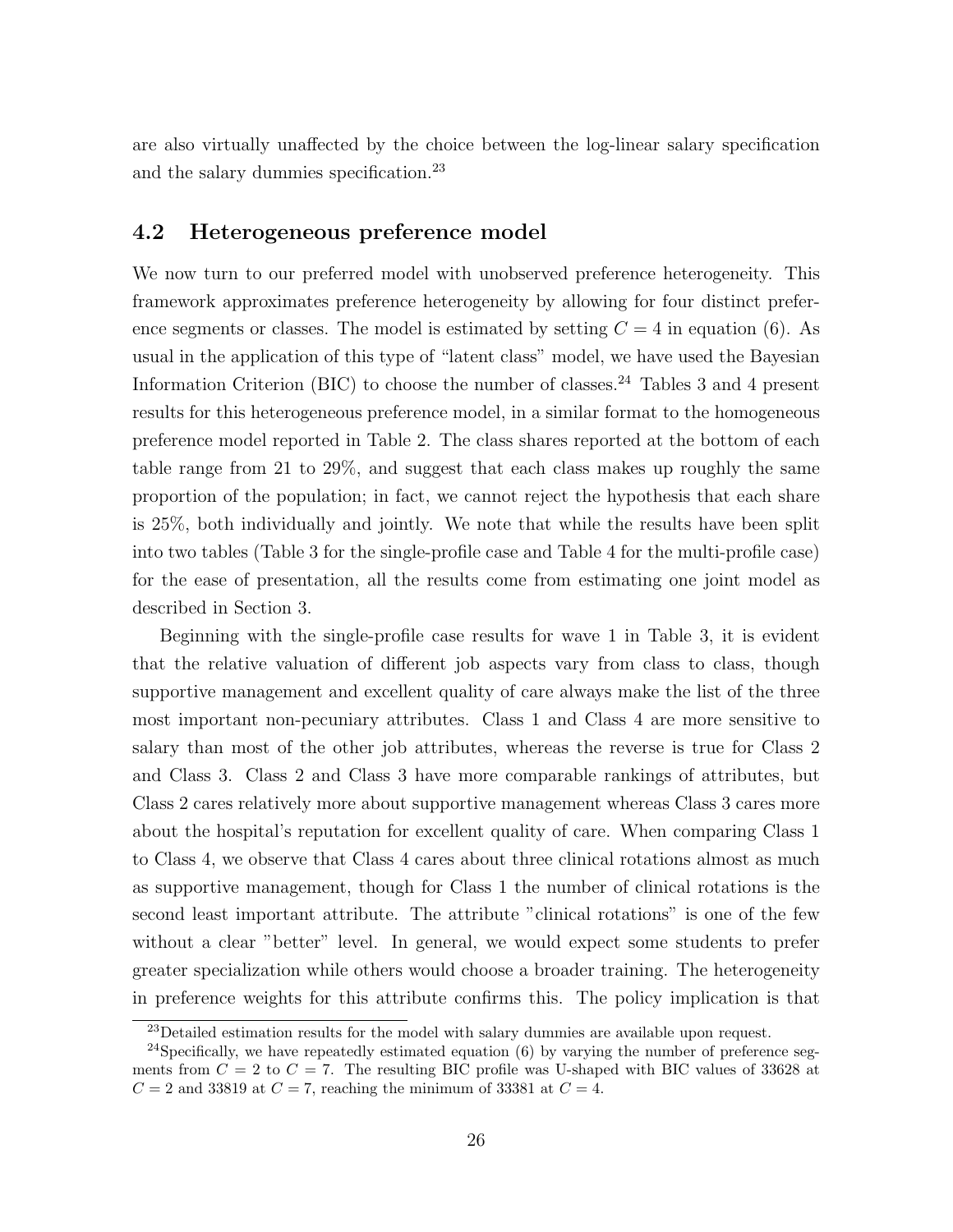contracts should recognize this preference heterogeneity and offer choices over the degree of specialization to junior nurses.

#### [Table 3 about here]

On the issue of temporal stability, we find that all the main features of preference heterogeneity across classes remain robust over time. Our earlier findings on temporal stability from the homogeneous preference model is qualitatively replicated here for each class. There are statistically significant shifts in utility weights on some job characteristics over time (especially the middle ranked attributes), but the rankings of the attributes within each class are remarkably stable over time. To illustrate this point, Figure 5 provides the wave-by-wave comparison of utility weights across the four classes. The similarity of the upper panel for wave 1 and the lower panel for wave 2 is striking, especially when one focuses on the more important attributes located towards top on the vertical axis. For all classes, the utility weight on salary exhibits a large drop relative to changes in the utility weights on non-pecuniary attributes. The size of the drop is proportionally similar across all classes, ranging from 27% in class 2 to 32% in class 3 when compared to the level in wave 1, though it is only significant at the  $1\%$ level for Classes 1 and 4 the types that are more sensitive to salary.

#### [Figure 5 about here]

Table 4 reports estimation results for the multi-profile case, which closely resemble the single-profile case results in Table 3. For example, Classes 1 and 4 care relatively more about salary, Class 3 cares more about quality of patient care and Class 2 cares about supportive management. Although we see some attenuation of the strength of preferences over time, few shifts across the waves are significant. This can be also seen from Appendix Figure A3 that displays the multi-profile case results by wave; the wave 1 estimates and the wave 2 estimates show similar patterns across attribute levels and classes in that figure. Three of the 4 classes show a drop in the weight on salary although only one of them (Class 1) is significant.

[Table 4 about here]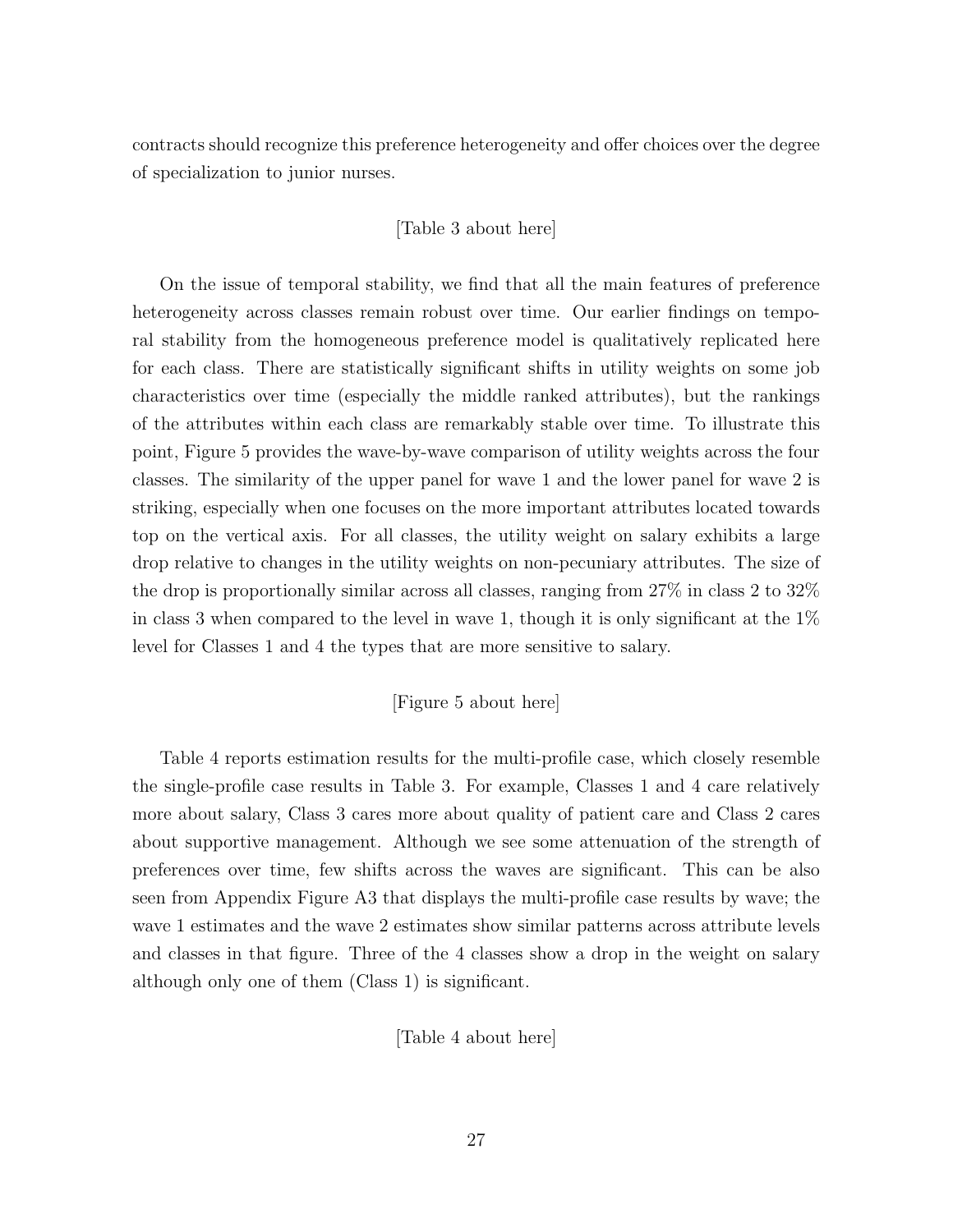The similarity of the preceding two tables and figures suggests that there is a good deal of intercase stability of preferences across all classes. To illustrate this point more explicitly, Figure 6 plots "demeaned" coefficients across different classes for each case of BWS in wave 1. These demeaned coefficients are derived by subtracting the population mean coefficients, reported in the last columns of Tables 3 and 4, from the corresponding class-specific coefficients; thus, a positive value (negative) indicates an above-average (below-average) utility weight on the relevant attribute.<sup>25</sup> The patterns across classes are similar regardless of whether one looks at the results for the single-profile case in the upper panel or the multi-profile case in the lower panel, and suggests that if a class has an above-average (below-average) utility weight on a certain attribute in one task, it also tends to have an above-average (below-average) utility weight on the same attribute in the other task. The exception is Class 1, which places relatively more weight on salary in the multi-profile case task. Finally, although we do not show a separate graph for this, it is evident from Tables 3 and 4 that the latent class results suggest a larger drop in the salary weight over time for the single-profile case, similarly to what was observed for the homogeneous preference model.

[Figure 6 about here]

#### 4.3 Stability of stochastic error components

The preceding analysis has focused on the stability of preferences for attribute-levels, based on the comparison of utility weights across decision tasks and survey waves. In relation to the classic decomposition of a random utility into the systematic component that depends on attribute-levels and the unsystematic component that is modeled as a random disturbance, our focus has been on the stability of the systematic component. But considering that identified coefficients in any non-linear discrete choice model are inversely proportional to the latent error variance, it is possible that a change in the error variance, i.e. instability of the unsystematic component, is confounded with a genuine shift in the coefficient, i.e. instability of the systematic component. In fact, a study by Hensher *et al.* (1999) finds that sometimes, shifts in several coefficients

 $^{25}$ Each population mean coefficient is derived by taking the weighted average of the four class-specific coefficients, with class shares used as weights.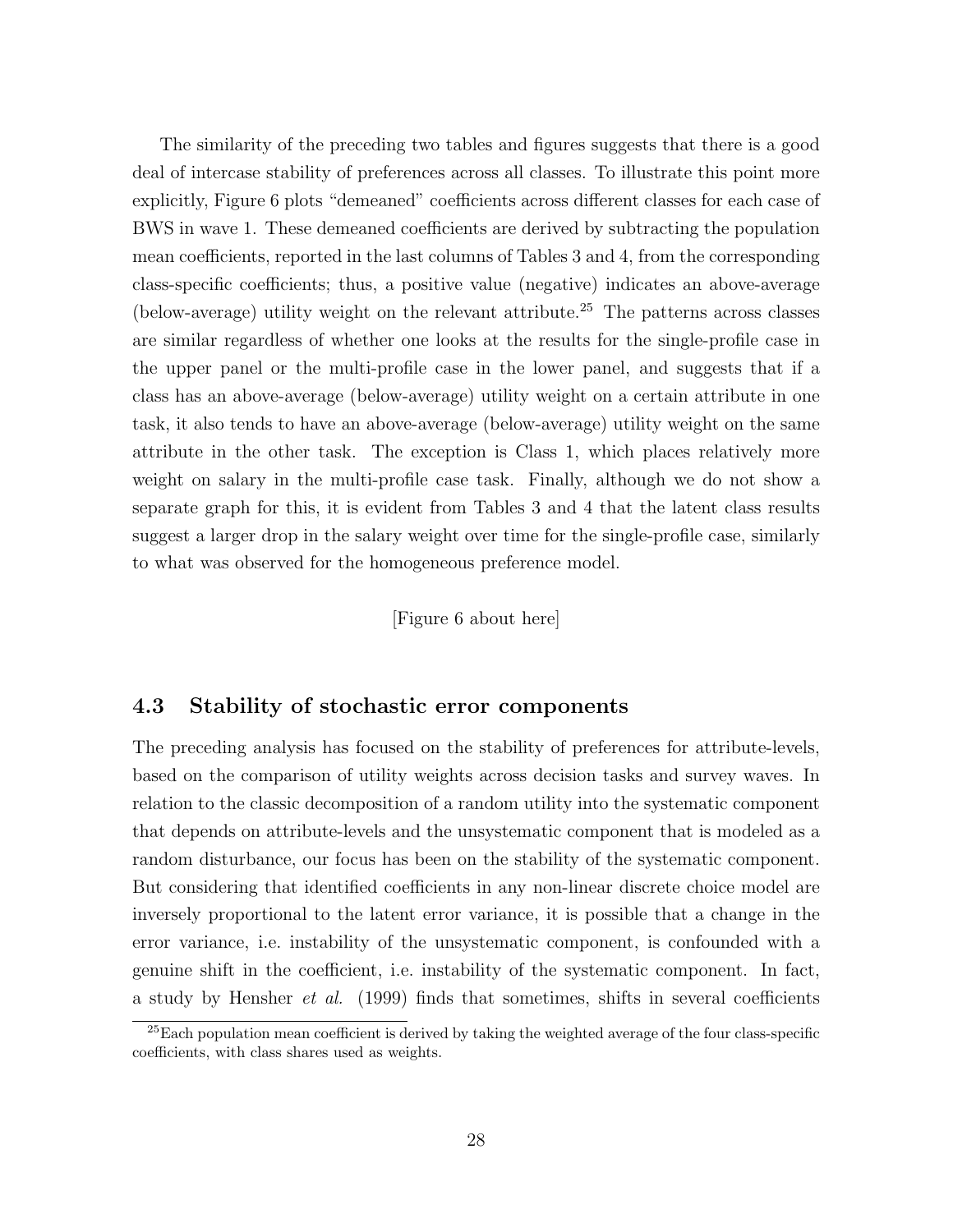across two sources of data can be modeled much more parsimoniously by introducing one parameter that captures the variance ratio between the two sources of data.<sup>26</sup>

In this section, we explore this alternative route of modeling temporal and intercase variations in coefficients as the implications of variations in the latent error variances. The goal is to understand how well this parsimonious approach would have explained the observed choices, relative to our general approach of allowing for shifts in individual coefficients separately. Note that it is not possible to identify a model that accounts for both shifts in the latent error variances and unrestricted shifts in all coefficients across the same dimensions; a change in the error variance implies changes in all coefficients by the same proportion, and these testable implications will be completely absorbed as part of the unrestricted coefficient shifts. To have any hope of detecting shifts in the error variances, it is essential to assume that at least a subset of coefficients remain stable across the dimensions of interest once the model controls for the shifts in the variances.

We consider two models that impose some form of coefficient stability a priori to identify different error variances in the four sources of data that we jointly analyze. We call the first model the "stable preference" model; it constrains all coefficients to be stable across the two cases of BWS and the survey waves, apart from potential re-scaling due to the variance shifts. We call the second model the "hybrid" model; it constrains coefficients on non-salary attributes to be stable as in the stable preference model, but allows coefficients on salary to vary in an unrestricted fashion as in our main analysis.

Appendix Table A1 compares selected results across the unrestricted model from Section 4.1 and its "stable preference" and "hybrid" special cases. Moving from the stable preference model to the hybrid model entails 4 extra parameters to relax the stability constraints on the salary coefficients, and improves the log-likelihood by 191.78. Moving from the hybrid model to the unrestricted model entails 40 extra parameters to relax the stability constraints on the non-salary coefficients, but improves the loglikelihood by a smaller amount of 109.68. This agrees with our conclusions above that

 $^{26}$ In the context of the homogeneous preference model above, this means that the researcher may consider a more parsimonious model that takes the single-profile case coefficients in wave 1 as primitives and includes three scale parameters to account for proportionate shifts in the primitive coefficients across decision tasks and survey waves. The first scale parameter is for the variance ratio between the single-profile case in wave 1 and the multi-profile case in wave 1; the second one is for the variance ratio between the single-profile case in wave 1 and the single-profile case in wave 2; and the final one is for the variance ratio between the multi-profile case in wave 1 and the multi-profile case in wave 2.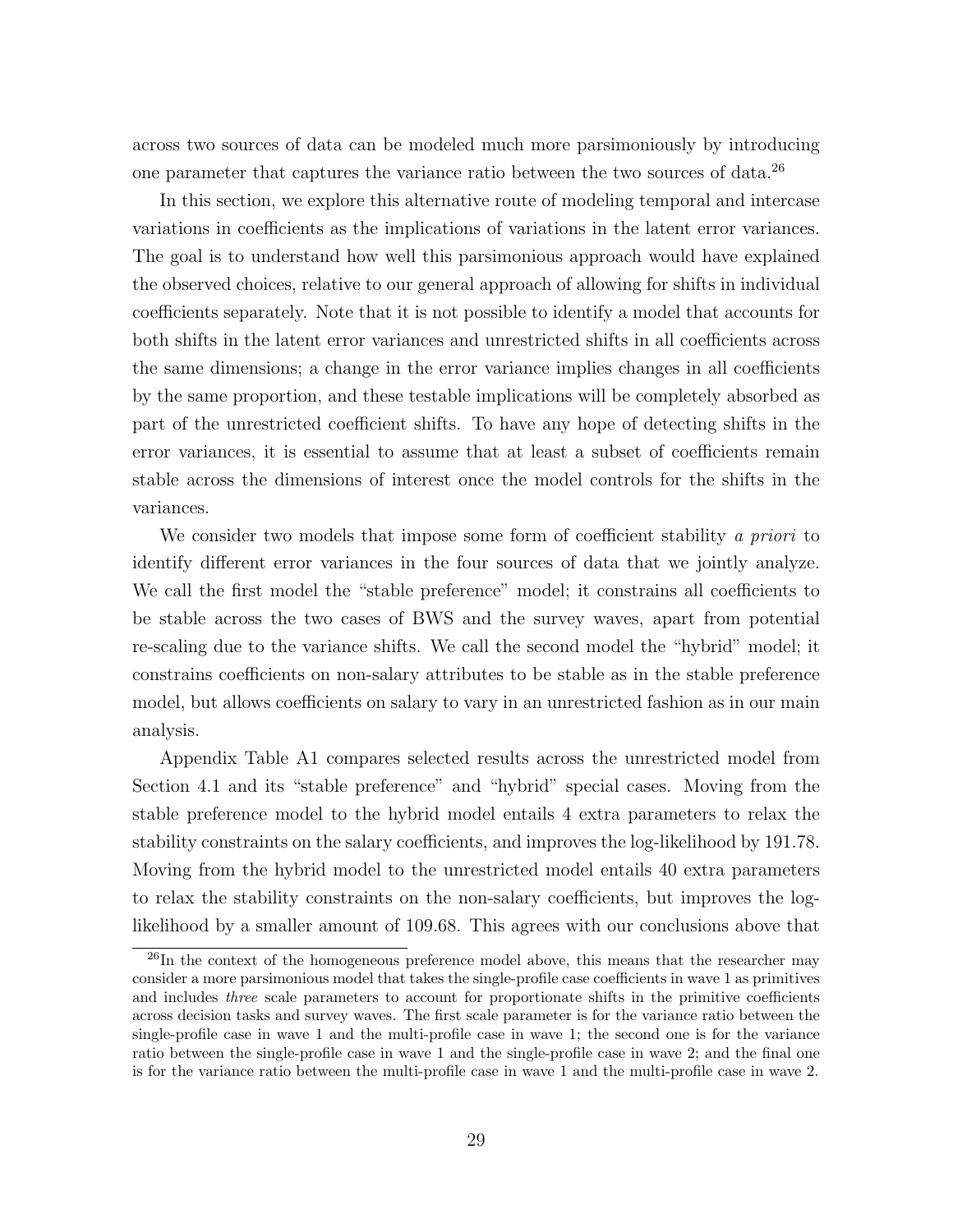preferences for salary vary more across methods and waves than preferences for other attributes. However, likelihood ratio tests reject both special cases in favor of the unrestricted model.

Appendix Table A1 also reports ratios of estimated error variances and tests results of the null of equal variances. There is limited evidence that temporal variations in the utility weights can be characterized as the upshot of shifting error variances. For the single-profile case, the ratio of variances in the two waves is very close to 1 and the null cannot be rejected in either of the two restricted models. This accords with the top panel of Figure 3 which shows that the slope of the trendline is very close to 1. For the multi-profile case, there is more evidence of an increase in the variance in the error over time; however, this shift over time is only significant in the hybrid model and even then it is marginally significant at the 10% level. There is however evidence that the shifts in the error variances may be a useful way to characterize the huge difference between the magnitudes of the single-profile case coefficients and the multi-profile case coefficients. The error variances are very different across the two tasks, with the variance of the error in the multi-profile case being around 50 times that of the single-profile case yielding a scaling factor of approximately 0.14 for multi-profile coefficients relative to singleprofile coefficients. One interpretation of these results is that respondents indeed find the single-profile case task easier to complete, such that their choices are less influenced by random behavioral errors.

#### 5 Conclusion

In this paper we compare stated preferences over job characteristics in entry-level nursing positions across time and across two types of Discrete Choice Experiments (DCEs), a traditional multi-profile case task and a recently proposed single-profile case task. We also develop and implement an econometric framework that combines the choices over time and across the two elicitation methods. Overall we find a surprising level of stability across time in the stated job preferences for the two types of DCEs. The similarity of preferences across methods is also comforting and lends support for the reliability of the stated preference methods.

There is an exception to this stability of preference weights and it regards the valuation of salary; namely, we find a marked drop in the weight on salary over time relative to other job attributes. Since this result is found for both types of tasks, it is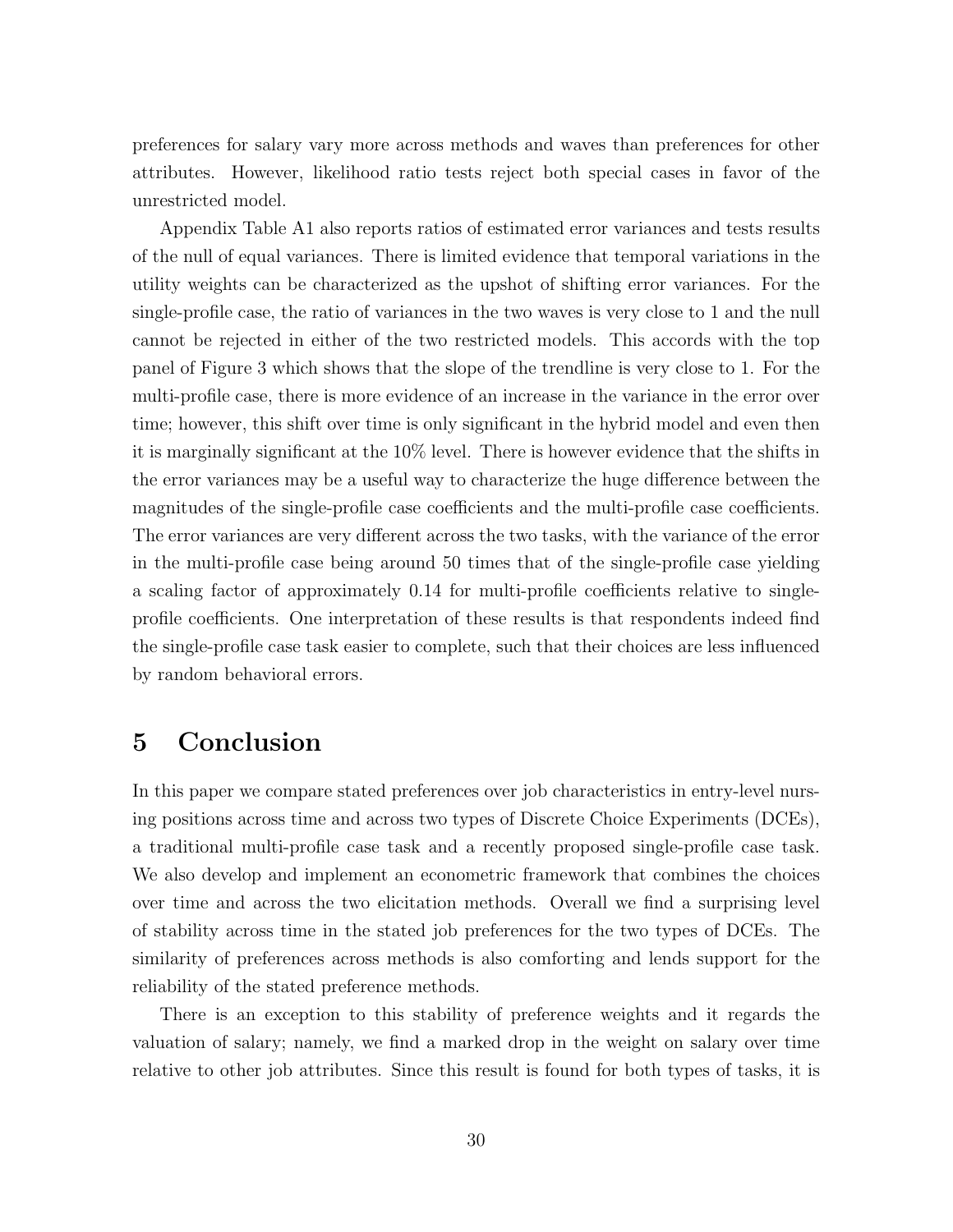difficult to attribute it to a framing effect. The same group of individuals weighs salary less relative to other job characteristics 15 months later in similar experiments. As far as we are aware, the finding of a drop in the preference weights for salary over time relative to other job characteristics is new. Given the importance of tenure-wage profiles in the study of mobility and the provision of incentives, such a finding deserves further research. It points to the greater importance that should be given to non-salary job attributes and their profiles over time when designing labor contracts. The analysis of later waves of the underlying survey will shed light on whether the drop in the preference weight on salary continues or is only an initial feature of intertemporal preferences. More generally, it would be interesting to see if this holds for other occupations as well.

In previous work, we had found an undervaluation of salary in the new single-profile method relative to other preference weights. This result holds in this paper for each wave of the survey. We surmised in our previous paper that this discrepancy could be due a more direct comparison of salary with other attributes some of these with social connotations (e.g. quality of patient care) in the single-profile case. This speaks to a potential important framing effect in cases where respondents are asked to compare directly "socially valued attributes" with their own private benefit (salary). We are currently designing additional experiments to test this hypothesis.

We argued earlier that stated preferences can generate a more complete picture of job preferences by allowing the estimation of valuations over attributes that vary little in the market. An additional advantage illustrated in this paper is that stated preference methods can provide early indications of mismatch between relative preference weights over job characteristics and the design of actual jobs. In the case of a regulated job market such as nursing, often the only variation observed in labor market participants' behavior comes in the form of quitting and moving to different occupations (Frijters et al., 2007). The results here suggest that policies and regulations regarding nursing jobs need to improve non-salary job conditions even for very junior nurses. For most junior nurses, management style is more important than quality of care, and given the heterogeneity in preferences over the degree of specialization, flexibility in the number of rotations should be allowed.

The ultimate proof of the validity and usefulness of these stated preference methods rests with their predictive power and hence with a comparison of stated and revealed preferences. Although we aim to use the survey on nursing students and new graduates to address this question, more waves of the survey must be utilized as we need enough variation in revealed preferences and this is left for further research. More generally, we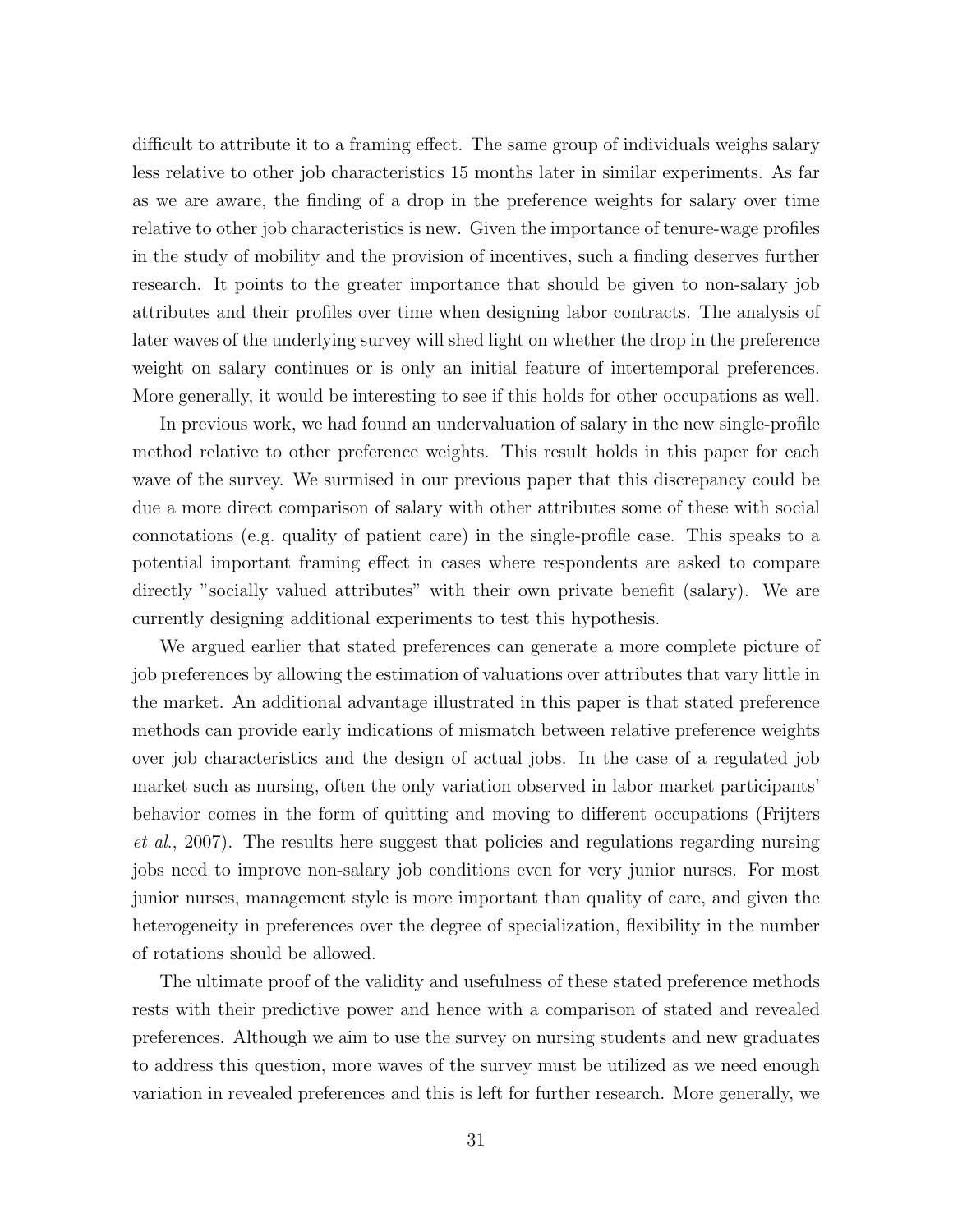hope that a better understanding of the methodology underlying the data collection and analysis of stated preferences will encourage labor market researchers to consider the use of stated preferences over jobs either as stand alone information or in combination with usual survey questions.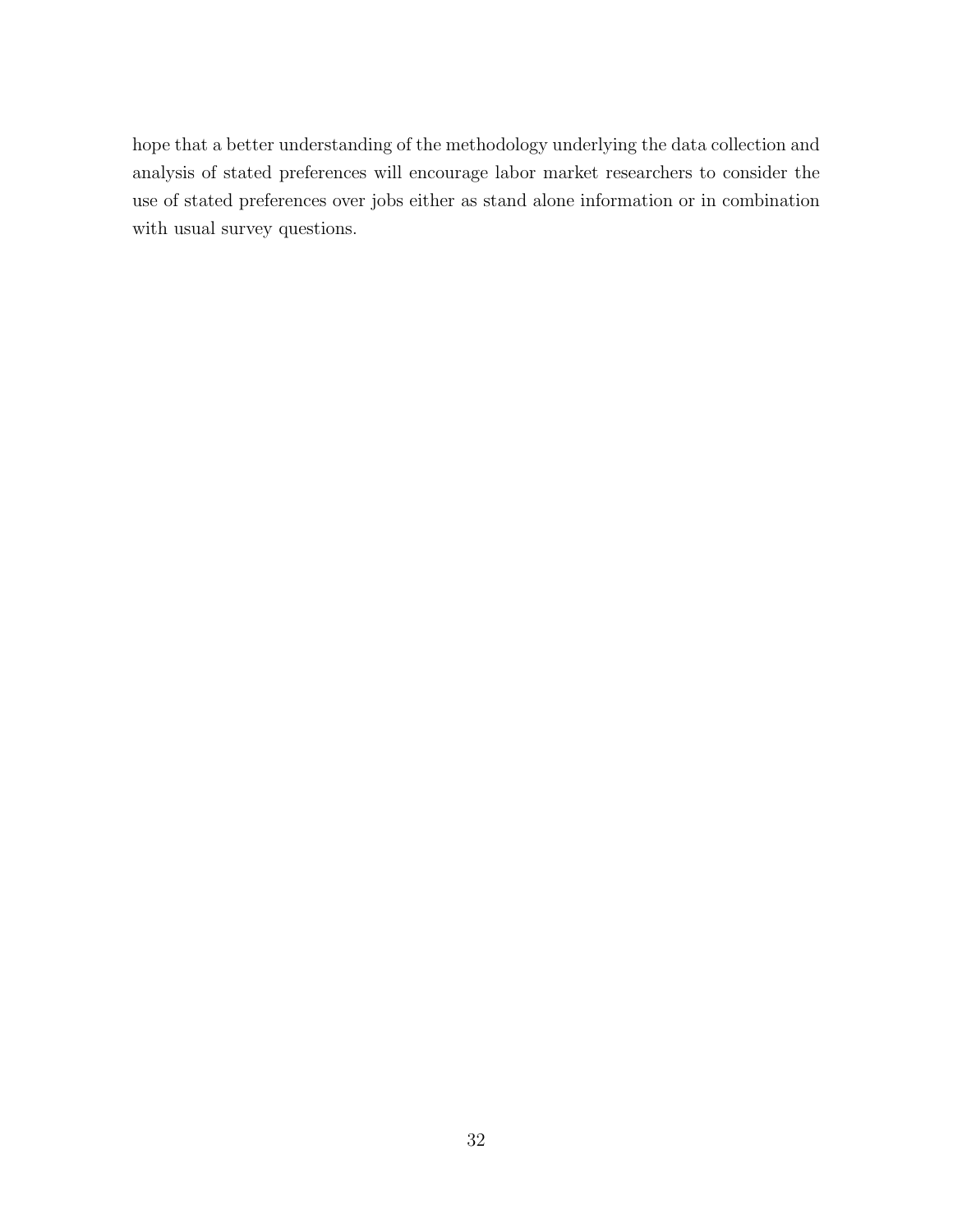#### References

Adamowicz V. 2013. Choice modelling and environmental valuation: Where have we been, what's up ahead? *Keynote address at: 2013 International Choice Mod*elling Conference, Sydney, Australia. http://www.icmconference.org.uk/index. php/icmc/ICMC2013/paper/viewFile/785/350 (last accessed: 07 September 2017).

Akaichi F, Nayga RM, Gil JM. 2013. Are results from non-hypothetical choice-based conjoint analyses and non-hypothetical recoded-ranking conjoint analyses similar? American Journal of Agricultural Economics 95: 946–963.

Araújo EC, Maeda A. 2013. How to recruit and retain health works in rural and remote areas in developing countries: a guidance note. HNP Discussion Paper 78506. The World Bank.

Beggs S, Cardell S, and Hausman J. 1981. Assessing the potential demand for electric cars. Journal of Econometrics 16: 1-19.

Bhat C. 1997. An endogenous segmentation mode choice model with an application to intercity travel. Transportation Science 31: 34-48.

Blaauw D, Erasmus E, Pagaiya N, Tangcharoensathein V, Mullei K, Mudhune S, Goodman C, English M, Lagarde M. 2010. Policy interventions that attract nurses to rural areas: a multicountry discrete choice experiment. Bulletin of World Health Organization 88: 350-356.

Brownstone D, Bunch D, Train K. 2000. Joint mixed logit models of stated and revealed preferences for alternative-fuel vehicles. Transportation Research B 34: 315–338.

Bryan S, Gold L, Sheldon R, Buxton M. 2000. Preference measurement using conjoint methods: an empirical investigation of reliability. Health Economics 9: 385-395.

Caparros A, Oviedo JL, Campos P. 2008. Would you choose your preferred option? Comparing choice and recoded rankingexperiments. American Journal of Agricultural Economics 90: 843–855.

Czajkowski M, Bartczak A, Budzinski W, Giergiczny M, Hanley N. 2014. Within- and between- sample tests of preference stability and willingness to pay for forest management. Working Papers No. 24/2014 (141), University of Warsaw.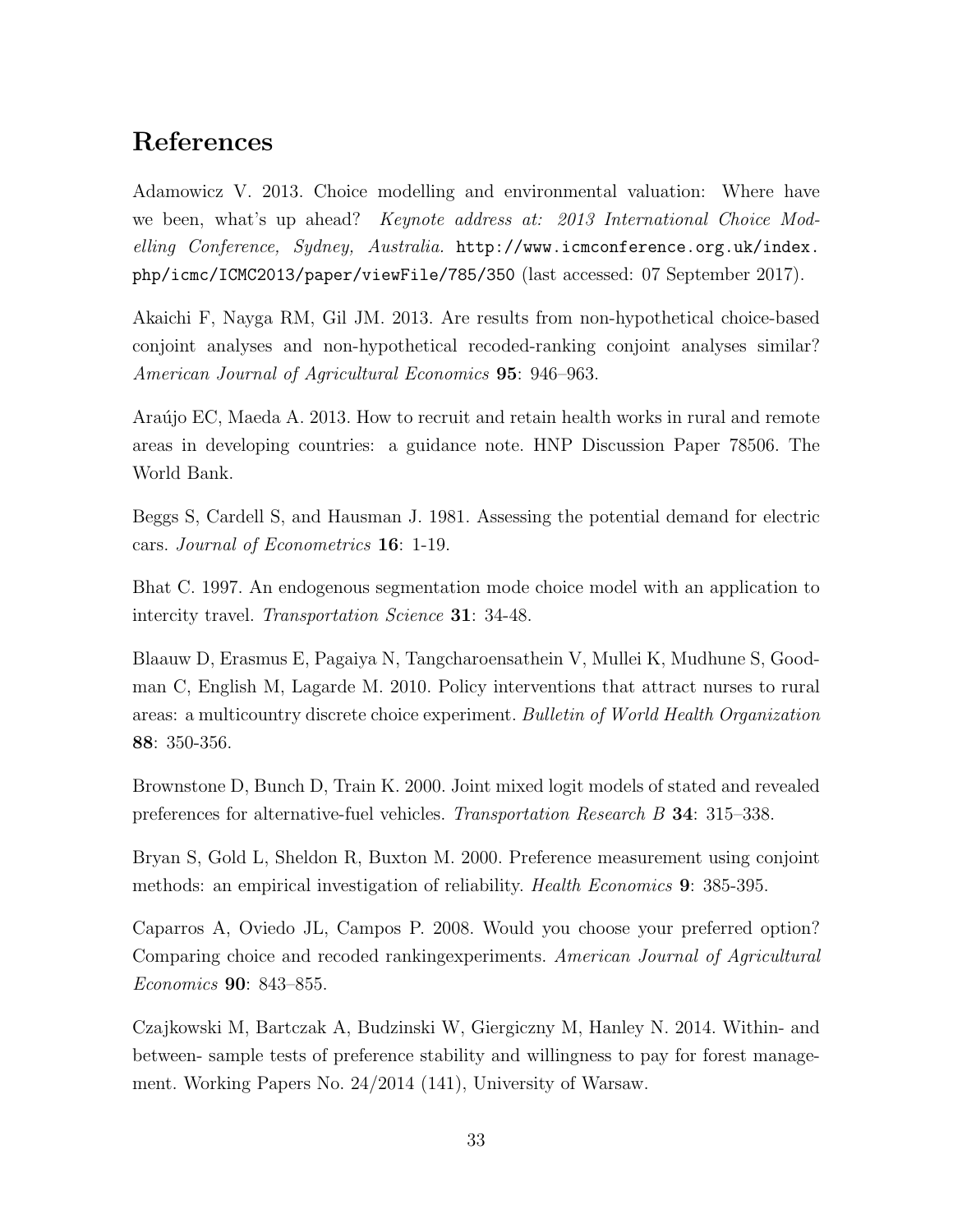de Bekker-Grob E, Ryan M, Gerard K. 2012. Discrete choice experiments in health economics: a review of the literature. Health Economics 21: 145-172.

Doiron D, Hall J, Kenny P, Street D. 2014. Job preferences of students and new graduates in nursing. Applied Economics 46: 924-939.

Doiron D, Yoo HI. 2017. Temporal stability of stated preferences: the case of junior nursing jobs. *Health Economics* **26**: 802-809.

Flynn T, Louviere J, Peters T, Coast J. 2007. Best-worst scaling: what it can do for health care research and how to do it. *Journal of Health Economics* **26**: 171-189.

Flynn T. 2010. Valuing citizen and patient preference in health: recent developments in three types of best-worst scaling. Expert Review of Pharmacoeconomics and Outcomes Research 10: 259-267.

Flynn T, Peters T, Coast J. 2013. Quantifying response shift or adaptation effects in quality of life by synthesising best-worst scaling and discrete choice data. Journal of Choice Modelling 6: 34-43.

Frijters P, Shields MA, Price SW 2007. Investigating the quitting decision of nurses: Panel data evidence from the British National Health Services. *Health Economics* 16: 57-73.

Hole AR. 2006. CLOGITHET: Stata module to estimate heteroscedastic conditional logit model. Statistical Software Components S456737, Boston College Department of Economics, revised 09 Feb 2009.

Global Health Workforce Alliance (GHWA), World Health Organization (WHO). 2013. A Universal Truth: No Health Without a Workforce. Third Global Forum on Human Resources for Health Report.

Hausman J, Ruud P. 1987. Specifying and testing econometric models for rank-ordered data. Journal of Econometrics 34: 83-104.

Heckman J, Singer B. 1984. A method for minimizing the impact of distributional assumptions in econometric models for duration data. Econometrica 52: 271-320.

Hensher DA, Louviere J, Swait J. 1999. Combining sources of preference data. Journal of Econometrics 89: 197-221.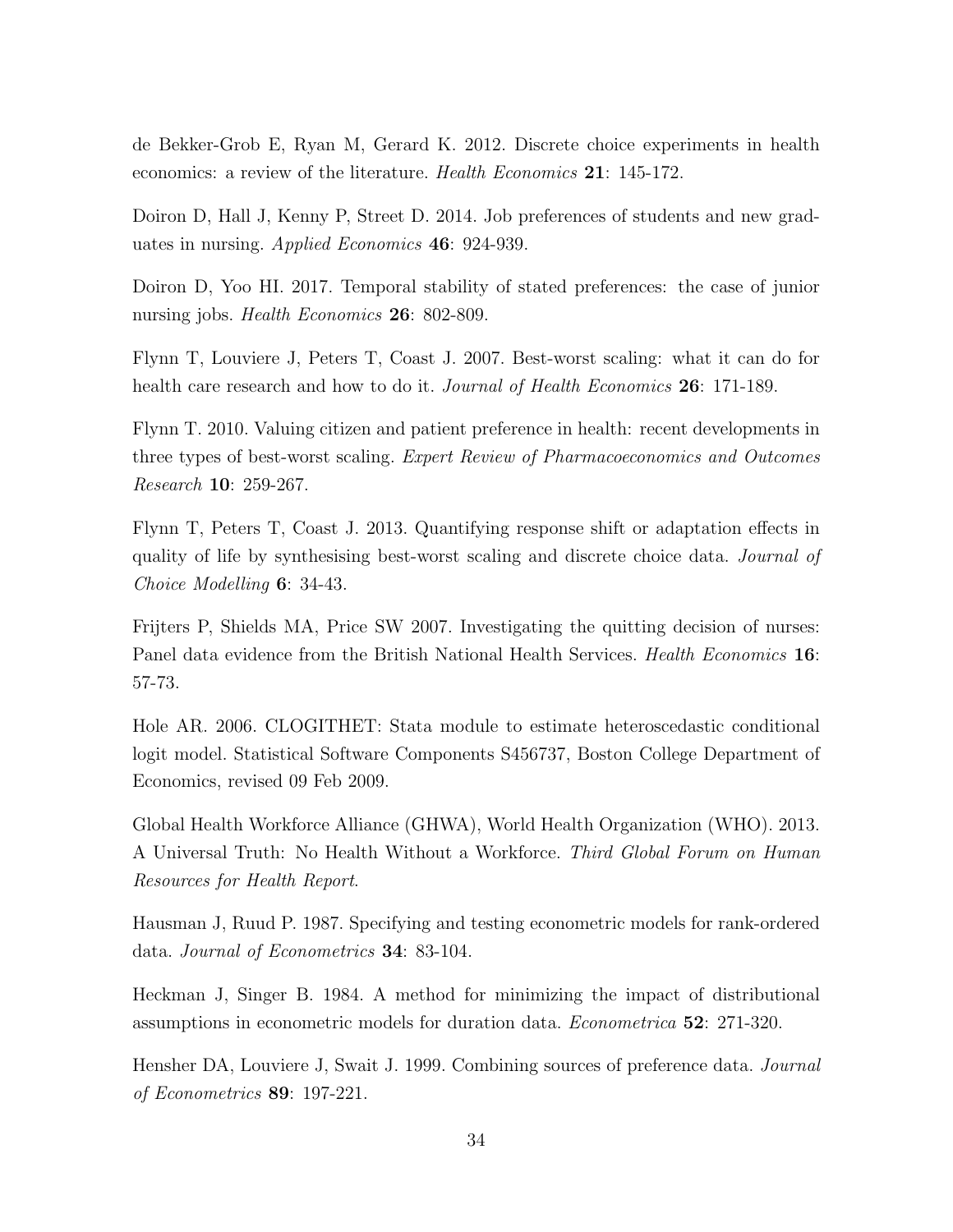Holte JH, Kjaer T, Abelsen B, Olsen JA. 2015. The impact of pecuniary and nonpecuniary incentives for attracting young doctors to rural general practice. Social Science and Medicine 128: 1-9.

Huicho L, Miranda JJ, Diez-Canseco F, Lema C, Lescano AG, Lagarde M, Blaauw D. 2012. Job Preferences of Nurses and Midwives for Taking Up a Rural Job in Peru: A Discrete Choice Experiment. PLOS ONE 7: 1-9.

Islam T, Louviere J. 2015. The stability of aggregate-level preferences in longitudinal discrete choice experiments. In: Louviere J, Flynn T, and Marley A (eds.) The Best-Worst Scaling: Theory, Methods and Applications, Cambridge University Press, 265- 277.

Kenny P, Doiron D, Hall J, Street D, Milton-Wildey K, Parmenter G. 2012. The training and job decisions of nurses - the first year of a longitudinal study investigating nurse recruitment and retention. CHERE Working Paper 2012/02.

Krucien N, Watson V, Ryan M. 2016. Is best-worst scaling suitable for health state valuation? A comparison with discrete choice experiments. Health Economics: DOI: 10.1002/hec.3459.

Kolstad JR. 2011. How to make rural jobs more attractive to health workers: findings from a discrete choice experiment in Tanzania. Health Economics 20: 196-211.

Layton D, Brown G. 2000. Heterogeneous preferences regarding global climate change. Review of Economics and Statistics 82: 616-624.

Liebe U, Meyerhoff J, Hartje V. 2012. Test-retest reliability of choice experiments in environmental valuation. Environmental and Resource Economics 53: 389-407.

Louviere J, Flynn TN, Marley AAJ. 2015. Best-worst Scaling: Theory, Methods and Applications. Cambridge University Press: Cambridge, UK.

Lusk J, Briggeman B. 2009. Food values. American Journal of Agricultural Economics 91: 184-196.

Marley A, Louviere J. 2005. Some probabilistic models of best, worst, and best-worst choices. Journal of Mathematical Psychology 49: 464-480.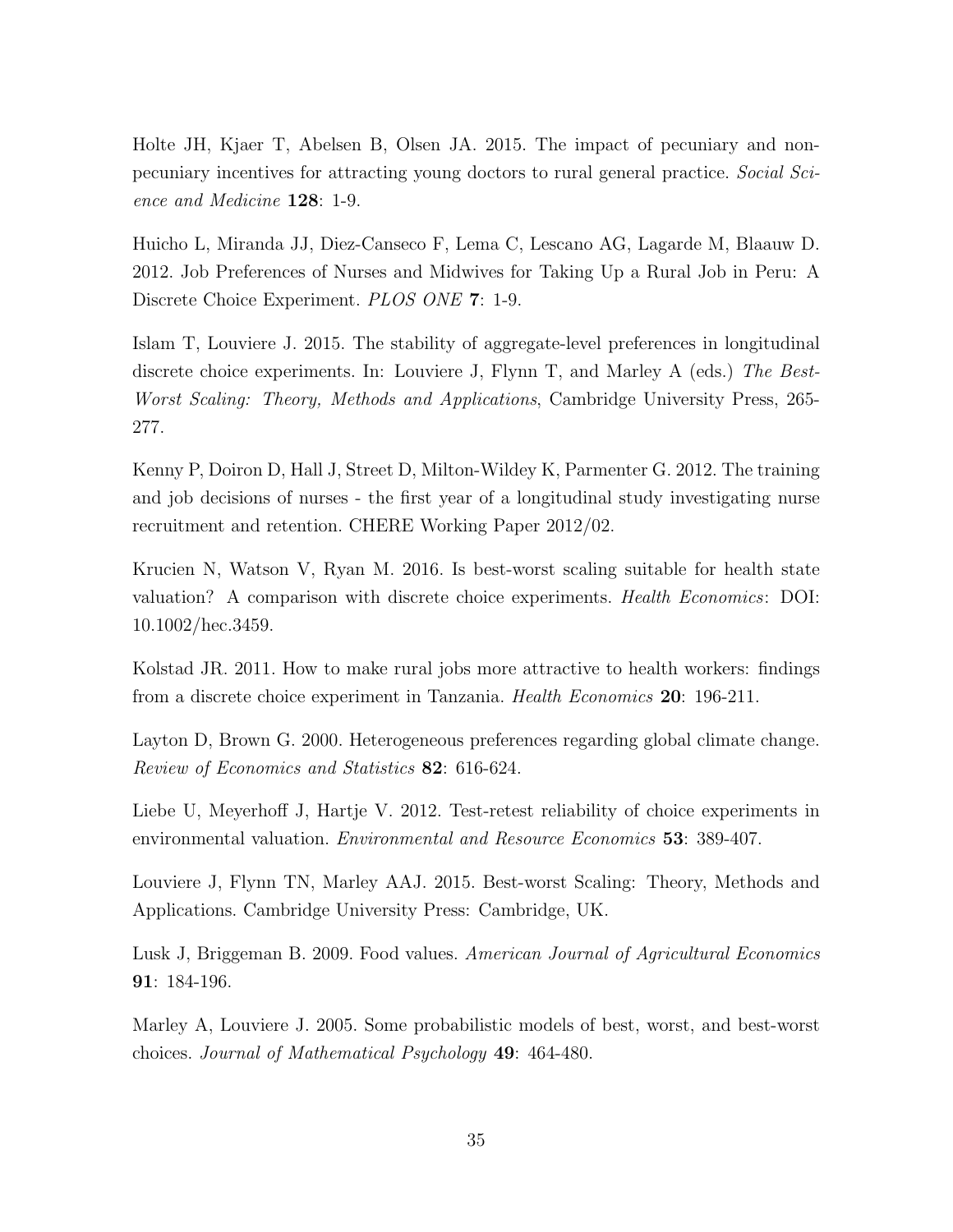Marley A, Flynn T, Louviere J. 2008. Probabilistic models of set-dependent and attribute-level best-worst choice. Journal of Mathematical Psychology 52: 281-296.

McFadden D. 1973. Conditional Logit Analysis of Qualitative Choice Behavior. In: Paul Zarembka (ed.), *Frontiers of Econometrics*. New York: Academic Press.

Pedersen LB, Gyrd-Hansen D. 2014. Preference for practice: a Danish study on young doctors' choice of general practice using a discrete choice experiment. European Journal of Health Economics 15: 611-621.

Potoglou D, Burge P, Flynn T, Netten A, Malley J, Forder J, Brazier J. 2011. Bestworst scaling vs. discrete choice experiments: an empirical comparison using social care data. Social Sciences and Medicine 72: 1717-1727.

Revelt D, Train K. 1998. Mixed logit with repeated choices: households' choices of appliance efficiency level. Review of Economics and Statistics 80: 647-657.

Rigby D, Burton M, Pluske J. 2015. Preference stability and choice consistency in discrete choice experiments. Environmental and Resource Economics: forthcoming. DOI 10.1007/s10640-015-9913-1.

Ryan M, Netten A, Skatun D, Smith P. 2006. Using discrete choice experiments to estimate a a preference-based measure of outcome - An application to social care for older people. Journal of Health Economics 25: 927-944.

Ryan M, Kolstad JR, Rockers PC, Dolea C. 2012. How to conduct a discrete choice experiment for health workforce recruitment and retention in remote and rural areas: a user guide with case studies. The World Health Organization, ISBN: 9789241504805.

Salkeld G, Solomon M, Butow P, Short L. 2005. Discrete choice experiment to measure patient preferences for the surgical management of colorectal cancer. British Journal of Surgey 92: 742-747.

San Miguel F, Ryan M, Scott A. 2002. Are preferences stable? The case of health care. Journal of Economic Behavior & Organization 48 1-14.

Schaafsma M, Brouwer R, Liekens I, De Nocker L. 2014. Temporal stability of preferences and willingness to pay for natural areas in choice experiments: A test-retest. Resource and Energy Economics 38: 243-260.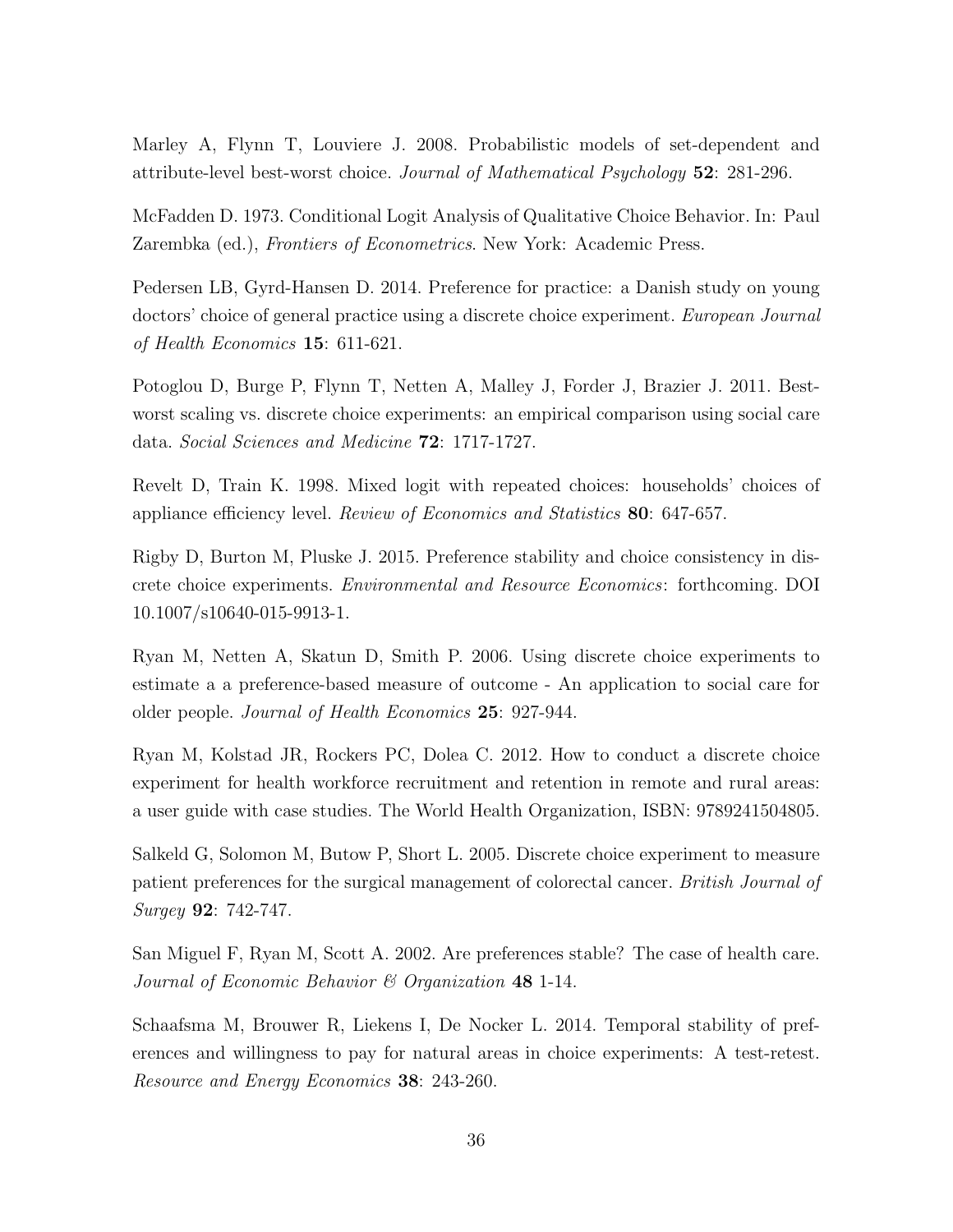Sivey P, Scott A, Witt J, Joyce C, Humphreys J. 2012. Junior doctors' preferences for specialty choice. *Journal of Health Economics* **31**: 813-823.

Skjoldborg S, Lauridsen J, Junker P. 2009. Reliability of the discrete choice experiment at the input and output level in patients with rheumatoid athritis. Value in Health 12: 153-158.

Small KA, Winston C, Yan J. 2005. Uncovering the Distribution of Motorists' Preferences for Travel Time and Reliability. Econometrica 73: 1367-1382.

Street DJ, Burgess L. 2007. The Construction of Optimal Stated Choice Experiments: Theory and Methods. Wiley, New York.

Street DJ, Burgess L, Louviere J. 2005. Quick and easy choice sets: constructing optimal and nearly optimal stated choice experiments. International Journal of Research in Marketing 22: 45970.

Street DJ, Knox S. 2012. Designing for attribute-level best-worst choice experiments. Journal of Statistical Theory and Practice 6: 363–375.

Train K. 2009. Discrete choice methods with simulation. Cambridge University Press: New York.

Whitty JA, Ratcliffe J, Chen G, Scuffham. 2014. Australian Public Preferences for the Funding of New Health Technologies: A Comparison of Discrete Choice and Profile Case Best-Worst Scaling Methods. Medical Decision Making 34: 638-654.

Yoo HI, Doiron D. 2012. The use of alternative preference elicitation methods in complex discrete choice experiments. UNSW Australian School of Business Research Paper No. 2012-16.

Yoo HI, Doiron D. 2013. The use of alternative preference elicitation methods in complex discrete choice experiments. Journal of Health Economics 32: 1166-1179.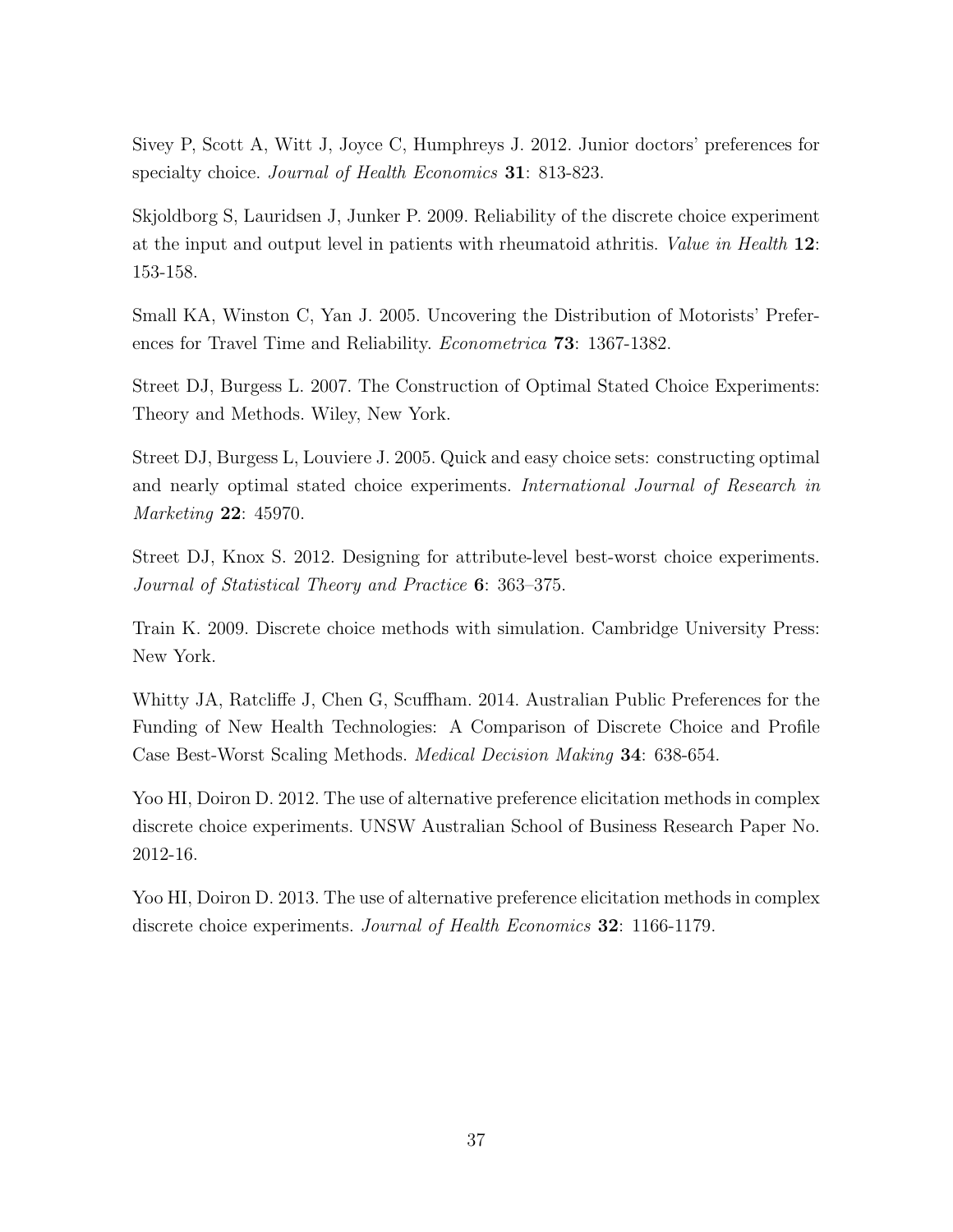# Figure 1: Sample single-profile case BWS scenario  $\it{Source: You}$  and Doiron  $(2013)$ Figure 1: Sample single-profile case BWS scenario Source: Yoo and Doiron (2013)

There are jobs available in three programs for new graduates which have the following characteristics:<br>To review the features of jobs, please click here. There are jobs available in three programs for new graduates which have the following characteristics: *To review the features of jobs, please click here*.

| Scenario <sup>-</sup>                       |                                          |                                       |                                          |
|---------------------------------------------|------------------------------------------|---------------------------------------|------------------------------------------|
| Features of Job                             | A dol                                    | Job B                                 | ں مار<br>جا                              |
| .Location                                   | Private hospital                         | Private hospital                      | Public hospital                          |
| 2. Clinical rotations                       | Three                                    | Three                                 | None                                     |
| 3. Work hours                               | Part-time or fulltime                    | Fulltime only                         | Part-time or fulltime                    |
| 4. Rostering                                | Flexible, usually accommodating requests | Inflexible, does not allow requests   | Flexible, usually accommodating requests |
| 5. Staffing levels                          | Usually well-staffed                     | Frequently short of staff             | Usually well-staffed                     |
| 6. Workplace culture                        | Supportive management and staff          | Supportive management and staff       | Unsupportive management and staff        |
| 7. Physical environment                     | Well equipped and maintained facility    | Well equipped and maintained facility | Poorly equipped and maintained facility  |
| 8. Professional development and progression | Nurses encouraged                        | No encouragement for nurses           | Nurses encouraged                        |
| 9. Parking                                  | Abundant and safe                        | Limited                               | Abundant and safe                        |
| 10. Responsibility                          | Appropriate responsibility               | Appropriate responsibility            | oo much responsibility                   |
| 11. Quality of care                         | Excellent                                | Poor                                  | Poor                                     |
| 12. Salary                                  | \$1,250                                  | \$800                                 | \$1,100                                  |
| Considering these three jobs:               |                                          |                                       |                                          |
| Q1. Which would you MOST like to get?       | $\triangle$ dot $\subset$                | $\bigcirc$ Job B                      | $\bigcirc$ Job C                         |
| Q2. Which would you LEAST like to get?      | $\bigcirc$ dob A                         | $\bigcirc$ Job B                      | $\bigcirc$ Job C                         |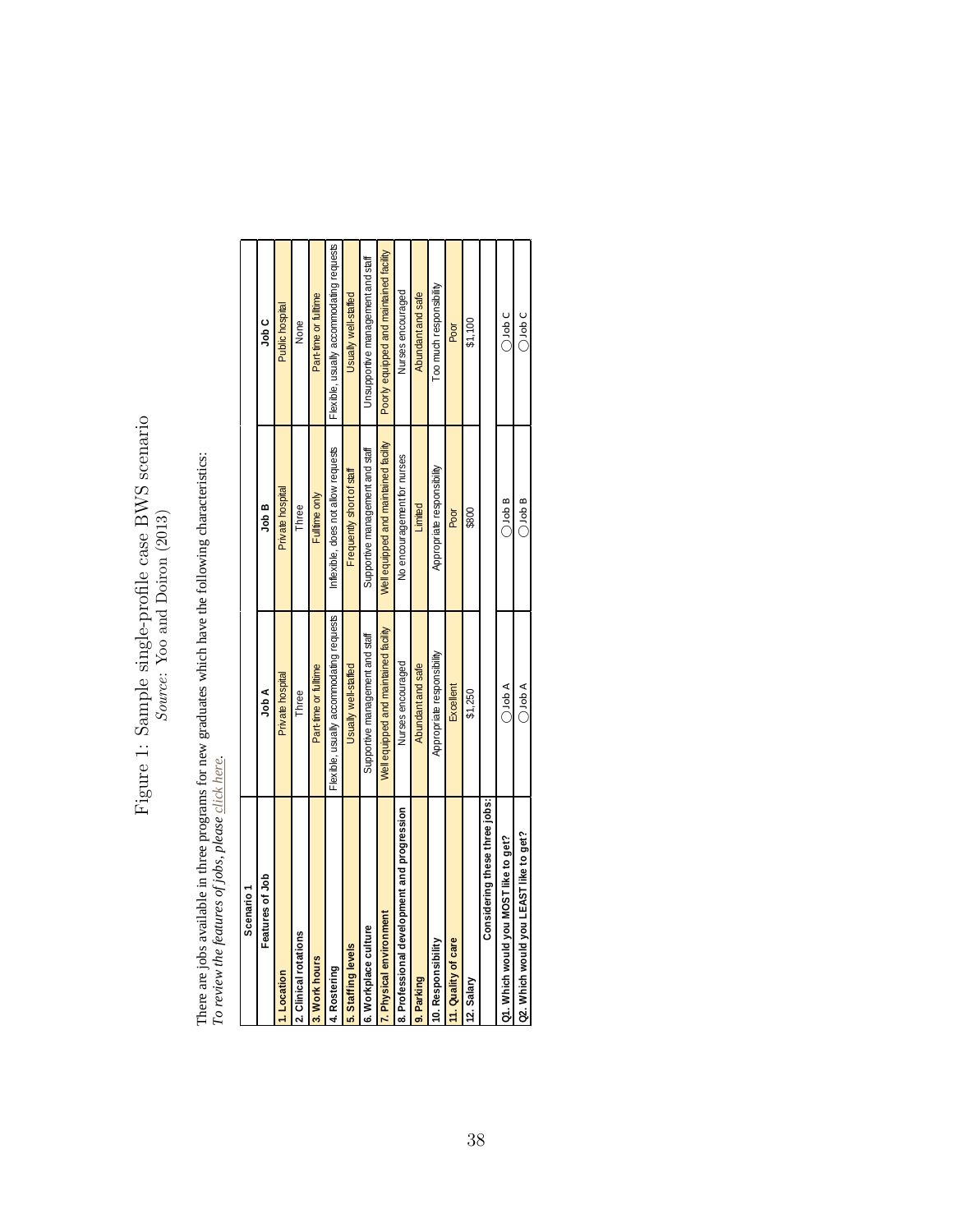# Figure 2: Sample multi-profile case BWS scenario Figure 2: Sample multi-profile case BWS scenario Source: Yoo and Doiron (2013) Source: Yoo and Doiron (2013)

#### Set 8 of 8 **Set 8 of 8**

There is a job available in a program for new graduates which has the following characteristics. Please indicate which aspect of this job you think is the **best** aspect (choose one one one one one one one).<br>Please select o There is a job available in a program for new graduates which has the following characteristics. Please indicate which aspect of this job you think is the **best** aspect (choose one only) and which you think is the **worst** aspect (choose one only). Please select one answer per column.

To review the features of jobs, please click here. To review the features of jobs, please click here.

|                                                  |                                          | Best Aspect | <b>Worst Aspect</b> |
|--------------------------------------------------|------------------------------------------|-------------|---------------------|
| 1. Location:                                     | Private hospital                         |             |                     |
| 2. Clinical rotations:                           | Three                                    |             |                     |
| 3. Work hours:                                   | Fulltime only                            |             |                     |
| 4. Rostering:                                    | Flexible, usually accommodating requests |             |                     |
| 5. Staffing levels:                              | Usually well-staffed                     |             |                     |
| 6. Workplace culture:                            | Unsupportive management and staff        |             |                     |
| 7. Physical environment:                         | Poorly equipped and maintained facility  |             |                     |
| 8. Professional development and progression:     | No encouragement for nurses              |             |                     |
| 9. Parking (The parking facilities):             | Limited                                  |             |                     |
| 10. Responsibility:                              | Appropriate responsibility               |             |                     |
| 11. Quality of care:                             | Poor                                     |             |                     |
| 12. Weekly Salary:                               | \$950                                    |             |                     |
| If you were offered this job, would you take it? |                                          |             |                     |
| $\frac{9}{2}$<br>O Yes                           |                                          |             |                     |
|                                                  |                                          |             |                     |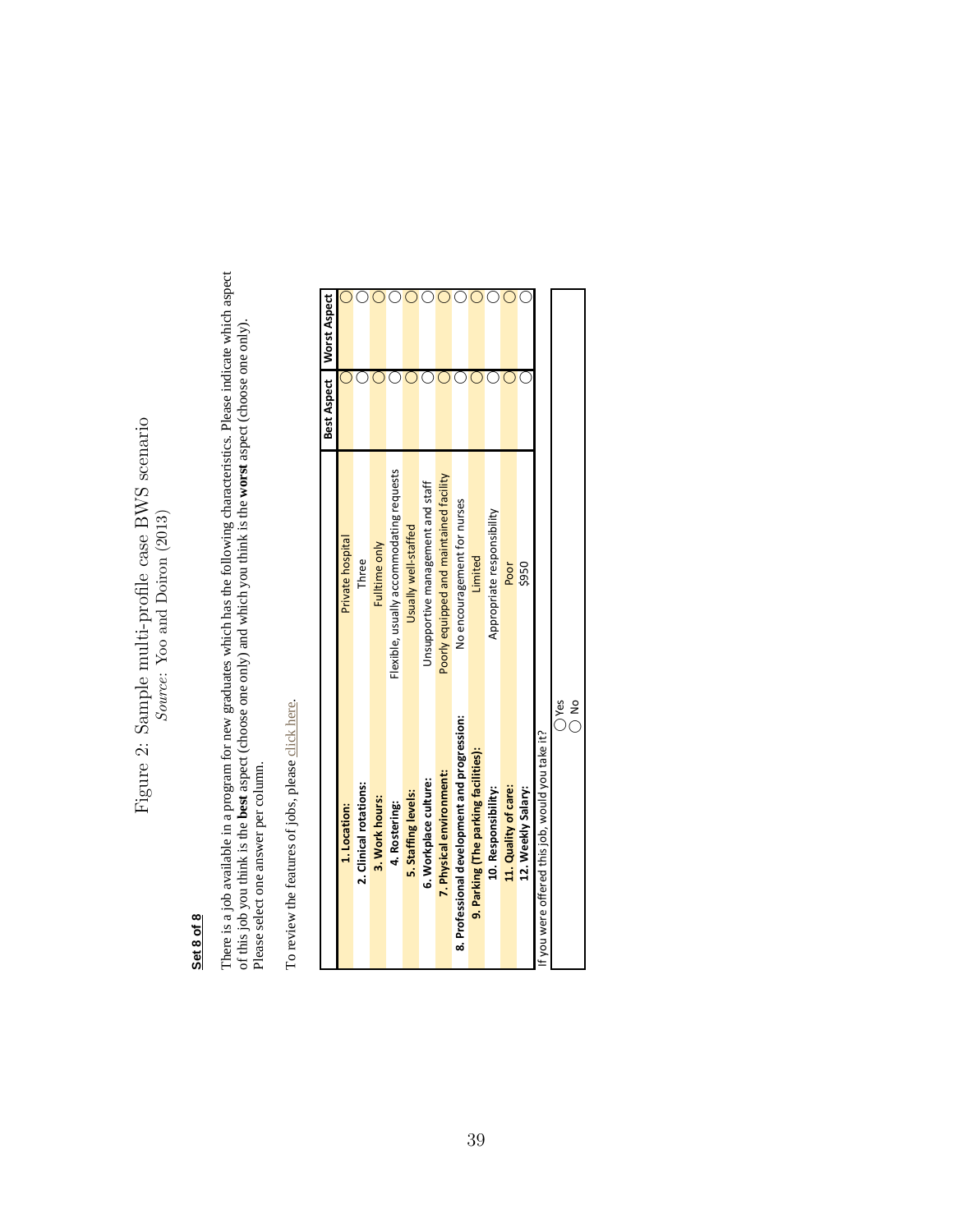

Figure 3: Homogeneous preference model results by survey waves

Notes: A filled (hollow) circle indicates that the pairwise difference is statistically significant (insignificant) at the 5% level.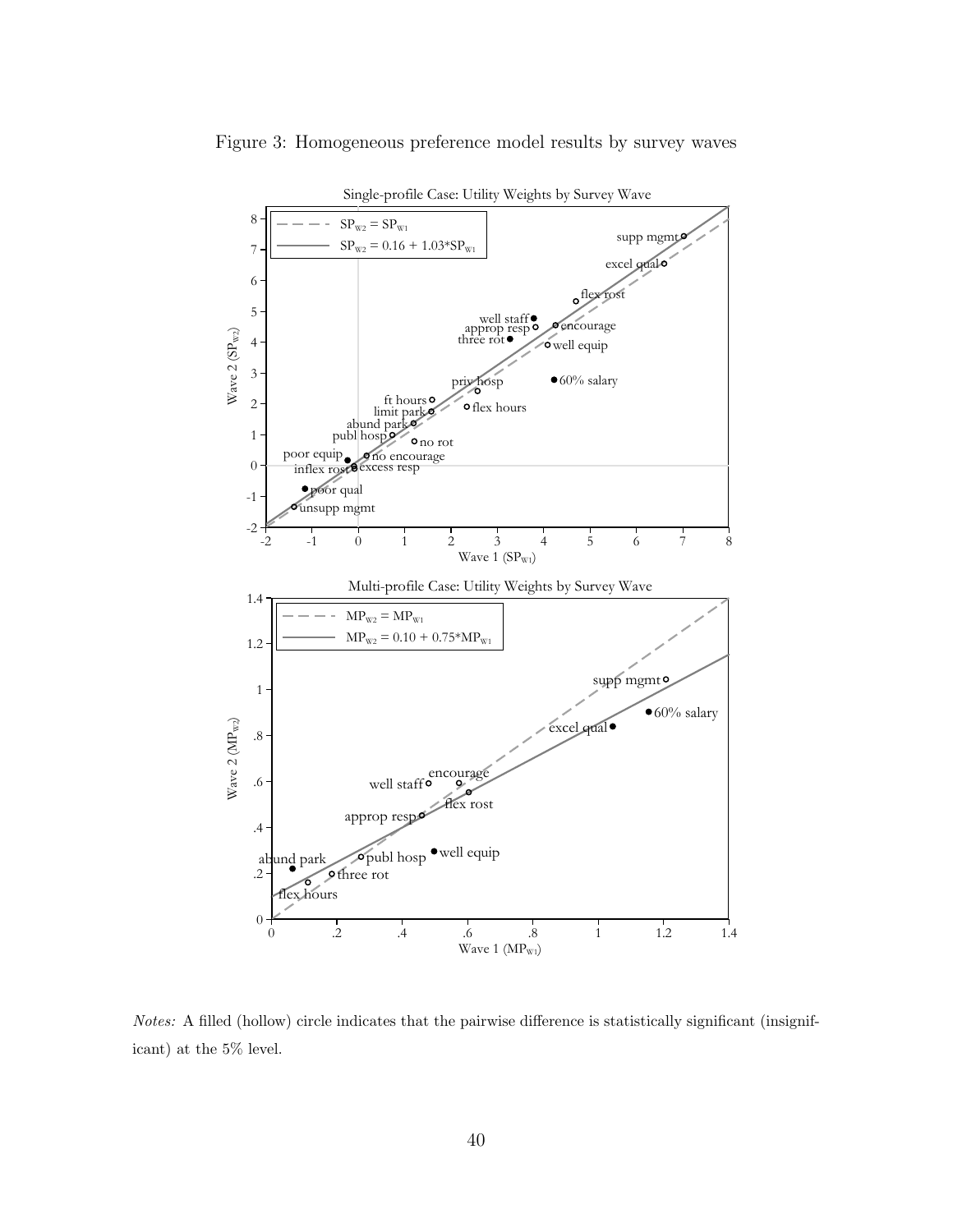

Figure 4: Homogeneous preference model results by elicitation methods

Notes: A filled (hollow) circle indicates that the pairwise difference is statistically significant (insignificant) at the 5% level.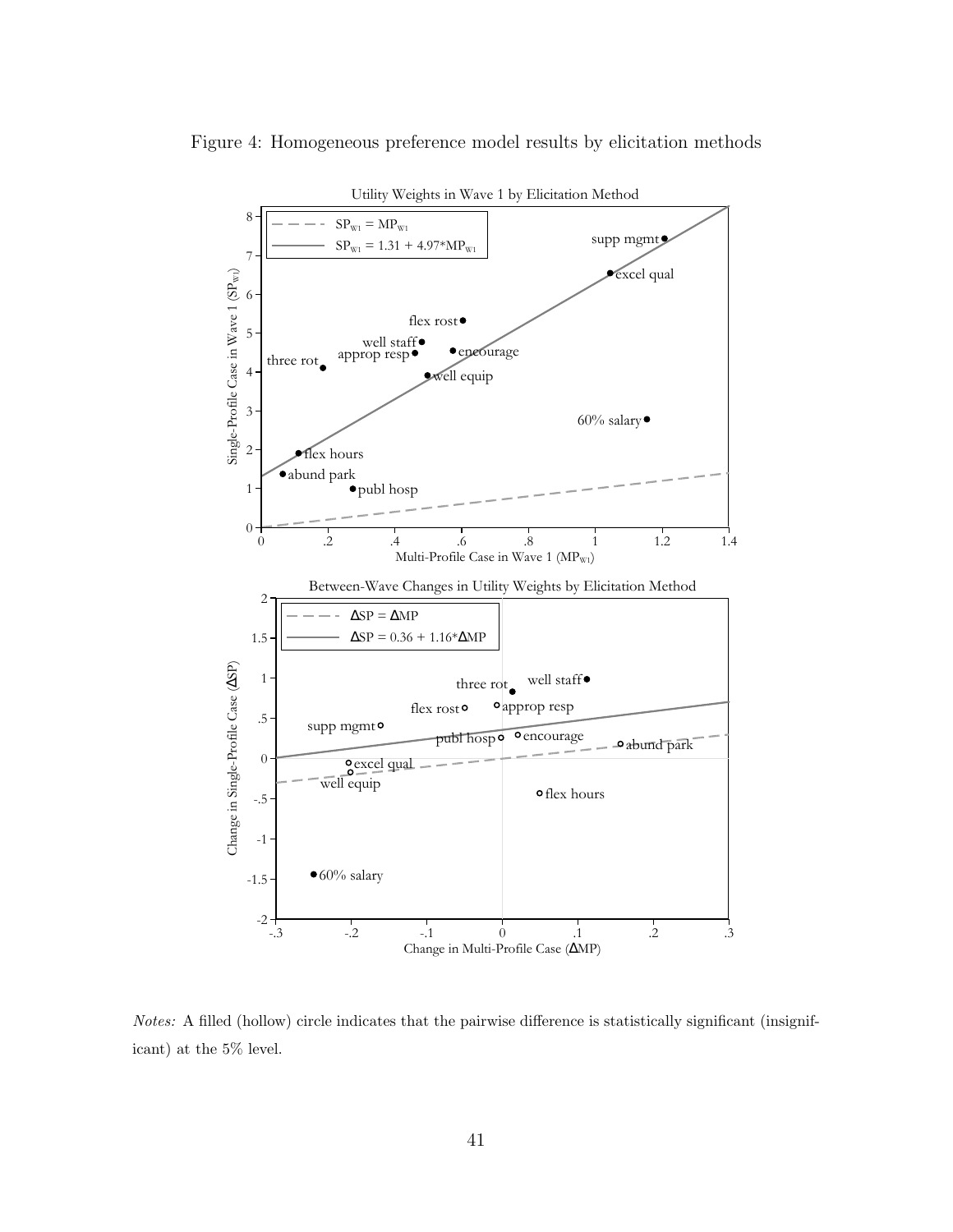

Figure 5: Heterogeneous preference model results for single-profile case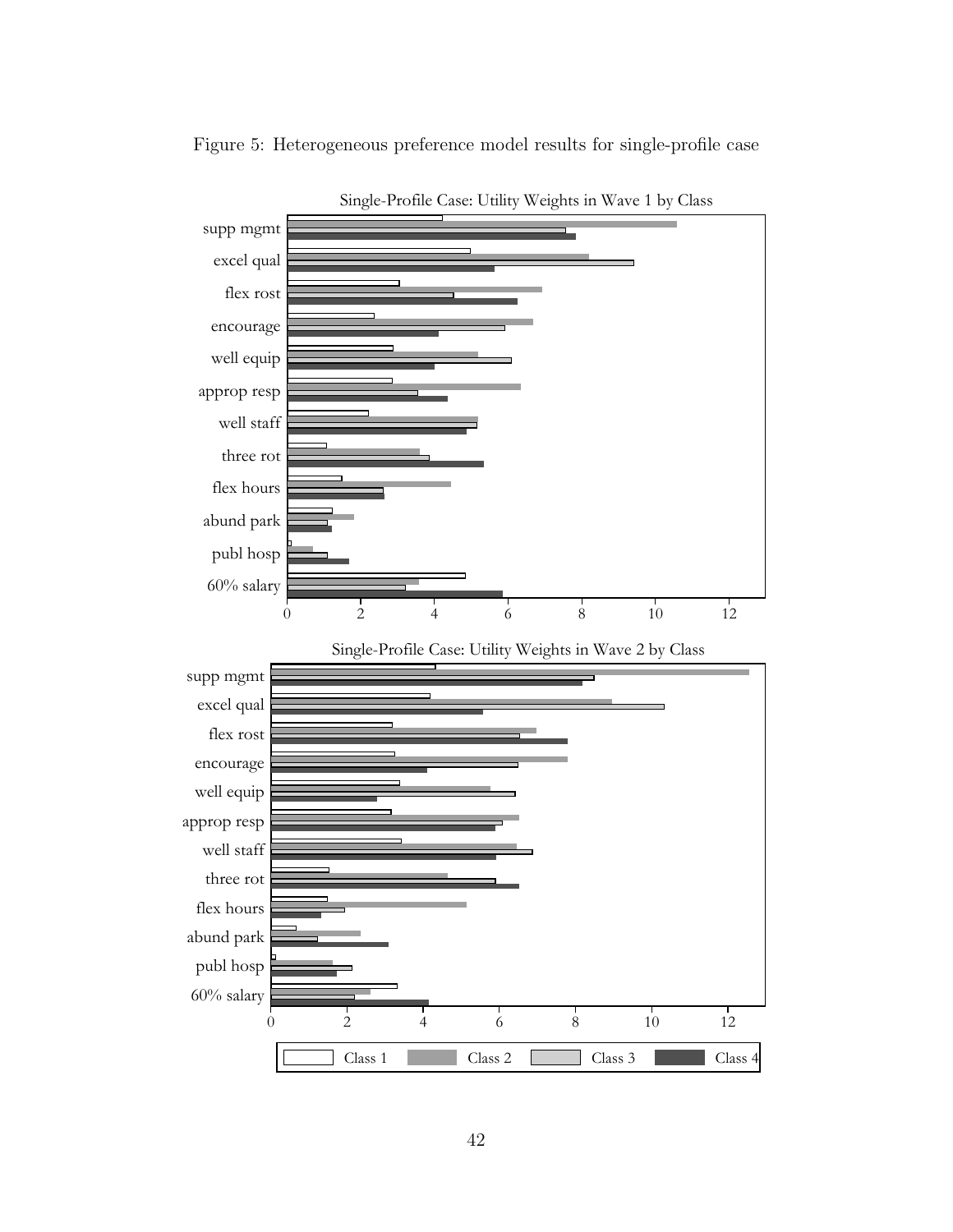

Figure 6: Heterogeneous preference model: demeaned results for wave 1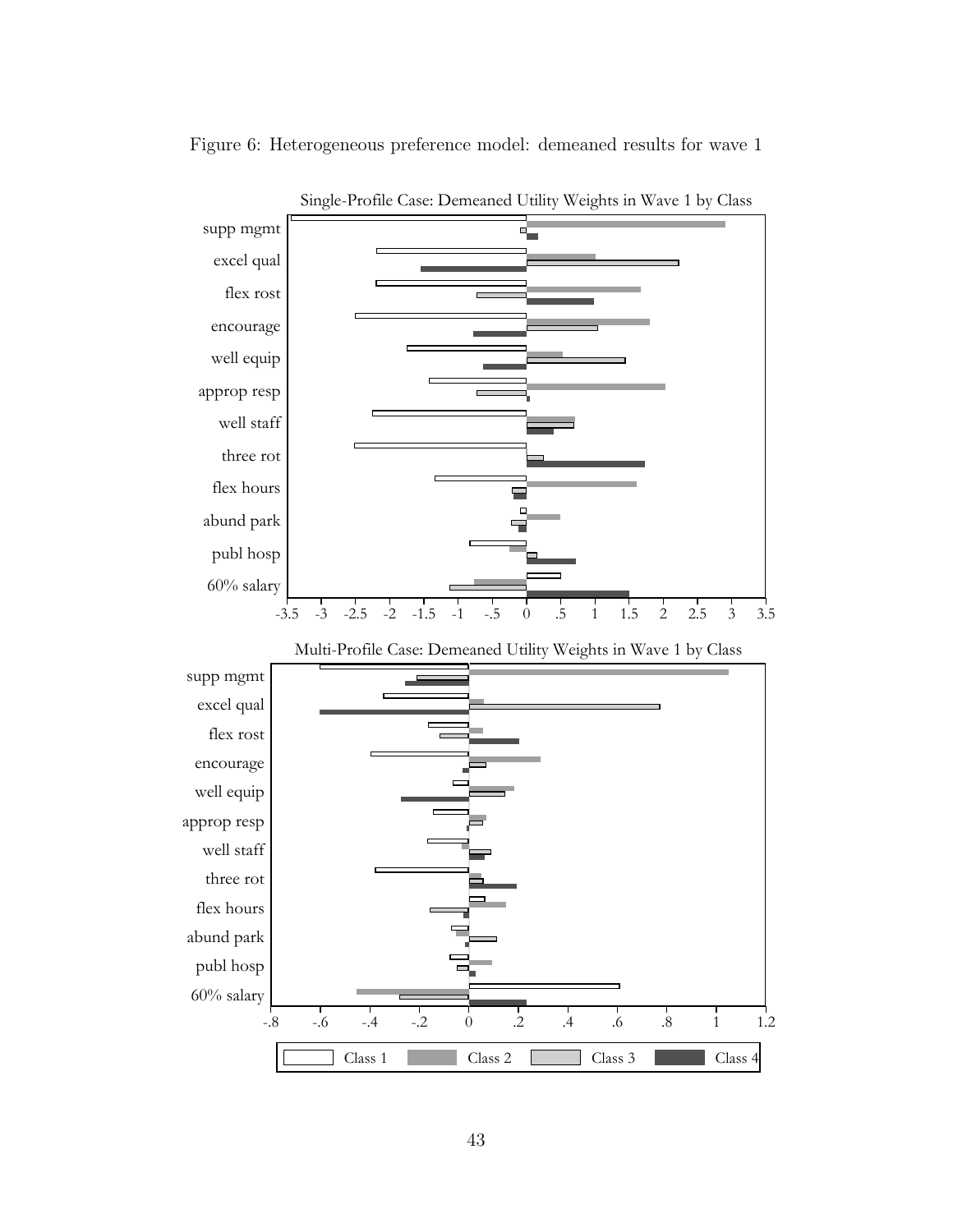| Glossary definition of attribute                                                                                                         | Attribute name                              | Levels                                                                           | Variable                    |
|------------------------------------------------------------------------------------------------------------------------------------------|---------------------------------------------|----------------------------------------------------------------------------------|-----------------------------|
| The type of hospital where the new graduate<br>program is located                                                                        | Location                                    | Private hospital<br>Public hospital                                              | Private hosp<br>Public hosp |
| The number of rotations to different clinical areas                                                                                      | Clinical rotations                          | Three<br>None                                                                    | No rotation<br>3 rotations  |
| fulltime and part-time positions, or fulltime only<br>Whether the new graduate program offers                                            | Work hours                                  | Part-time or fulltime<br>Fulltime only                                           | Flex hours<br>$FT$ hours    |
| The flexibility of the rostering system in<br>accommodating requests                                                                     | Rostering                                   | Flexible, usually accommodating requests<br>Inflexible, does not allow requests  | Inflex rost<br>Flex rost    |
| The hospital's reputation regarding staffing levels                                                                                      | Staffing levels                             | Frequently short of staff<br>Usually well-staffed                                | Short staff<br>Well staff   |
| culture in terms of support from management and staff<br>The hospital's reputation regarding the workplace                               | Workplace culture                           | Unsupportive management and staff<br>Supportive management and staff             | Unsupp mgmt<br>Supp mgt     |
| The hospital's reputation regarding the physical work<br>environment in terms of equipment and appearance                                | Physical environment                        | Poorly equipped and maintained facility<br>Well equipped and maintained facility | Poor equip<br>Well equip    |
| The hospital's reputation regarding whether nurses<br>are encouraged and supported in professional<br>development and career progression | Professional development<br>and progression | No encouragement for nurses<br>Nurses encouraged                                 | No encourage<br>Encourage   |
| The parking facilities                                                                                                                   | Parking                                     | Abundant and safe<br>Limited                                                     | Abund park<br>Limit park    |
| The hospital's reputation regarding the responsibility<br>given to nurses, relative to their qualifications<br>and experience            | Responsibility                              | ${\large \rm Appendix}$ responsibility<br>Too much responsibility                | Excess resp<br>App resp     |
| The hospital's reputation regarding the quality<br>of patient care                                                                       | Quality of care                             | Excellent<br>Poor                                                                | Excell care<br>Poor care    |
| The gross weekly salary                                                                                                                  | Salary                                      | Wave 2: \$900, \$1100, \$1300, \$1500<br>Wave 1: \$800, \$950, \$1100, \$1250    | ln(salary)                  |

Table 1: Job attributes and associated levels Table 1: Job attributes and associated levels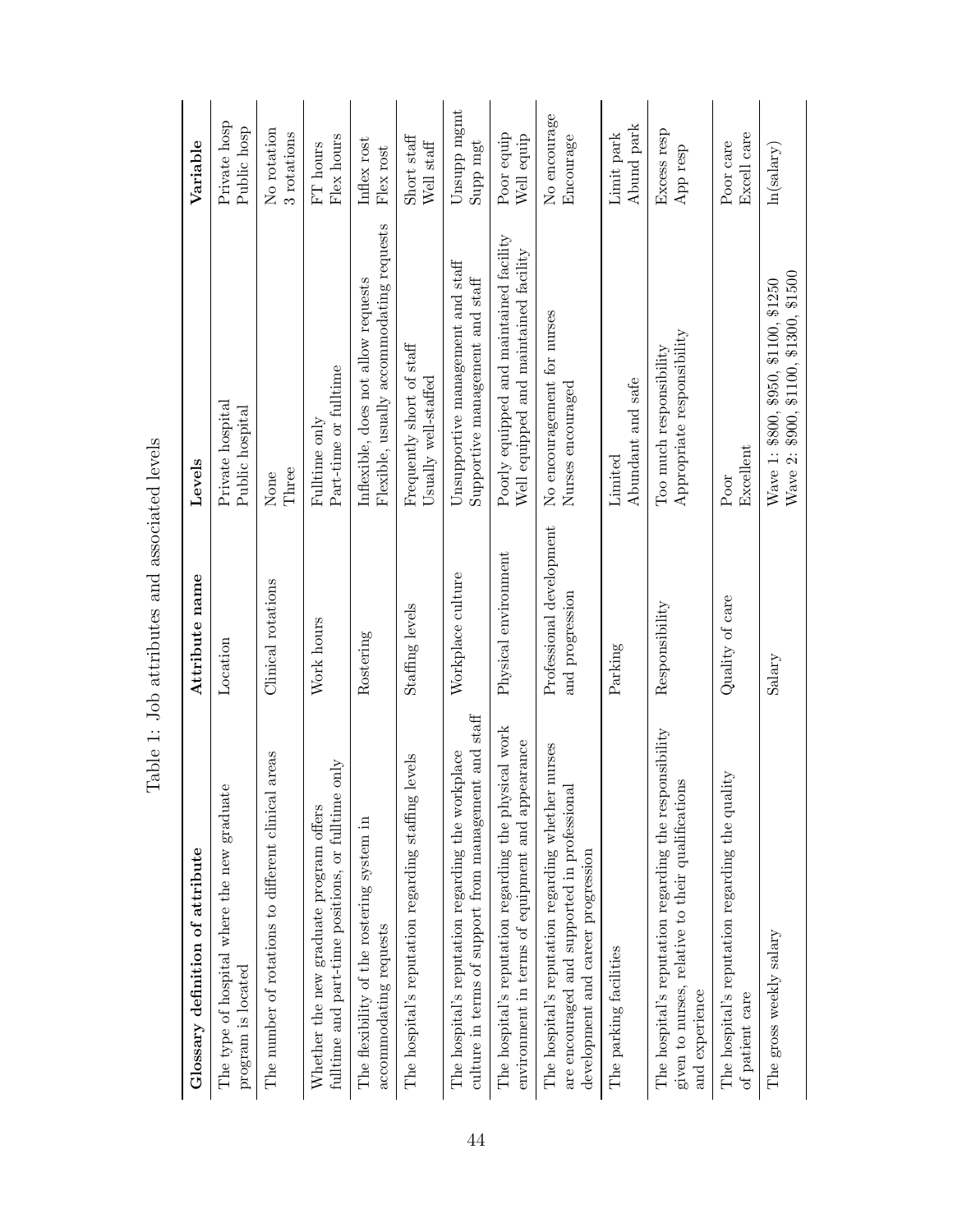|                       |                                | A. Comparisons of identified coefficients across cases and waves |            |                                             |                        |             |
|-----------------------|--------------------------------|------------------------------------------------------------------|------------|---------------------------------------------|------------------------|-------------|
|                       | $Single\text{-}profile$ $(SP)$ |                                                                  |            | Multi-profile $(MP)$                        |                        | $SP - MP$   |
|                       | W1                             | $W2-W1$                                                          | W1         | $W2-W1$                                     | $\overline{\text{W1}}$ | $W2-W1$     |
| supportive mgt        | $7.024***$                     | 0.414                                                            | $1.207***$ | $-0.161*$                                   | $5.810^{***}\,$        | 0.576       |
| excellent care        | $6.599***$                     | $-0.052$                                                         | $1.044***$ | $-0.204**$                                  | $5.554***$             | 0.152       |
| flexible roster       | $4.695***$                     | $0.632*$                                                         | $0.603***$ | $-0.050$                                    | $4.092^{\ast\ast\ast}$ | $0.682*$    |
| encouraging env.      | $4.254^{\ast\ast\ast}$         | 0.296                                                            | $0.574***$ | 0.020                                       | $3.681***$             | 0.276       |
| well equipped         | $4.084***$                     | $-0.170$                                                         | $0.498***$ | $-0.201***$                                 | $3.586^{\ast\ast\ast}$ | 0.032       |
| appropriate resp.     | $3.823***$                     | $0.667*$                                                         | $0.460***$ | $-0.008$                                    | $3.363***$             | $0.674*$    |
| well staffed          | $3.786***$                     | $0.988**$                                                        | $0.481***$ | $0.112*$                                    | $3.305^{***}\,$        | $0.877**$   |
| three rotations       | $3.272***$                     | $0.834**$                                                        | $0.185***$ | $\,0.013\,$                                 | $3.087***$             | $0.821**$   |
| flexible hours        | $2.340***$                     | $-0.430$                                                         | $0.112**$  | 0.049                                       | $2.229***$             | $-0.480$    |
| abundant parking      | $1.190***$                     | 0.184                                                            | 0.064      | $0.156**$                                   | $1.126***$             | 0.028       |
| public hospital       | $0.732***$                     | 0.261                                                            | $0.274***$ | $-0.002$                                    | $0.458**$              | 0.263       |
| $60\%$ rise in salary | $4.224***$                     | $-1.440***$                                                      | $1.154***$ | $-0.250**$                                  | $3.070***$             | $-1.190***$ |
|                       |                                |                                                                  |            | B. Coefficients identified in only one case |                        |             |
| private hospital      | $2.572***$                     | $-0.155$                                                         |            |                                             |                        |             |
| full-time hours       | $1.591***$                     | $0.545*$                                                         |            |                                             |                        |             |
| limited parking       | $1.573***$                     | 0.183                                                            |            |                                             |                        |             |
| no rotation           | $1.208***$                     | $-0.419*$                                                        |            |                                             |                        |             |
| no encouragement      | 0.177                          | 0.147                                                            |            |                                             |                        |             |
| inflexible roster     | $-0.085$                       | $-0.015$                                                         |            |                                             |                        |             |
| excessive resp.       | $-0.095$                       | 0.077                                                            |            |                                             |                        |             |
| poorly equipped       | $-0.234*$                      | $0.406***$                                                       |            |                                             |                        |             |
| poor care             | $-1.152***$                    | $0.403**$                                                        |            |                                             |                        |             |
| unsupportive mgt      | $-1.389***$                    | 0.053                                                            |            |                                             |                        |             |

Table 2: Homogeneous preference model results

\*\*\* indicates significant at 1%, \*\* at 5% and \* at 10%, when the null hypothesis value is 1 for the  $\sigma$  parameter and 0 for all other parameters. All standard errors are clustered at the individual level. W1 reports estimates for wave 1, and W2-W1 reports wave 2-wave 1 differences in the estimates. All single-profile coefficients in panel A have been transformed to measure the extra utility that the shown level of each attribute offers over the omitted level of the same attribute, so that the results are comparable to the multi-profile case coefficients. The model involves 72 estimated parameters. The log-likelihood is -16875.88 for a sample of 234 individuals providing 3744 single-profile case responses (494,208 observations) and 3732 multi-profile case responses (18,660 observations).

L.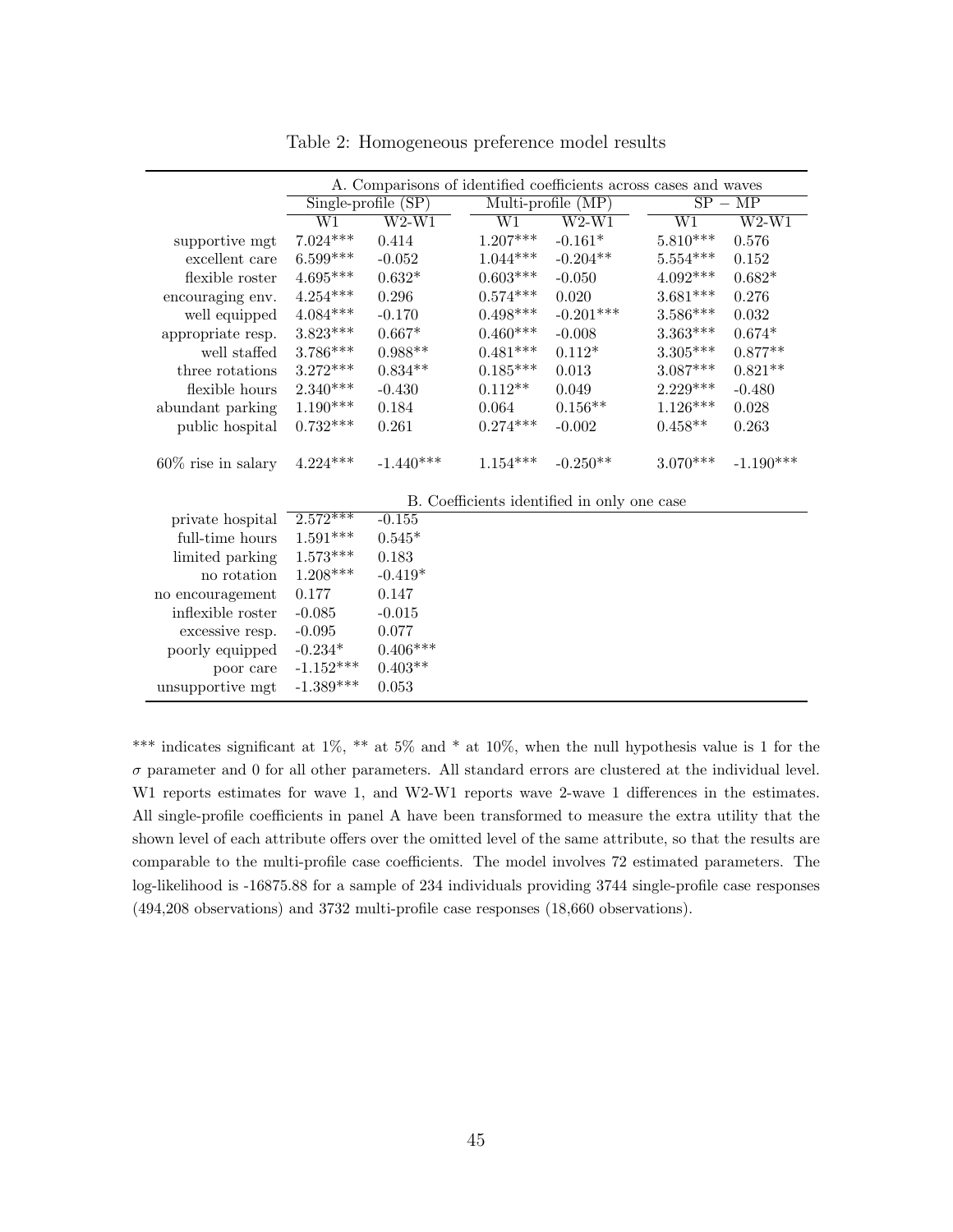|                       |                 |                    | A. Coefficients identified in all cases |             |                        |                              |
|-----------------------|-----------------|--------------------|-----------------------------------------|-------------|------------------------|------------------------------|
|                       | Class 1         |                    |                                         | Class 2     |                        | $\overline{\text{Class } 3}$ |
|                       | $\overline{W1}$ | $\overline{W2-W1}$ | $\overline{\text{W1}}$                  | $W2-W1$     | $\overline{W1}$        | $W2-W1$                      |
| supportive mgt        | $4.225***$      | 0.108              | $10.580***$                             | $1.988**$   | $7.583***$             | 0.914                        |
| excellent care        | $4.990***$      | $-0.795**$         | $8.200***$                              | 0.758       | $9.418***$             | 0.918                        |
| flexible roster       | $3.061***$      | 0.141              | $6.936***$                              | 0.046       | $4.532***$             | $2.017***$                   |
| encouraging env.      | $2.375***$      | $0.888**$          | $6.689***$                              | 1.108       | $5.928***$             | 0.567                        |
| well equipped         | $2.894***$      | 0.494              | $5.176***$                              | 0.593       | $6.101***$             | 0.327                        |
| appropriate resp.     | $2.872***$      | 0.299              | $6.339***$                              | 0.179       | $3.567***$             | $2.519***$                   |
| well staffed          | $2.220***$      | $1.223***$         | $5.178***$                              | 1.273       | $5.174***$             | $1.704***$                   |
| three rotations       | $1.091***$      | 0.451              | $3.615***$                              | 1.022       | $3.869***$             | $2.042***$                   |
| flexible hours        | $1.498***$      | $-0.006$           | $4.457***$                              | 0.674       | $2.630***$             | $-0.686$                     |
| abundant parking      | $1.238***$      | $-0.566$           | $1.826***$                              | 0.541       | $1.106**$              | 0.134                        |
| public hospital       | 0.124           | 0.015              | 0.710                                   | 0.924       | $1.117**$              | 1.025                        |
| $60\%$ rise in salary | $4.858***$      | $-1.531***$        | $3.585***$                              | $-0.968$    | $3.223***$             | $-1.021*$                    |
| Class shares          | 0.210           |                    | 0.243                                   |             | 0.282                  |                              |
|                       |                 | Class 4            | Mean                                    |             |                        |                              |
|                       | W1              | $W2-W1$            | W1                                      | $W2-W1$     |                        |                              |
| supportive mgt        | 7.849***        | 0.325              | $7.676***$                              | $0.849***$  |                        |                              |
| excellent care        | $5.637***$      | $-0.060$           | $7.190***$                              | 0.259       |                        |                              |
| flexible roster       | $6.255***$      | $1.538***$         | $5.263***$                              | $1.017***$  |                        |                              |
| encouraging env.      | $4.108***$      | $-0.005$           | $4.884***$                              | $0.614*$    |                        |                              |
| well equipped         | $4.016***$      | $-1.221*$          | $4.650***$                              | 0.017       |                        |                              |
| appropriate resp.     | $4.354***$      | $1.538***$         | $4.303***$                              | $1.224***$  |                        |                              |
| well staffed          | $4.871***$      | $1.045*$           | $4.473***$                              | $1.324***$  |                        |                              |
| three rotations       | $5.352***$      | $1.158**$          | $3.616***$                              | $1.225***$  |                        |                              |
| flexible hours        | $2.655***$      | $-1.343*$          | $2.843***$                              | $-0.387$    |                        |                              |
| abundant parking      | $1.215***$      | $1.869***$         | $1.338***$                              | 0.545       |                        |                              |
| public hospital       | $1.676***$      | 0.048              | $0.957***$                              | 0.530       |                        |                              |
| $60\%$ rise in salary | $5.851***$      | $-1.697***$        | $4.351***$                              | $-1.294***$ |                        |                              |
| Class shares          | 0.265           |                    |                                         |             | continued on next page |                              |

Table 3: Heterogeneous preference model results for single-profile case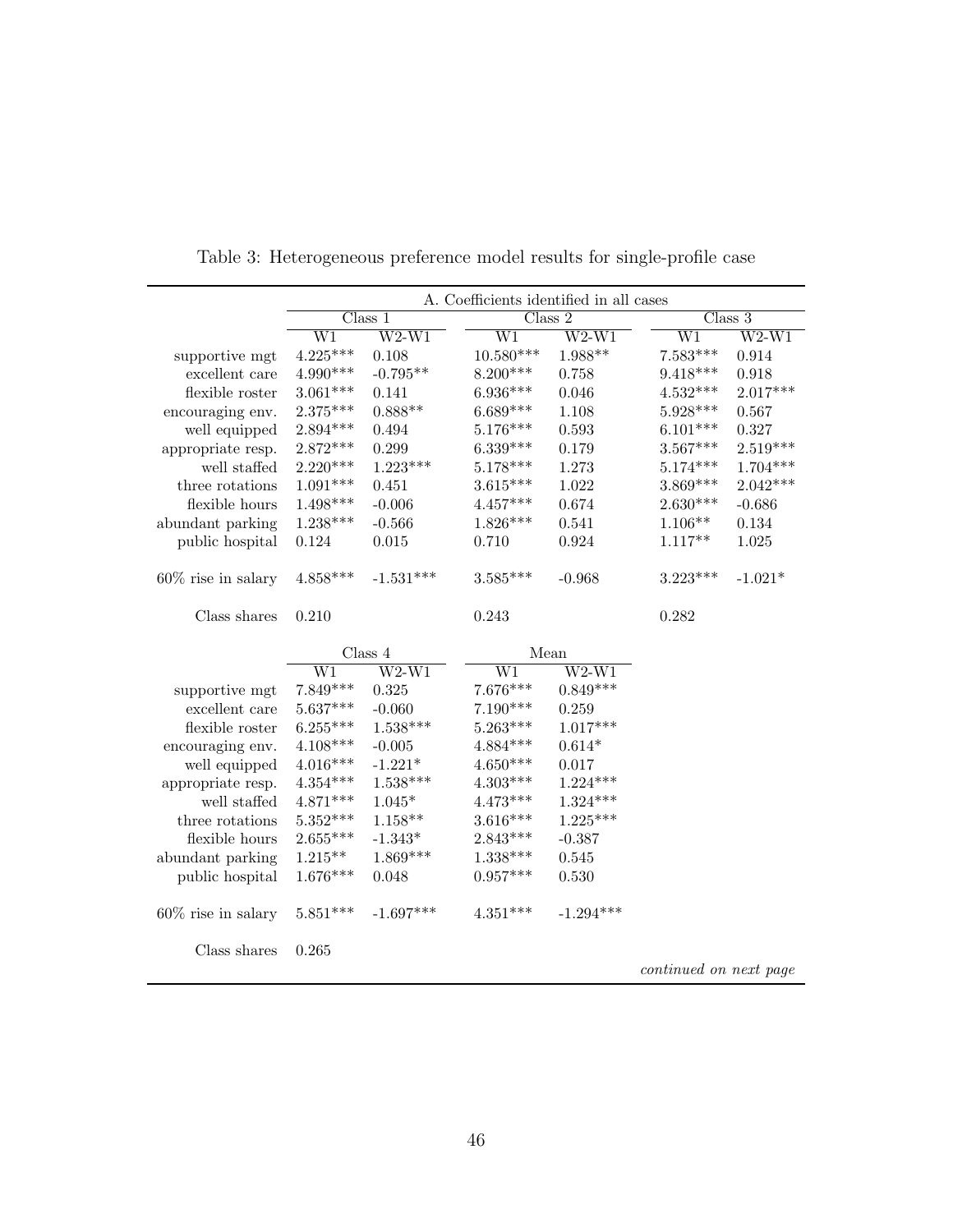|                   | B. Coefficients identified only in single-profile case |            |                        |            |                        |             |
|-------------------|--------------------------------------------------------|------------|------------------------|------------|------------------------|-------------|
|                   | $\overline{\text{Class 1}}$                            |            |                        | Class 2    |                        | Class 3     |
|                   | W1                                                     | $W2-W1$    | $\overline{W1}$        | $W2-W1$    | $\overline{\text{W1}}$ | $W2-W1$     |
| private hospital  | $2.235***$                                             | 0.057      | $3.191***$             | $-1.343*$  | $2.968***$             | $-0.911$    |
| full-time hours   | $1.452***$                                             | 0.198      | $0.963***$             | 0.298      | $2.692^{\ast\ast\ast}$ | 0.803       |
| limited parking   | $0.647**$                                              | $0.942**$  | $1.969***$             | $-0.563$   | $2.335***$             | 0.27        |
| no rotation       | $1.112***$                                             | 0.001      | $1.926***$             | $-0.939$   | $1.714***$             | $-0.833*$   |
| no encouragement  | 0.47                                                   | $-0.369$   | $-0.43$                | $-0.088$   | 0.113                  | 0.264       |
| inflexible roster | $-0.053$                                               | 0.231      | $-0.509*$              | 0.199      | $0.910***$             | $-0.486$    |
| excessive resp.   | $-0.214$                                               | 0.18       | $-0.714$               | 0.504      | $1.210***$             | $-1.066***$ |
| poorly equipped   | $-0.537**$                                             | 0.401      | $-0.174$               | $0.005\,$  | $-0.339*$              | 0.155       |
| poor care         | $-1.166***$                                            | $0.865***$ | $-1.432$               | 0.095      | $-1.741***$            | 0.117       |
| unsupportive mgt  | $-0.787***$                                            | 0.156      | $-2.363$               | $-0.933**$ | $-0.922***$            | 0.136       |
|                   |                                                        |            |                        |            |                        |             |
|                   | Class 4                                                |            | Mean                   |            |                        |             |
|                   | $\overline{\text{W1}}$                                 | $W2-W1$    | $\overline{\text{W1}}$ | $W2-W1$    |                        |             |
| private hospital  | $2.798***$                                             | 0.623      | $2.823***$             | $-0.406$   |                        |             |
| full-time hours   | $1.525***$                                             | $1.539***$ | $1.702***$             | $0.748***$ |                        |             |
| limited parking   | $2.386^{\ast\ast\ast}$                                 | $-0.668$   | $1.905***$             | $-0.040$   |                        |             |
| no rotation       | $0.740***$                                             | $-0.241$   | $1.381***$             | $-0.527**$ |                        |             |
| no encouragement  | $0.578**$                                              | $0.680*$   | 0.179                  | 0.156      |                        |             |
| inflexible roster | $-0.490**$                                             | $-0.090$   | $-0.008$               | $-0.064$   |                        |             |
| excessive resp.   | $-0.383*$                                              | $0.300\,$  | 0.021                  | $-0.061$   |                        |             |
| poorly equipped   | 0.220                                                  | $1.428***$ | $-0.193*$              | $0.508***$ |                        |             |
| poor care         | $-0.236$                                               | $0.748**$  | $-1.146***$            | $0.436***$ |                        |             |
| unsupportive mgt  | $-1.501***$                                            | $0.472*$   | $-1.397***$            | $-0.031$   |                        |             |

Table 3: (continued)

\*\*\* indicates significant at 1%, \*\* at 5% and \* at 10%, when the null hypothesis value is 0.25 for class share parameters and 0 for all other parameters. These results have been jointly estimated with the multi-profile case results reported in Table 4. W1 reports estimates for wave 1, and W2-W1 reports wave 2-wave 1 differences in the estimates. Mean is a derived statistic and reports the weighted average of class-specific coefficients, using the class shares as weights. All single-profile coefficients in panel A have been transformed to measure the extra utility that the shown level of each attribute offers over the omitted level of the same attribute, so that the results are comparable to the multi-profile cae coefficients. The model involves 291 estimated parameters. The log-likelihood is -15897.058 for a sample of 234 individuals providing 3744 single-profile case responses and 3732 multi-profile case responses. All other information is as provided in Table 2.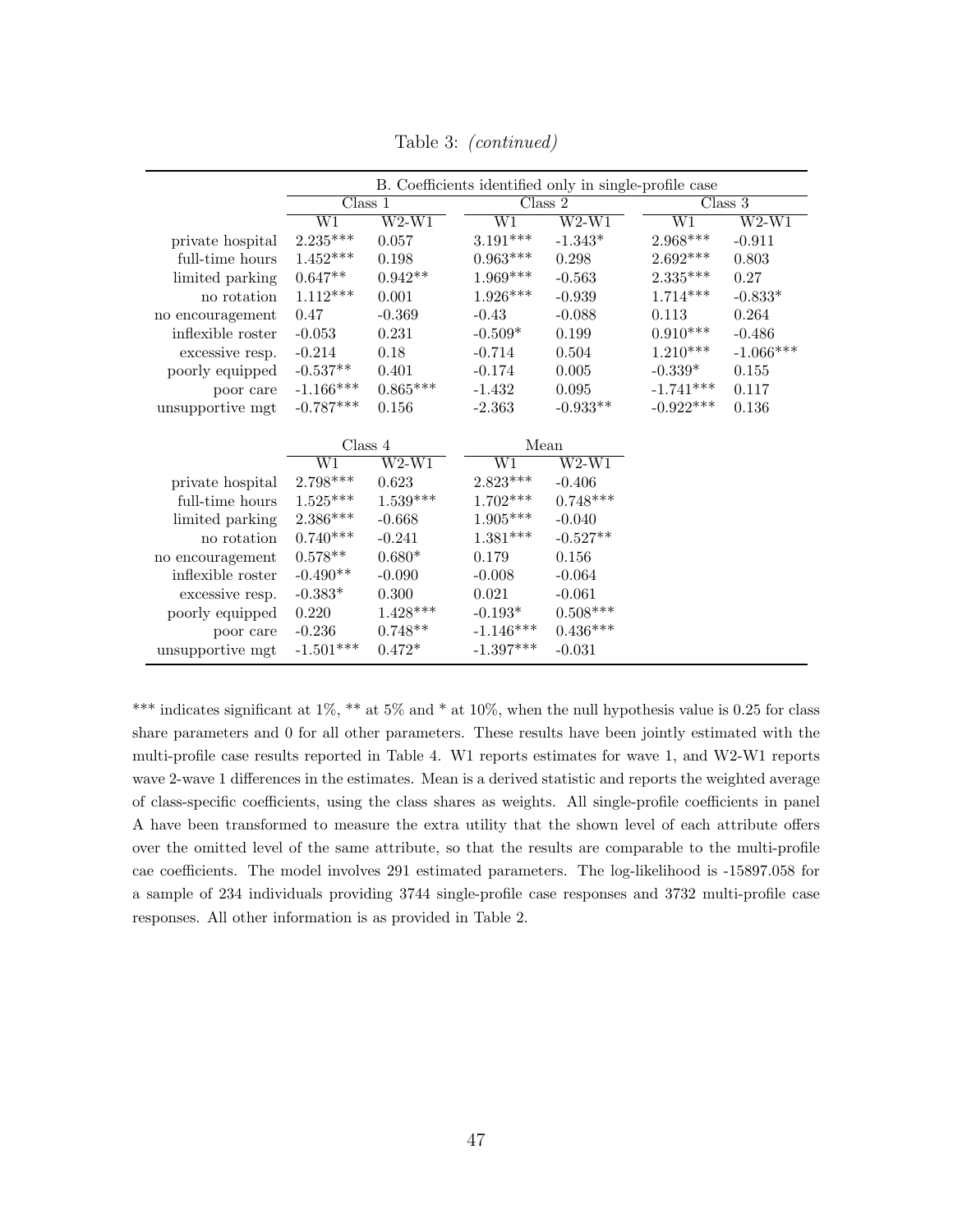|                       | Class 1                |                           | Class $2$              |                           | Class 3                |                           |
|-----------------------|------------------------|---------------------------|------------------------|---------------------------|------------------------|---------------------------|
|                       | $\overline{\text{W1}}$ | $\overline{\text{W2-W1}}$ | $\overline{\text{W1}}$ | $\overline{\text{W2-W1}}$ | $\overline{\text{W1}}$ | $\overline{\text{W2-W1}}$ |
| supportive mgt        | $0.734***$             | $-0.086$                  | $2.386***$             | $-0.490**$                | $1.124***$             | $-0.302*$                 |
| excellent care        | $0.804***$             | $-0.139$                  | $1.211***$             | $-0.524***$               | $1.923***$             | $-0.348*$                 |
| flexible roster       | $0.491***$             | $-0.220$                  | $0.713***$             | $-0.201$                  | $0.536***$             | 0.233                     |
| encouraging env.      | $0.252**$              | 0.043                     | $0.941***$             | 0.0436                    | $0.720***$             | $-0.072$                  |
| well equipped         | $0.527***$             | $-0.293*$                 | $0.777***$             | $-0.304$                  | $0.742***$             | $-0.224$                  |
| appropriate resp.     | $0.336***$             | $-0.044$                  | $0.553***$             | $-0.0193$                 | $0.540***$             | 0.144                     |
| well staffed          | $0.341***$             | 0.161                     | $0.482***$             | $-0.001$                  | $0.603***$             | 0.093                     |
| three rotations       | $-0.152$               | 0.086                     | $0.277**$              | $-0.00575$                | $0.287**$              | $-0.133$                  |
| flexible hours        | $0.218*$               | 0.004                     | $0.303***$             | 0.133                     | $-0.00649$             | 0.109                     |
| abundant parking      | 0.0122                 | $0.428***$                | 0.0311                 | $-0.0416$                 | $0.200*$               | 0.045                     |
| public hospital       | $0.227*$               | $-0.015$                  | $0.399***$             | $-0.138$                  | $0.254**$              | 0.119                     |
|                       |                        |                           |                        |                           |                        |                           |
| $60\%$ rise in salary | $1.780***$             | $-0.425*$                 | $0.716***$             | $-0.375$                  | $0.887***$             | $-0.311$                  |
| $\sigma$              | $0.484***$             | $0.287*$                  | $0.645***$             | 0.086                     | $0.622***$             | $-0.039$                  |
|                       |                        |                           |                        |                           |                        |                           |
| Class shares          | 0.210                  |                           | 0.243                  |                           | 0.282                  |                           |
|                       |                        |                           |                        |                           |                        |                           |
|                       | Class 4                |                           |                        | Mean                      |                        |                           |
|                       | W1                     | $W2-W1$                   | W1                     | $\overline{\text{W2-W1}}$ |                        |                           |
| supportive mgt        | $1.078***$             | $-0.034$                  | $1.336***$             | $-0.231**$                |                        |                           |
| excellent care        | $0.548***$             | $-0.004$                  | $1.150***$             | $-0.255***$               |                        |                           |
| flexible roster       | $0.859***$             | $-0.139$                  | $0.655***$             | $-0.066$                  |                        |                           |
| encouraging env.      | $0.623***$             | $-0.051$                  | $0.650***$             | $-0.015$                  |                        |                           |
| well equipped         | $0.318***$             | $-0.239$                  | $0.593***$             | $-0.262***$               |                        |                           |
| appropriate resp.     | $0.472***$             | $-0.039$                  | $0.482***$             | 0.017                     |                        |                           |
| well staffed          | $0.577***$             | 0.142                     | $0.512***$             | 0.097                     |                        |                           |
| three rotations       | $0.421***$             | 0.101                     | $0.228***$             | 0.006                     |                        |                           |
| flexible hours        | 0.130                  | $-0.171$                  | $0.152***$             | 0.019                     |                        |                           |
| abundant parking      | 0.070                  | 0.180                     | 0.085                  | $0.140*$                  |                        |                           |
| public hospital       | $0.333***$             | $-0.058$                  | $0.304***$             | $-0.018$                  |                        |                           |
|                       |                        |                           |                        |                           |                        |                           |
| $60\%$ rise in salary | $1.403***$             | 0.019                     | $1.170***$             | $-0.263**$                |                        |                           |
| $\sigma$              | $0.705***$             | $-0.014$                  |                        |                           |                        |                           |
|                       |                        |                           |                        |                           |                        |                           |
| Class shares          | 0.265                  |                           |                        |                           |                        |                           |

Table 4: Heterogeneous preference model results for multi-profile case

\*\*\* indicates significant at 1%, \*\* at 5% and \* at 10%, when the null hypothesis value is 0.25 for class share parameters, 1 for the  $\sigma$  parameters and 0 for all other parameters. These results have been jointly estimated with the single-profile case results reported in Table 3. All other information is as provided in Table 3.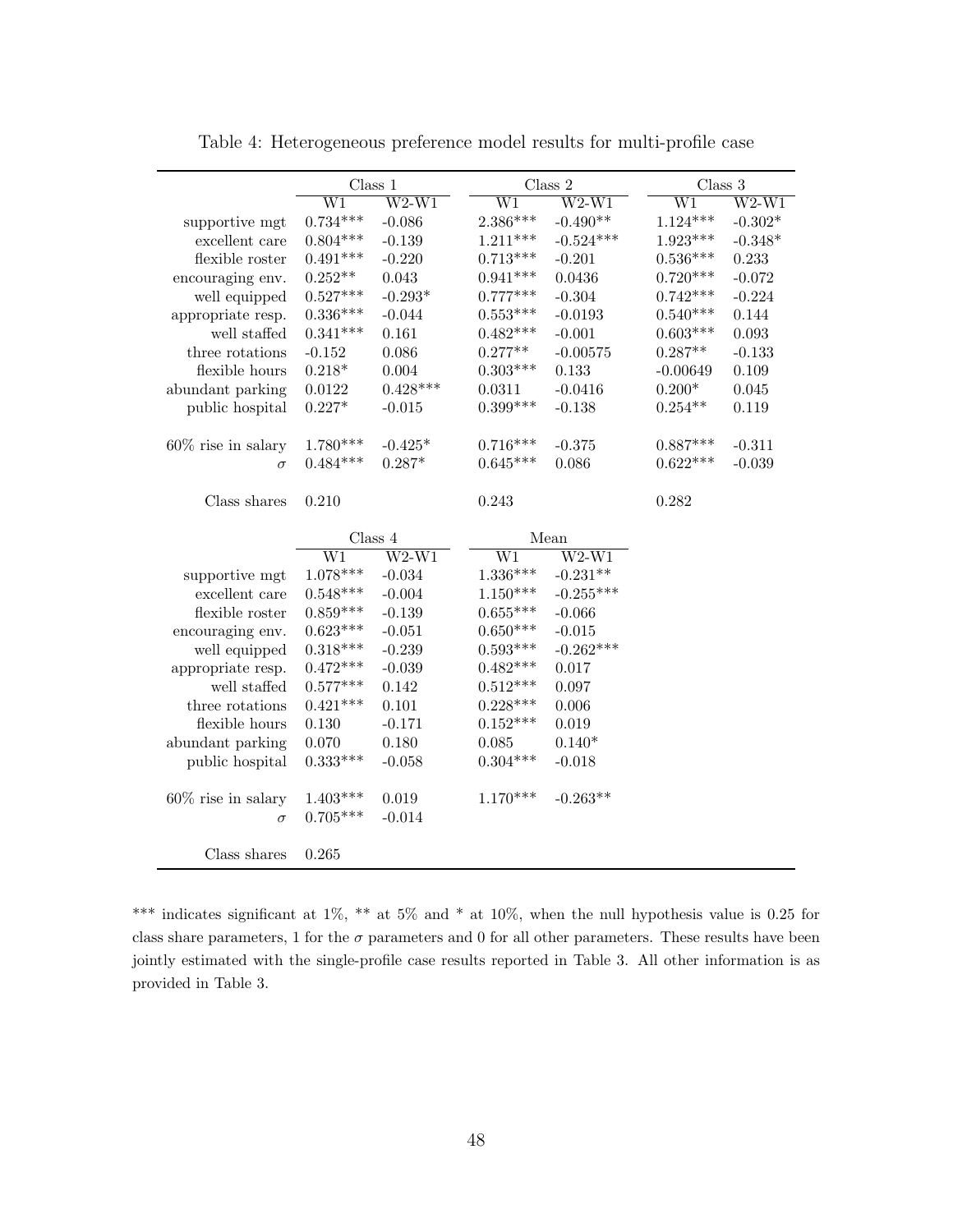## Online Appendix Stated preferences over job characteristics: A panel study

Denise Doiron<sup>a</sup> Hong Il Yoo<sup>b</sup>

<sup>a</sup> School of Economics, University of New South Wales, Australia. d.doiron@unsw.edu.au  $^{\rm b}$  Durham University Business School, Durham University, UK.  ${\tt h.i.yoo@durham.ac.uk}$ 

May 20, 2019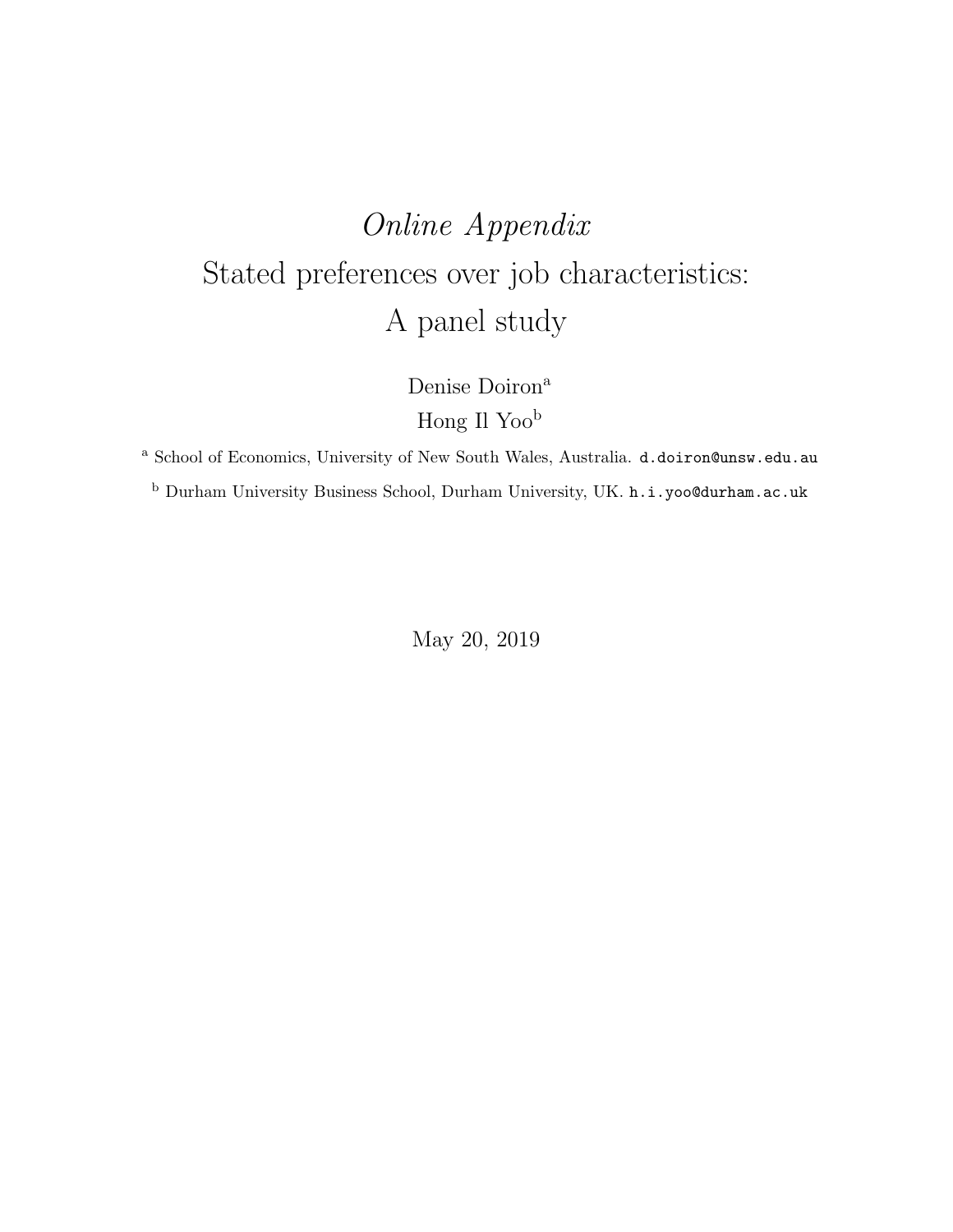

Figure A1: Sensitivity of utility weights on salary to model specifications

*Notes:* The  $ln(salary)$  specification refers to our main specification that estimates the slope coefficients on  $ln(salary)$ ; we plot the implied utility weights at relevant salary levels. The  $dummies$  specification refers to an alternative specification that replaces  $ln(salary)$  with binary indicators of specific salary levels, thereby estimating utility weights at those levels directly.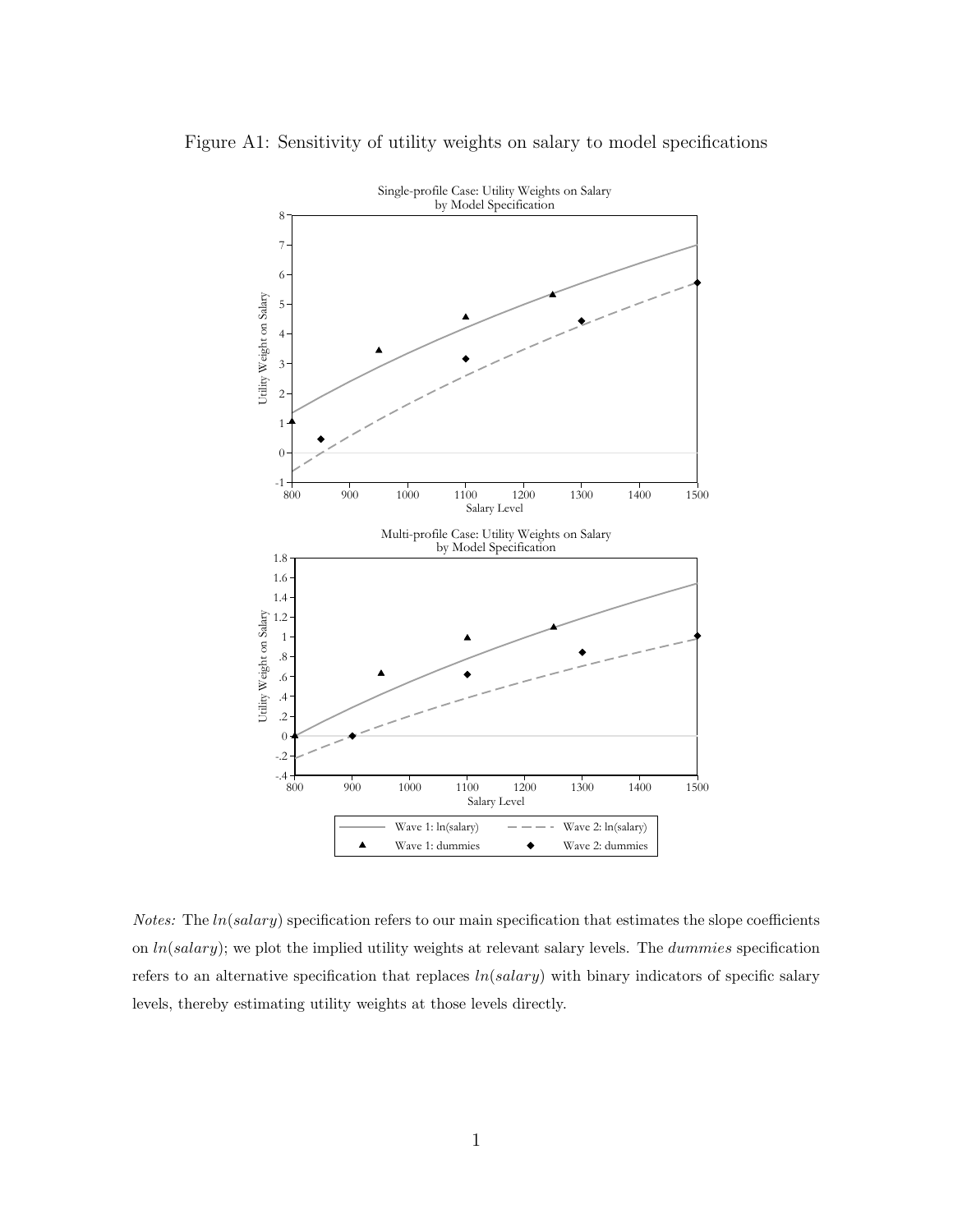

Figure A2: Homogeneous preference model results by salary specifications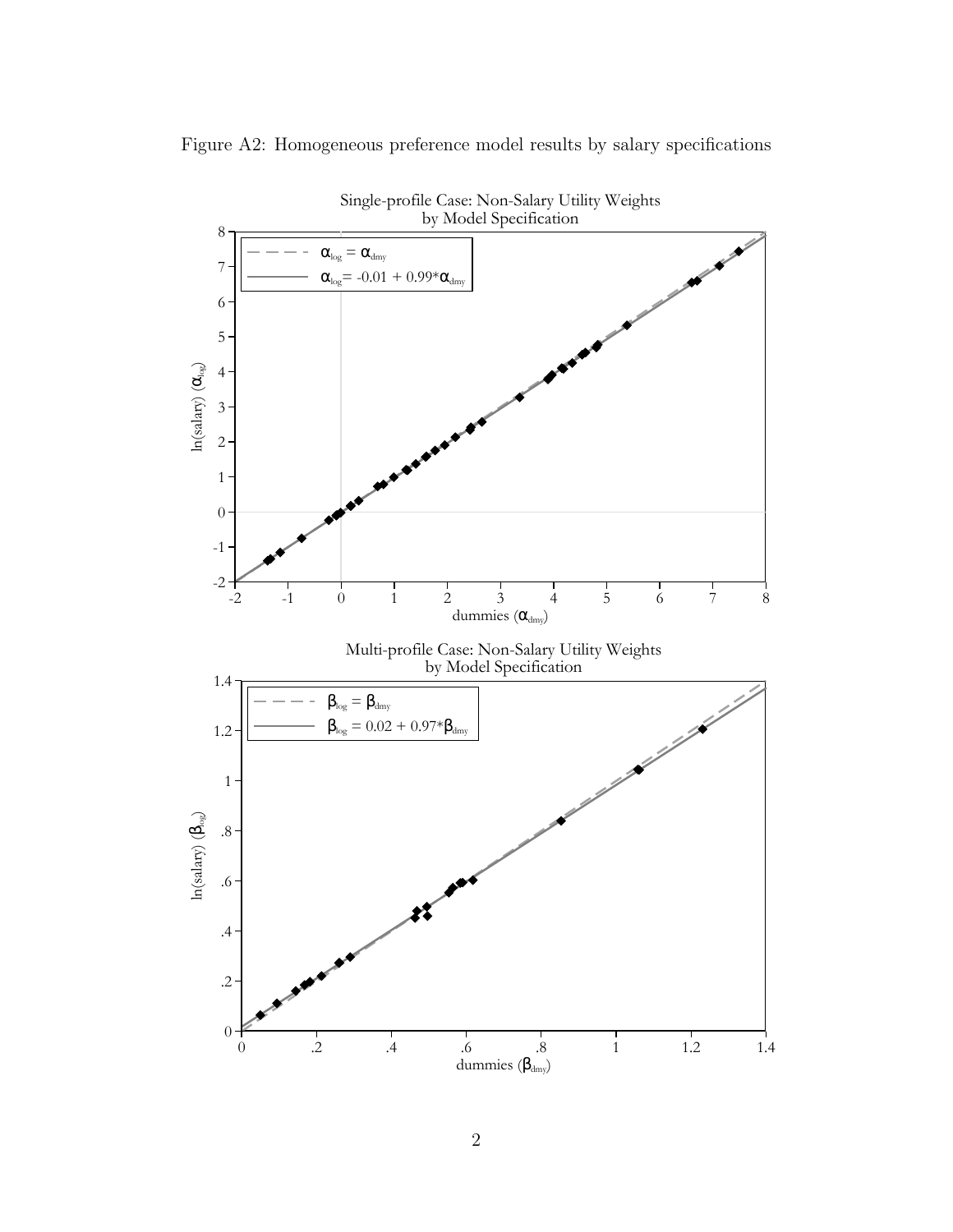

Figure A3: Heterogeneous preference model results for multi-profile case